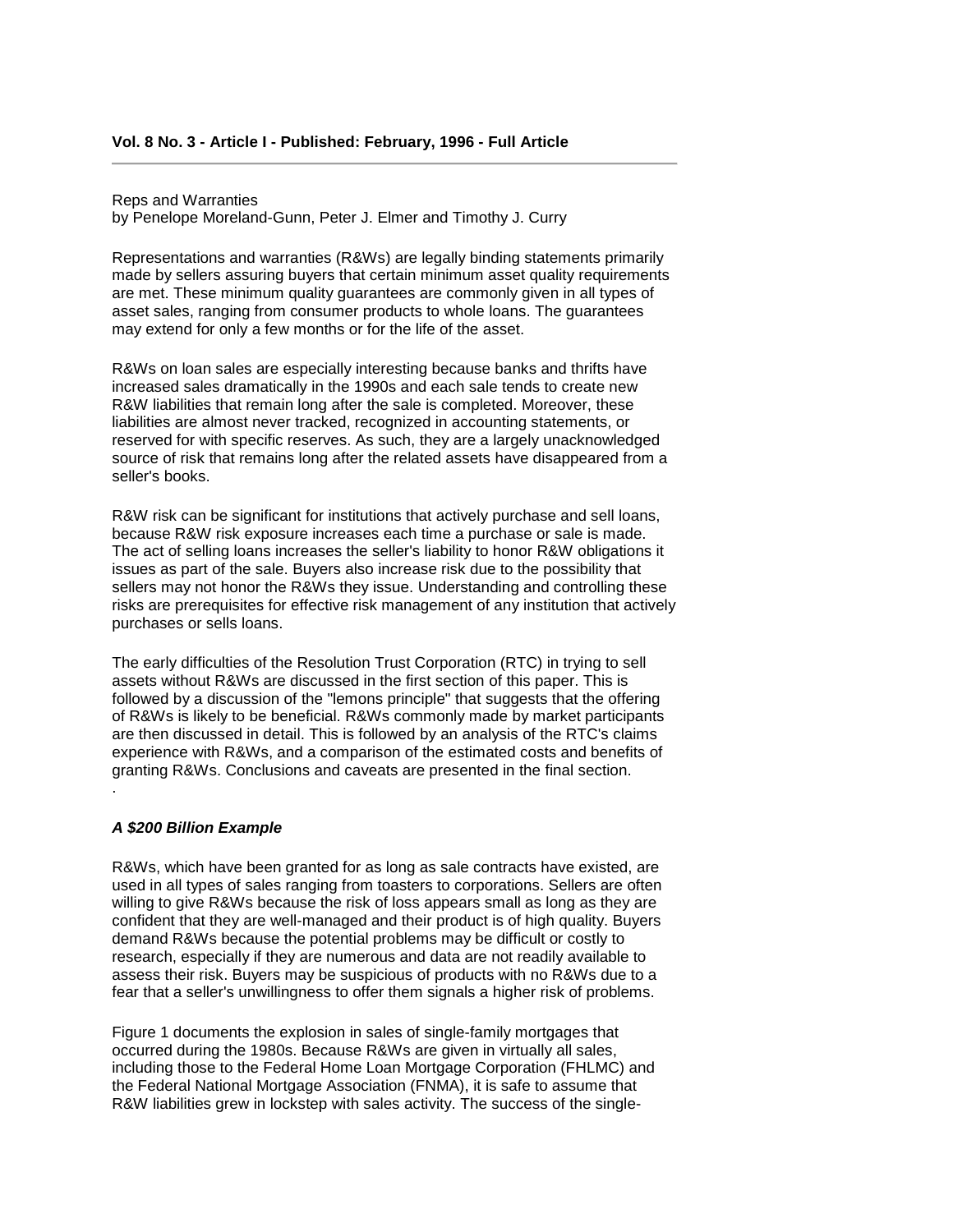mortgages, such as commercial loans. family market in the 1980s spread to other loan markets in the 1990s, as trading increased dramatically for all types of loans ranging from commercial mortgages to nonperforming consumer loans. R&Ws have necessarily also increased, especially for products that encounter more varied risks than single-family

 receiverships. Other approaches included the granting of only very limited R&Ws and replacing R&Ws with rights to put back assets to the RTC in the event of The experience of the RTC with R&Ws exemplifies the problems encountered by many market participants. The RTC was formed in August of 1989 with no sales experience and no policy for giving R&Ws. Initially, the RTC made several efforts to limit R&W liabilities created from the sales of loans and servicing rights. One approach granted R&Ws only from the receiverships created from the dissolved savings-and-loan associations (S&Ls), thereby limiting R&W liabilities to the problems.



 assets. The process was slow, prices were low, and buyers often resisted doing were highly suspicious of the credit quality of receiverships. In some cases, that R&Ws issued by insolvent S&Ls could be honored. The limiting of R&Ws Under the initial R&W policy, the RTC experienced great difficulty in selling its business with the RTC based on the terms it tried to dictate to the market. Buyers buyers required a portion of the sale proceeds to be placed in escrow to ensure caused buyers to demand extensive reviews of loan and servicing files ("due diligence"), which were costly, time-consuming, and cumbersome to administer.

 chance to research the loans. However, bidder interest showed little improvement (immediately reselling) the loans to the Wall Street partners, who in turn either The RTC experimented with the sale of whole institutions and giving buyers rights to put back assets to the RTC after the sale and after they had been given a and assets were often returned to the RTC. Also, the buyers of S&Ls and banks began teaming with Wall Street experts to buy whole S&Ls, then "flipping" securitized or otherwise resold the loans with R&Ws for a profit.

The RTC researched the costs and benefits of adopting more common sales practices, that is, performing due diligence prior to a sale and giving R&Ws. In May 1990, the RTC's Board of Directors approved the first policy permitting the use of R&Ws in loan and servicing rights sales. This policy expanded the R&Ws given and allowed the RTC in its corporate capacity to give R&Ws instead of only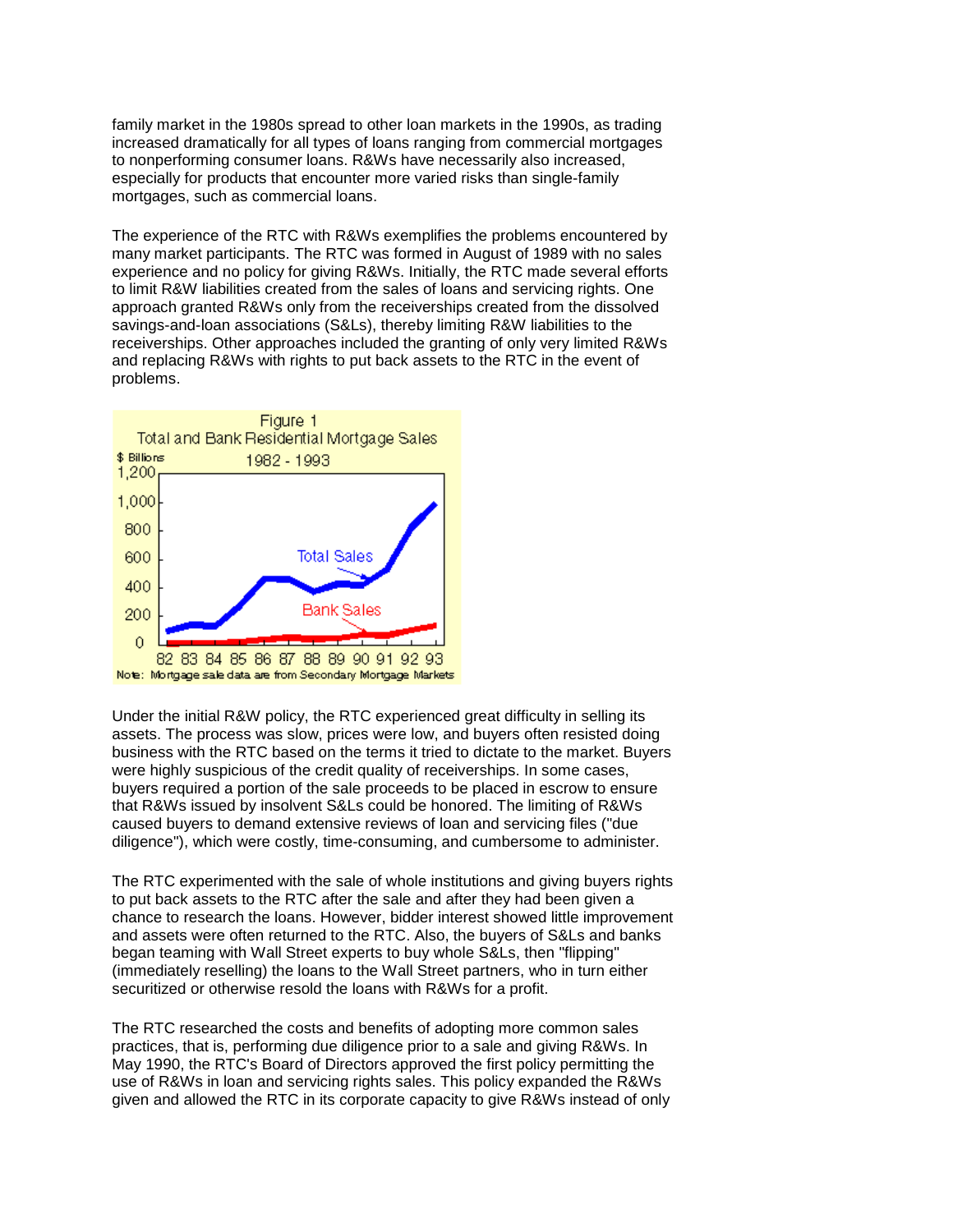investors only in the event of an actual loss. As will be discussed later, these giving them from receiverships. However, the policy established several key restrictions, such as limiting R&Ws to a maximum of five years and indemnifying restrictions are more than is customary in the market because many situations require long-term indemnification and/or the repurchase of assets. Therefore, investors remained concerned about the risk of buying assets from the RTC.

 particular, R&W coverage was extended to cover the life of the loan and the RTC of securitization, a process that aimed to sell loans for higher prices than those achieved by selling loans directly to buyers as whole loans. <u>1</u> Indeed, R&Ws have since facilitated the sale of over \$200 billion of loans and loan servicing for a vast array of loan types, many of which had never been sold in volume. In August 1990, the RTC's Board of Directors responded to market pressures by expanding its R&Ws to those customary or normal in the marketplace. In was permitted to resolve problems by repurchasing assets and/or substituting replacement loans. These revisions conformed RTC policy with market practices, thereby clearing the path for high-volume loan sales that competed directly with other loan sales in the market. It also helped to open the door to the development

Although the expansion of R&Ws cleared the path for high-volume loan sales, it also increased the RTC's exposure to the risk of losses on R&W claims. Therefore, a R&W claims administration department was created to oversee related issues and to establish reserves to cover R&W claims costs. As will be discussed later, the experience of the RTC provides a rare example of the likelihood and magnitude of R&W claims and costs.

### *The Lemons Principle*

 be greater than their cost. Analysts unfamiliar with the whole-loan market occasionally claim that market efficiency will cause the financial benefit of higher prices on the sales of loans with R&Ws to equal the cost of granting R&Ws. This theory suggests that buyer competition will cause the price of loans with R&Ws to exceed the price of loans without R&Ws by an amount equal to the sellers' expected cost of granting the R&Ws. However, a classic principle of economics, known as the "lemons principle," suggests an alternative view, that the value of granting R&Ws should

 value of a new automobile declines significantly as soon as it is driven off the relating to the quality of the automobile is not the same for the buyer as it is for likely than the buyer to be aware of the auto's problems and limitations, that is, information, buyers assume the worst and price the auto as if it were a lemon, The lemons principle is a response by Akerloff (1970) to the observation that the showroom floor. Akerloff explained this as a result of the fact that information the seller. That is, information is asymmetric in the sense that the seller is more better able to identify the auto as a "lemon." In the absence of complete even though it may in fact be in perfect running condition.

 on the quality of an automobile. While recent payment history and loan importantly, the tape will normally not show information about a host of potential sources of credit histories, mistakes made in originating or servicing the loans, Information on the quality of a loan is as difficult (costly) to assess as information characteristics are typically available from the servicer on, for example, a magnetic tape, it is always possible that the tape information is incorrect. More problems such as underwriting equirements, policies used to obtain appraisals,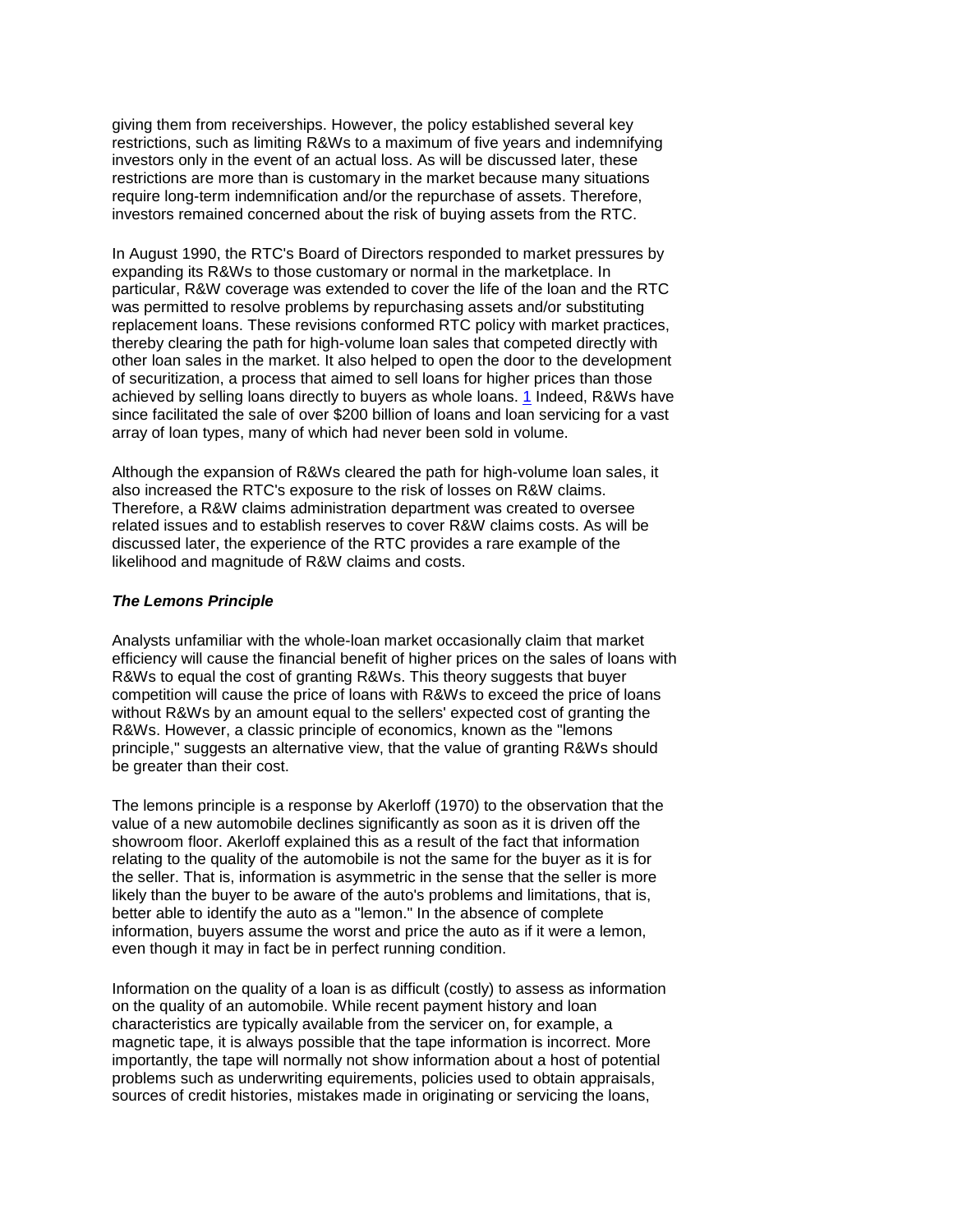these areas is always a possibility as well. and legal problems that either have or have not been identified. Fraud in any of

Buyers are acutely aware of the risks arising from the lack of information in a pool of loans. They control the risks by either: 1) requesting that the seller give R&Ws, 2) requesting that the seller perform extensive due diligence and make it available to bidders prior to the sale, or 3) bearing the cost of performing their own due diligence.

 Some buyers would consider loans with limited R&Ws, but only after performing due diligence and they were fearful that it would not address all risks. The final result was that the offering of loans with either no or limited R&Ws reduced the The experience of the RTC was that many whole-loan buyers would not even consider buying loans that did not have R&Ws customarily given in the market. extensive due diligence. Many buyers did not wish to bear the cost of their own number of potential buyers significantly and complicated the sale with due diligence-related issues. Buyers that took the added risk and participated in the sales consequently discounted prices heavily based on the presumption of problems.

 family mortgages. Higher discounts are likely for loans that are not as widely Actual RTC R&W claim costs shown below are consistent with this view. However, a comparison of R&W costs and benefits is reserved for later in this Discussions with financial advisors suggested that limiting R&Ws can cause price reductions of two percent to three percent for relatively clean portfolios of singletraded as single-family mortgages and for loans with documentation, underwriting, or servicing problems. The lemons principle suggests that these price discounts should exceed the cost of granting R&Ws and the payment of related claims. study, following a more detailed discussion of the nature of common loan-related R&Ws.

#### *Common Representations and Warranties*

 R&Ws fall into two categories: 1) institutional, which deal with the legal authority of a firm to sell loans, and 2) loan-related, which deal with risks arising directly from the loans being sold. Most R&Ws are loan-related because the most likely source of problems are loan characteristics such as documentation, underwriting standards, and delinquency status. R&Ws cover a wide range of issues, from innocuous guarantees given in almost every sale to specialized guarantees used only for unique circumstances.

 the institutional seller and its right to sell the assets. While they are found in many return all assets, and sue for return of its funds, if a seller does not have legal Institutional R&Ws are small in number and can often be used for many types of loan sales. As shown in section A of Table 1, these R&Ws focus on the nature of types of sale agreements, claims on institutional R&Ws are rare because sellers normally have full authority to execute sales and their obligations are valid and binding. Nevertheless, buyers consider them indispensable because a violation can result in extensive losses and/or litigation. For example, a buyer can seek to authority to sell a package of loans.

 tailored, or written precisely, to meet the needs of each type of loan. Section B of Table 1 lists a number of R&Ws common to sales of most types of mortgages. Loan R&Ws are used in many types of loan sales, but many must either be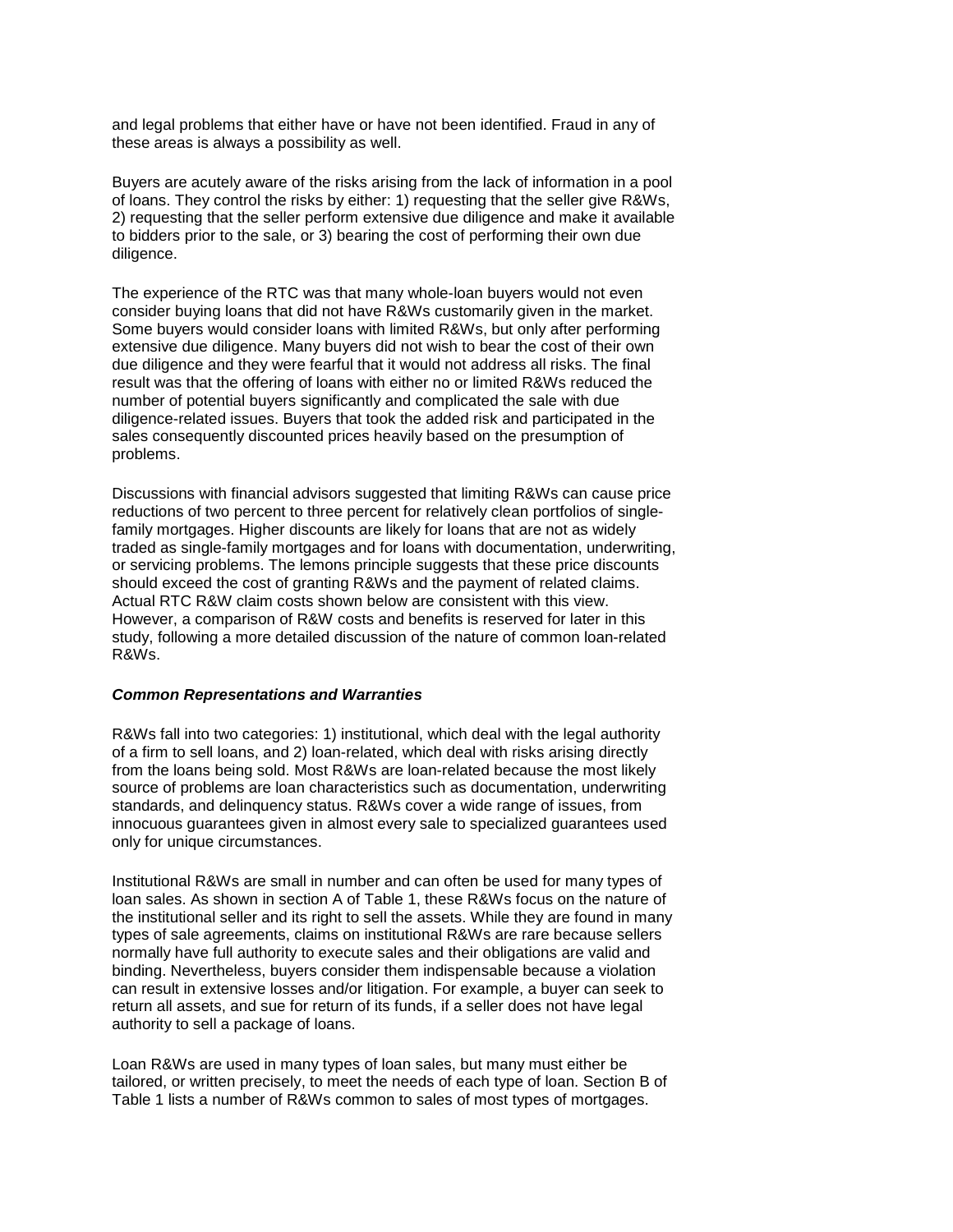contracts and result in claims only in unusual situations. For example, they two or more participants. Documentation on joint ownership for these loans was Items B-1 and B-2 are seemingly obvious guarantees that may be given by most sellers with little risk of subsequent claims. In fact, they are found in almost all became an issue in the RTC's sale of "participation" loans, that is, loans owned by not always complete or available. Ownership guarantees greatly enhanced the ability to sell the loans because they relieved all parties of the need to find all documentation and resolve all ownership issues prior to sale.

 to transfer. The rate on an adjustable-rate loan may be tied to the wrong index or otherwise reset incorrectly. Mortgage insurance coverage may have lapsed due to Servicing-related issues, such as items B-3 and B-6 are most likely to result in claims. Because a host of loan characteristics change each month, incorrect information can be easily transmitted to a buyer. The loan balance or coupon could be incorrectly recorded on the seller's computer system or not received prior failure to make timely payments. Real-estate taxes may not have been paid.

## **Table 1**

## *Sample of Common Loan Reps and Warranties*

A. Institutional

- 1. Seller has taken action to authorize the execution, delivery, and performance of the sale agreement.
- 2. All obligations of the seller are legal, valid, and binding.
- 3. Obligations will not conflict with any provisions of any law.
- 4. No action, suit or proceeding is pending against the seller that would

materially affect the ability of the seller to carry out the transaction.

- B. Found in Many Types of Mortgage Sales
	- 1. Seller is sole owner and holder of the mortgage loan.
	- 2. Seller has full right and authority to sell mortgage loan.
	- 3. Mortgage loan schedule information is correct in all material respects.

4. The related note, mortgage and other agreements executed in connection therewith are genuine and each is a legal, valid and binding obligation of the maker enforceable except by limitations of bankruptcy, insolvency, reorganization or other similar laws.

 5. Seller is transferring the loan free and clear of any and all liens, pledges, charges or security interests of any nature encumbering the loan.

 due prior to the closing date have been paid or an escrow account has 6. All taxes, governmental assessments, insurance and utilities that came been established.

7. The related mortgaged property is free of mechanics' and materialmen's liens.

8. There are no proceedings pending related to the property, and property is in good repair and free and clear of any damage.

C. Single-Family Mortgage Sales

1. Mortgage loan is secured by a mortgage on a 1-4 family residential real property or a condominium unit or a unit in a planned unit development or is a co-op loan.

 in effect at the time of origination except that 1) the original principal 2. Each mortgage loan was underwritten generally in accordance with FNMA or Federal Home Loan Mortgage Corporation (FHLMC) standards balance may exceed FNMA/FHLMC limits.

3. Each mortgage loan with a loan-to-value ratio (LTV) greater than 80 percent is covered by a primary mortgage, FHA, or VA insurance policy.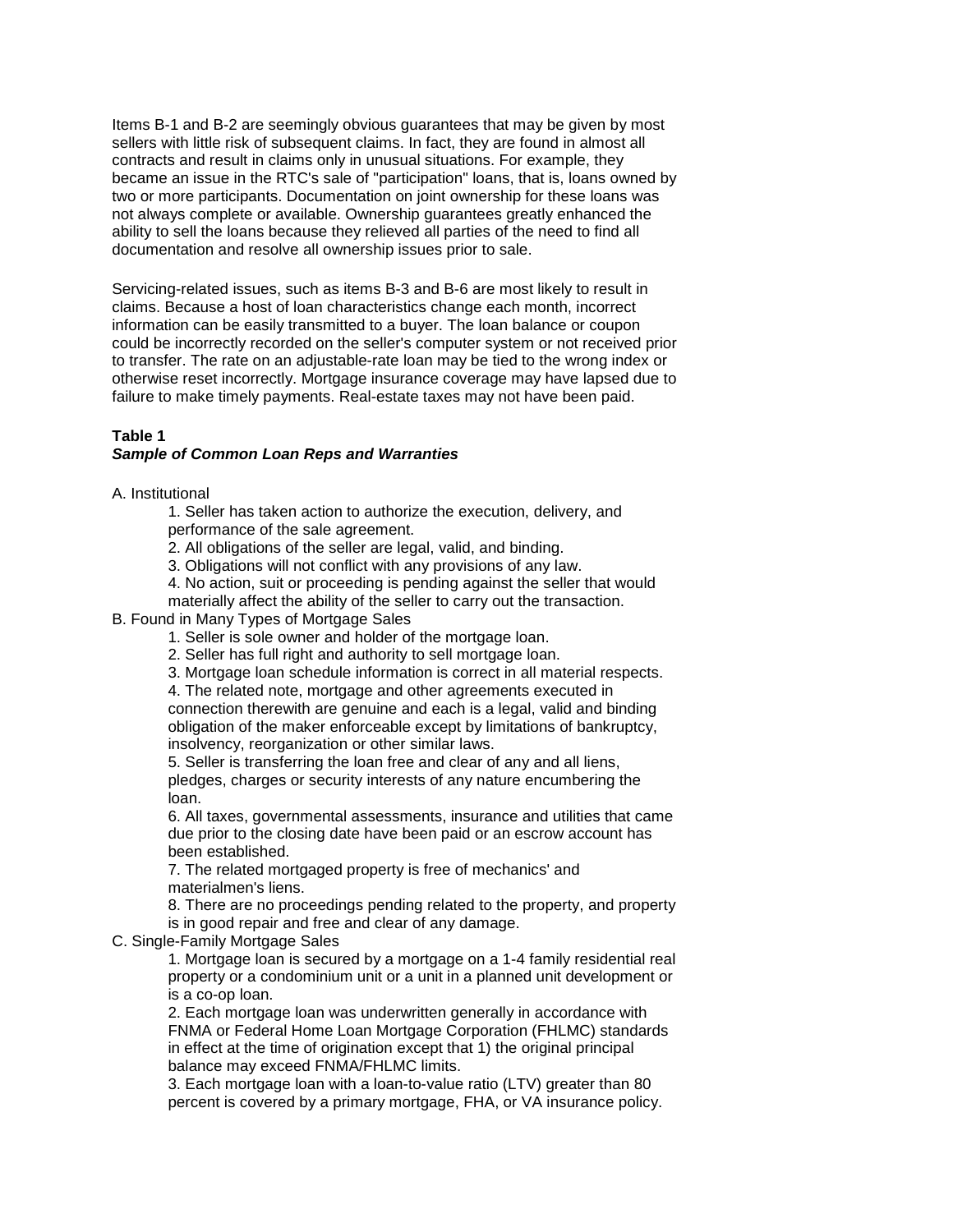principal balance is reduced below 80 percent LTV. Such policy is in full force and effect and insures the excess over a 75 percent LTV, and such policy shall remain in effect until the unpaid

4. Loan is serviced in accordance with the terms of the note.

D. Commercial Mortgage Sales

1. Borrower possesses all valid licenses, permits and other authorizations necessary to conduct business.

2. If required, seller has inspected or caused to be inspected property within the past 12 months.

3. Credit file includes environmental assessment that does not disclose any disqualifying conditions. If a disqualifying condition exists, remediated cost should be equal to or less than \$10,000.

 seller will cure such breach or repurchase the affected mortgage loan. 4. Seller represents that, as of the sale closing date, property does not contain hazardous materials such that the mortgage loan would be ineligible for purchase by FNMA (assuming that the loan were otherwise eligible for purchase). In the event of a breach of this representation, the

E. Vehicle Loan Sales

1. Seller has not and does not make any representations, warrants or covenants regarding financial condition or status of obligor.

 2. Seller has not transferred its interest in and to the vehicles to any other person. Seller has the right to sell its interest in and to the vehicles in accordance with the terms of the contract and free of liens.

 the seller for any loss, damage or expense caused by or to any vehicle. 3. Purchaser waives any claims or cause of action it might have against 4. Purchaser is a sophisticated buyer of contracts and loans similar to loans in package.

 loans for which delinquency and default-related losses are not an issue. Claims R&W claims may not be made for a similar period. Thus, it is not surprising that The wide variety of servicing problems implies that there is no single rule or procedure for dealing with them. Some can be easily identified and resolved soon after the sale is completed, either as a result of servicing the loans or a post-sale audit or reconciliation. Claims generated at this stage tend to relate to performing generated at later stages are more likely to arise after a loan defaults and a careful check is made of the loan file. Incorrect real-estate tax payments and title problems are often caught at this point because back taxes must be paid and a title check made in order to complete the foreclosure process. Because delinquency and foreclosure may not occur until many years following a sale, buyers often require R&Ws for the life of the loan.

 lengthy volumes published by the two agencies. Aside from these requirements agency. Item C-3 is also a FHLMC and FNMA requirement even though it does not directly reference them by name. Section C of Table 1 contains a sample of R&Ws specific to single-family mortgage sales. This loan market is made unique by the widespread influence of the FHLMC and the FNMA. Firms that sell directly to the FHLMC and the FNMA must agree to voluminous R&W origination and servicing requirements stated in providing the agencies with R&W protection, their wide publication and acceptance enable other mortgage market participants to adopt similar R&W requirements easily. As shown in item C-2, a simple R&W extends FHLMC and FNMA underwriting requirements to mortgage sales that do not involve either

Commercial-mortgage R&Ws differ significantly from those of single-family mortgages because the loan and underwriting characteristics are different and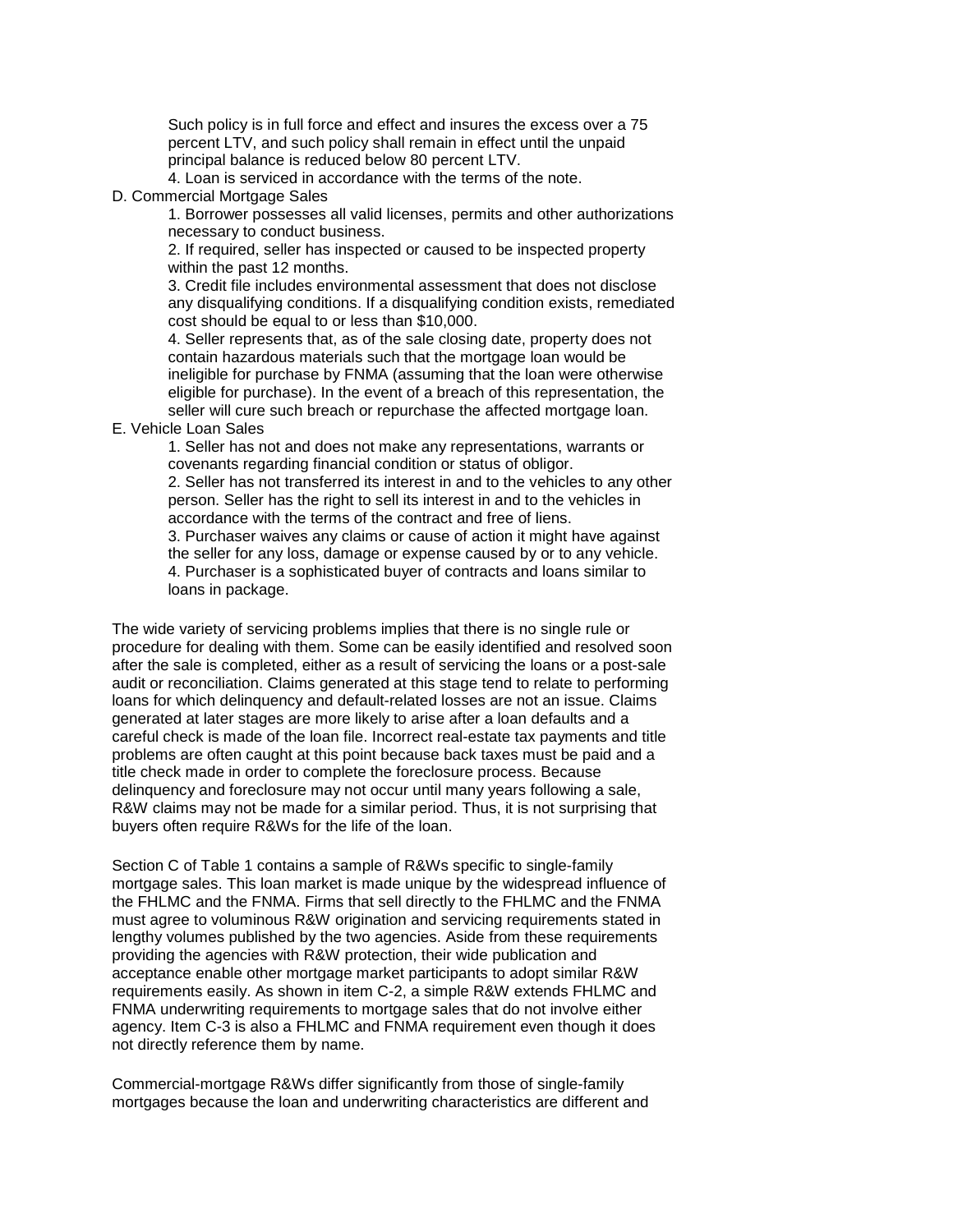there is far less standardization of the origination and servicing functions. Also, the FHLMC and the FNMA are not permitted by their charters to purchase commercial mortgages, so standardized R&W guidelines and benchmarks are not as common as for single-family mortgages.

 in Section D of Table 1. Because commercial-mortgage borrowers are usually The unique aspects of commercial mortgages are evident in the four R&Ws listed corporations, they may be required to have and maintain various licenses and authorizations required to conduct business. Servicers are often required to inspect periodically commercial properties and monitor the borrower's financial health by reviewing financial records. Environmental problems are a major issue, as suggested by items D-3 and D-4. Item D-4 is especially important because the cost of environmental clean-up can be very high and the requirement places this cost on the seller, even if the problem is unknown to anyone at the time of sale. In some cases the environmental clean-up costs exceed the value of the loan and may involve years of litigation to resolve.

 Extended or costly litigation between the borrower and the lender is unusual. nature of product risk, sellers may be as likely as buyers to request R&Ws. The final sample of R&Ws applies to a group of loans unrelated to mortgages, namely, vehicle loans. Because these loans have relatively low balances and are collateralized by automobiles, lenders place much less reliance on the security gained from foreclosure and the subsequent sale of the underlying collateral. These attributes combine to greatly simplify the types of R&Ws given. For example, one requirement might be that the seller guarantees its ownership or right to sell the loans (item E-2) in order to prevent fraud. Given the changed Specifically, sellers may ask buyers to give R&Ws to the effect that they are sophisticated and capable of understanding the risks of the loans being sold (items E-3 and E-4).

### *Claims Trends*

 that normally have only a low likelihood of occurrence. The large program size A consequence of the RTC's unprecedented sales volume is that it provides the large-scale R&W claims experience needed to gauge the likelihood of problems also caused the creation of a claims administration department and a database of claims losses. These data provide one of the largest records of R&W claims costs and trends ever created.

 for fixed-rate and adjustable-rate mortgage sales that occurred relatively early in experience is seasoned. A review of other sales around the same time found that Many interesting characteristics of the data can be observed by examining the claims experience of a sample of deals. Tables 2a and 2b provide such a sample the RTC's history (1991). [2](https://fdicnet-qa.fdic.gov/bank/analytical/banking/1995summ/art1foot.html#2) The sales chosen were five securitizations, three containing single-family mortgages (1991-11, -12, and -14) and two with multifamily mortgages (1991-M1 and -M5). Early securitizations provide convenient examples because their collateral characteristics are well-documented and claims the sample chosen was reasonably representative.

#### **Table 2a**

*Rep and Warranty Claims Statistics For a Sample of RTC Sales*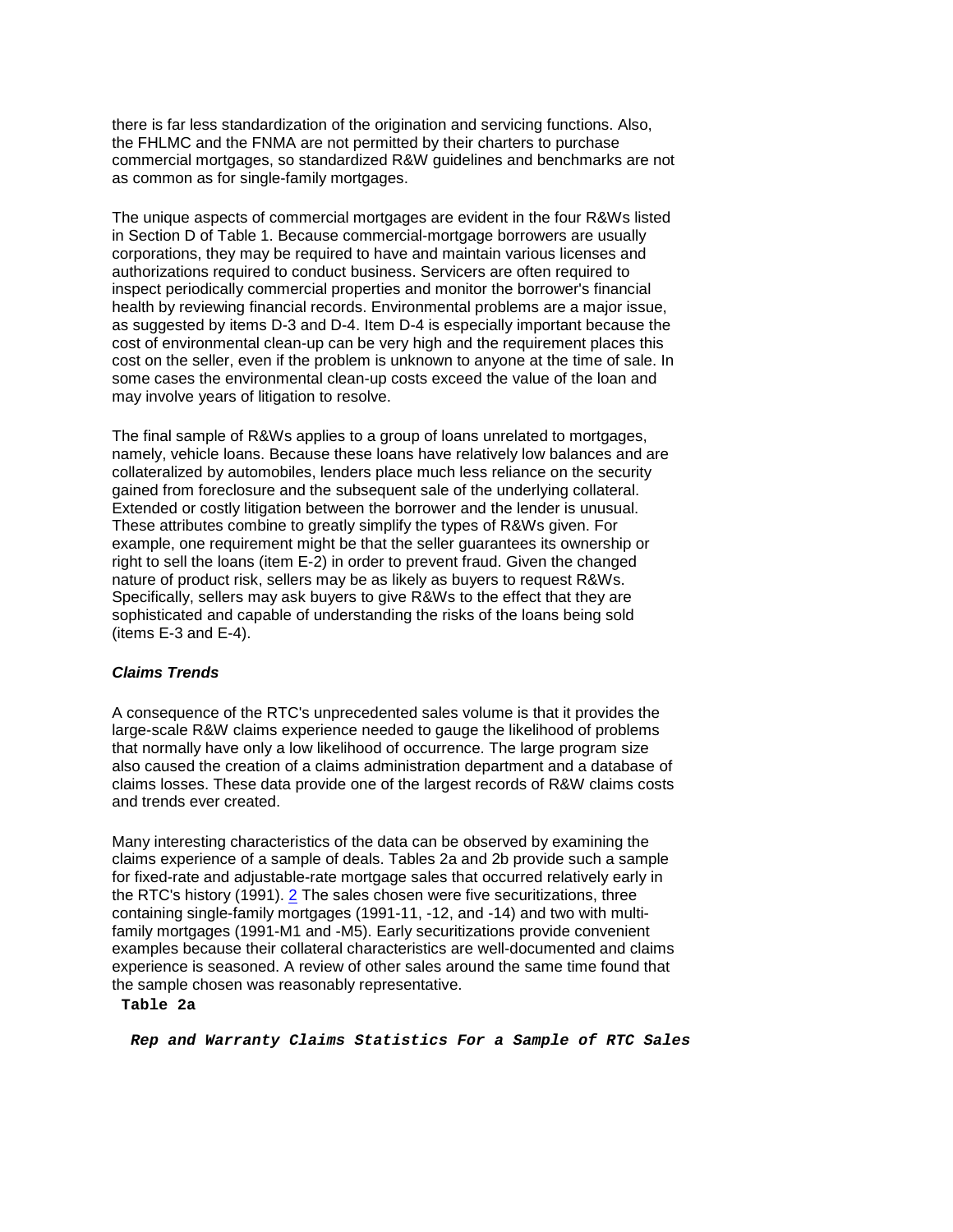|                  | Repurchased   |                 | Total    |       |                   |      |             |                |
|------------------|---------------|-----------------|----------|-------|-------------------|------|-------------|----------------|
|                  |               |                 |          |       | Initial Sale Data |      |             | Cured Claims   |
| Claims           |               | Approved Claims |          |       |                   |      |             |                |
|                  | Mortgage      |                 | Sale     | UPB   | Number            |      |             | Average        |
| Average          |               |                 | Average  |       |                   |      |             |                |
| Sale             |               |                 | Date     | \$Mil | Loans             | Type | Number      | \$000s         |
| Number<br>\$000s | \$000s        | Number          |          |       |                   |      |             |                |
|                  | (Security)    |                 | (1)      |       | $(2)$ $(3)$       | (4)  | (5)         | (6)            |
| (7)              | (8)           | (9)             | (10)     |       |                   |      |             |                |
|                  | Single-Family |                 |          |       |                   |      |             |                |
|                  | $1991 - 11$   |                 | 10/91    | \$888 | 16,826            | FX   | 28          | \$2            |
| $\mathbf{1}$     | \$32          | 29              | $\sin 3$ |       |                   |      |             |                |
|                  | $1991 - 12$   |                 | 10/91    | 527   | 2,330             | ARM  | 9           | $\overline{2}$ |
| $\Omega$         | $\Omega$      | 9               | 2        |       |                   |      |             |                |
|                  | 1991-14       |                 | 11/91    | 545   | 7,126             | ARM  | 176         | $\overline{2}$ |
| $\mathbf 0$      | $\Omega$      | 176             | 2        |       |                   |      |             |                |
|                  | Multi-Family  |                 |          |       |                   |      |             |                |
|                  | 1991-M1       |                 | 8/91     | 373   | 218               | ARM  | $\mathbf 0$ | $\mathbf 0$    |
| 6                | 5,960         | 6               | 5,960    |       |                   |      |             |                |
|                  | $1991 - M5$   |                 | 11/91    | 386   | 548               | FX   | $\mathbf 0$ | $\mathbf 0$    |
| 1                | 1,536         | $\mathbf 1$     | 1,536    |       |                   |      |             |                |

 Note: Data reflect all RTC R&W claims filed as of December 31, 1994, for all R&Ws contracted by the RTC at the corporate level. The UPB in column 2 is unpaid principal balance of collateral placed in trust as of the starting date of the security. The average claims figures in columns 6, 8, and 10 are computed by dividing total claims costs by the number of claims shown in columns 5, 7, and 9, respectively (rounded to \$000s).

 in the \$300-900 million range that contained considerable collateral variation. The initial sale data in columns 1-4 of Table 2a provide a snapshot of the sample. The loans were sold into security trusts between August and November 1991. These start dates imply three to four years of R&W claims experience prior to the 1994 database cutoff used for this study. The securities were mid-sized offerings

 cured and repurchased. A limitation of the data is that the costs of cured claims are recorded as the actual cost of curing the claims, whereas the cost of repurchased loans may be resold in a number of ways that create problems for delinquency cured and be included in a package of several thousand loans, none Columns 5-10 of Table 2a break total approved claims into two components, repurchases is recorded as the entire unpaid principal balance (UPB) of the repurchased loan. [3](https://fdicnet-qa.fdic.gov/bank/analytical/banking/1995summ/art1foot.html#3) The cost of curing a repurchase is not tracked because tracking losses. For example, a repurchased delinquent loan might later have the of which are priced separately when the securitization is completed. The important point is that the recorded cost of repurchases is many times larger than the cost of cures, and the two numbers should not be compared directly as a measure of claims costs.

In spite of data limitations, several points can be noted from the approved claims data in Table 2a. First, on the single-family mortgage side, the average claim for all three sales shown was only \$2,000. This is because R&W problems for singlefamily mortgages tend to relate to relatively solvable and inexpensive problems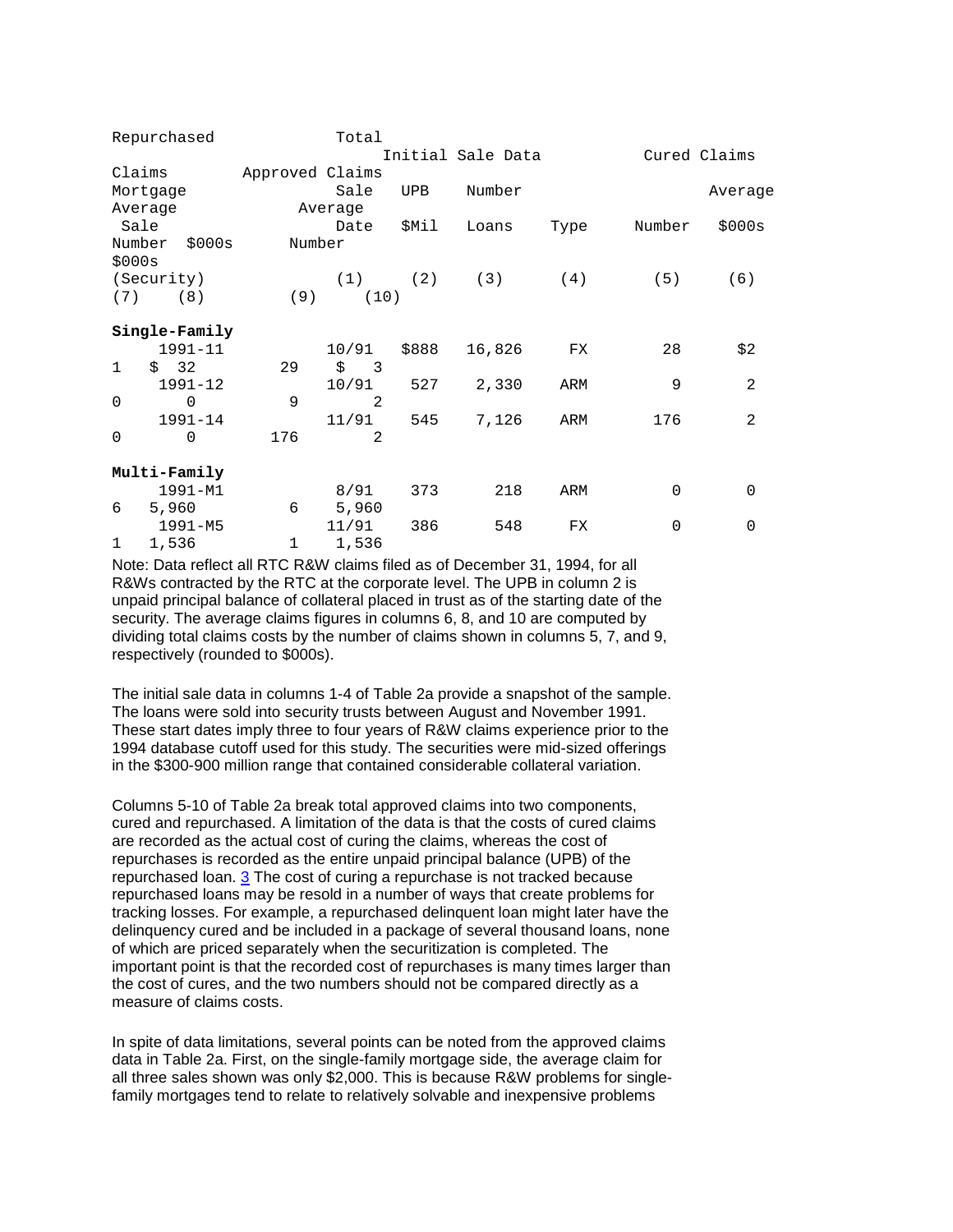such as tax penalties and incorrect payment adjustments. Second, on the multifamily mortgage side, all claims are repurchases. [4](https://fdicnet-qa.fdic.gov/bank/analytical/banking/1995summ/art1foot.html#4) Multi-family claims are more likely to relate to environmental or other problems that are not as easily solved as single-family problems. Repurchase may be required because the problems are either too costly or troublesome to resolve. Multi-family problems are aggravated further by large loan balances (\$5,960,000 average balance for the six claims in 1991-M1 and \$1,536,000 for the one claim in 1991-M5).

#### **Table 2b**

*Rep and Warranty Claims Statistics For a Sample of RTC Sales (continued)* 

|            |                                    |              | Claim Filing   |     |                                     |                       |     |  |  |
|------------|------------------------------------|--------------|----------------|-----|-------------------------------------|-----------------------|-----|--|--|
| Date       | Claim Processing Time              |              |                |     |                                     |                       |     |  |  |
|            |                                    |              |                |     | Approved Claims Denied/Other Claims |                       |     |  |  |
|            | Mortgage                           |              | Average        |     | Average                             |                       |     |  |  |
|            | Sale Number \$000 Number           |              |                |     | \$000                               | $0 - 1 Yr$ $1 - 2 Yr$ |     |  |  |
|            | & at 2 Yrs 0-2 Mo 2-4 Mo & at 4 Mo |              |                |     |                                     |                       |     |  |  |
|            | (Security) (1)                     |              | $(2)$ (3)      |     | (4)                                 | (5)                   | (6) |  |  |
| (7)        | (8)                                | (9)          | (10)           |     |                                     |                       |     |  |  |
|            | Single-Family                      |              |                |     |                                     |                       |     |  |  |
|            | 1991-11                            | $\sim$ 29    | \$3            | 133 | \$15                                |                       | 26  |  |  |
| 135        | 65                                 | 29           | 68             |     |                                     |                       |     |  |  |
|            | 1991-12                            | 9            | 2              | 8   | 23                                  | 7                     | 4   |  |  |
| $\epsilon$ | 15                                 | 2            | $\Omega$       |     |                                     |                       |     |  |  |
|            | 1991-14                            | 176          | $\mathfrak{D}$ | 165 | 25                                  | 44                    | 57  |  |  |
| 240        | 44                                 | 108          | 189            |     |                                     |                       |     |  |  |
|            | Multi-Family                       |              |                |     |                                     |                       |     |  |  |
|            | 1991-M1                            | 6            | \$5,960        | 8   | 429                                 | 4                     | 4   |  |  |
| 6          |                                    | $\Omega$     | 13             |     |                                     |                       |     |  |  |
|            | $1991 - M5$                        | $\mathbf{1}$ | \$1,536        | 6   | 3,090                               | 2                     |     |  |  |
| 4          | 6                                  |              | 0              |     |                                     |                       |     |  |  |

 Note: Data reflect all RTC R&W claims filed as of December 31, 1994, for all R&Ws contracted by the RTC at the corporate level for the five securities listed.

 remaining two sales had approximately 80 percent of all claims denied. Moreover, Table 2b begins by comparing approved claims to those either denied or subject to some other resolution status. [5](https://fdicnet-qa.fdic.gov/bank/analytical/banking/1995summ/art1foot.html#5) Relatively large percentages of the claims were denied or otherwise not approved. For example, in three sales (1991-12, 1991-14, and 1991-M1) approximately 50 percent of all claims were denied, while the the average approved claim tended to cost considerably less than the average denied claim. Combining these statistics suggests that substantial savings accrue to reviewing claims carefully.

 The most interesting points are that large numbers of claims may be made considerable time and/or resources. In all of the cases shown the largest number have had time to default. In contrast, the RTC's non-securities sales generally did not indemnify against losses and their claims tended to occur in the first year The remainder of Table 2b deals with the time required to file and process claims. several years after the loans are sold and a review of these claims may take of claims occurred in the longest filing date category (over two years) while the shortest category (up to one year) contained either the lowest or almost the lowest number of claims. This trend primarily results from the fact that RTC securities provide an indemnity against loss, which implies that claims are more likely to occur several years after the securities are created and after the loans following sale. This trend can be seen in Figure 2, which shows that R&W claims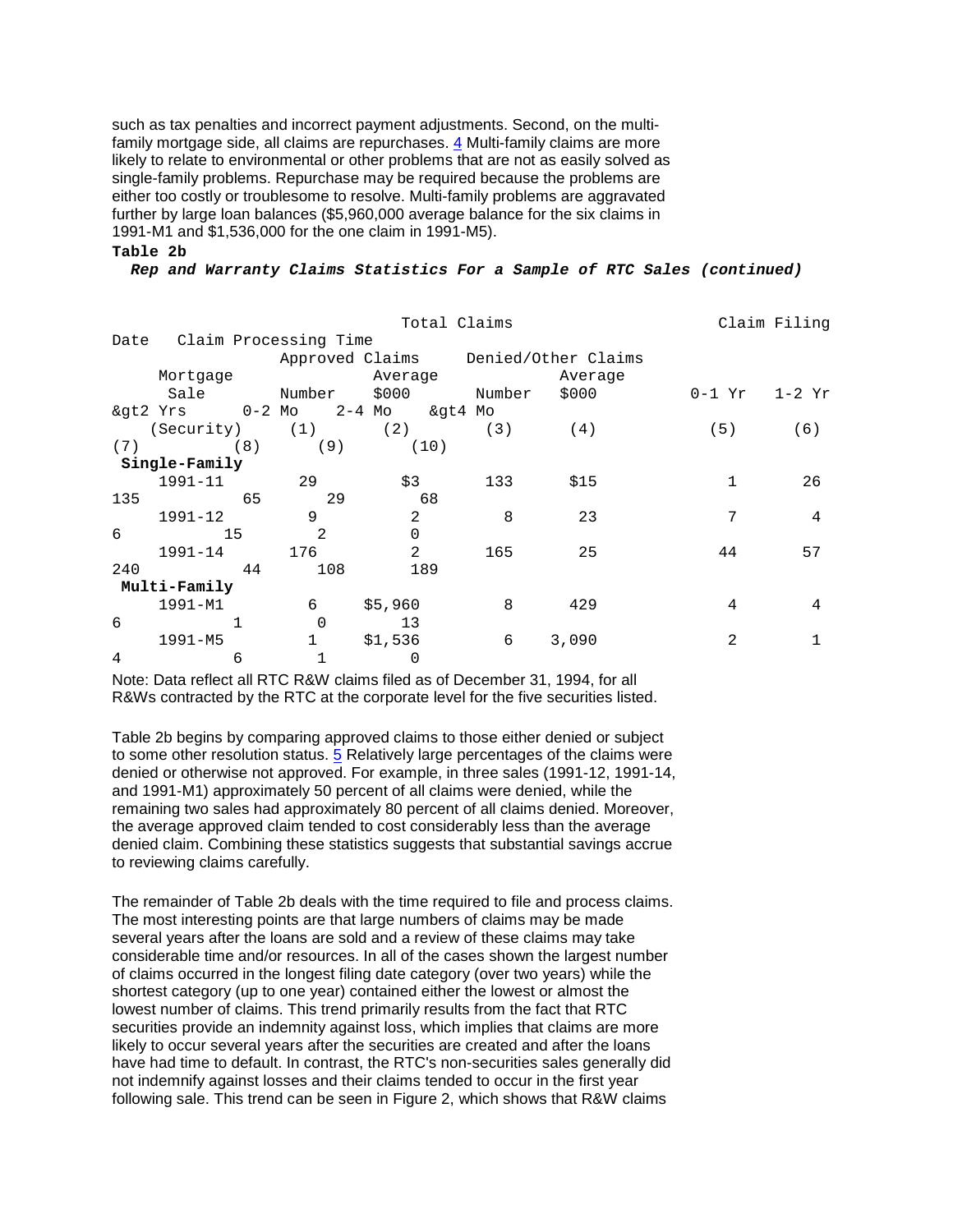claims occurring in 1995 or later is low for all of the classes of RTC assets shown in Figure 2, with the exception of securities. for sales consummated in 1991 peaked in 1992 and declined thereafter for every class of RTC sales except securities. Therefore, the likelihood of 1991 sales

Compounding the filing time problems is the fact that substantial numbers of claims required a long period (over four months) to process, that is, to approve, deny, or otherwise conclude. The long processing times reinforce the notion that significant resources and costs may be required to administer claims even apart from the direct cost of curing claims and repurchasing loans.



**Table 3** *RTC Claims Losses by Product Type* 

| Estimated              | Estimated    |                      |         |          |             |          |
|------------------------|--------------|----------------------|---------|----------|-------------|----------|
| Losses<br>Estimated    | Losses       | Estimated            | Claims  | Claims   | <b>UPB</b>  |          |
|                        |              | UPB                  | Losses  | Losses   | Repurchased |          |
| Repurchases<br>Total   | Reperchases  | Total                |         |          |             |          |
| Product                |              | \$Bil                | \$Mil   | as % UPB | \$ Mil      | \$ Mil   |
| as % UPB               | \$ Mil       | as % UPB             |         |          |             |          |
|                        |              | (1)                  | (2)     | (3)      | (4)         | (5)      |
| (6)                    | (7)          | (8)                  |         |          |             |          |
| Servicing Rights       |              | $$139$ B             | \$ 69 M | 0.05%    | $$44$ M     | $$0-7$   |
| M                      | $0 - 0.01$ % | \$69-76 M 0.05-0.06% |         |          |             |          |
| Single-Family          |              |                      |         |          |             |          |
| Securitizations        |              | 23                   | 27      | 0.12     | 83          | $0 - 13$ |
| $0 - 0.06$             | $27 - 40$    | $0.12 - 0.18$        |         |          |             |          |
| Multi/Commercial/Other |              |                      |         |          |             |          |
| Securitizations        |              | 20                   | 40      | 0.20     | 134         | $0 - 33$ |
| $0 - 0.17$             | $40 - 73$    | $0.20 - 0.37$        |         |          |             |          |
| Whole Loans            |              | 25                   | 12      | 0.05     | 178         | $0 - 27$ |
| $0 - 0.11$             | $12 - 39$    | $0.05 - 0.16$        |         |          |             |          |
| Other                  |              | 19                   | 17      | 0.09     | 64          | $0 - 10$ |
| $0 - 0.05$             | $17 - 27$    | $0.09 - 0.14$        |         |          |             |          |
|                        |              |                      |         |          |             |          |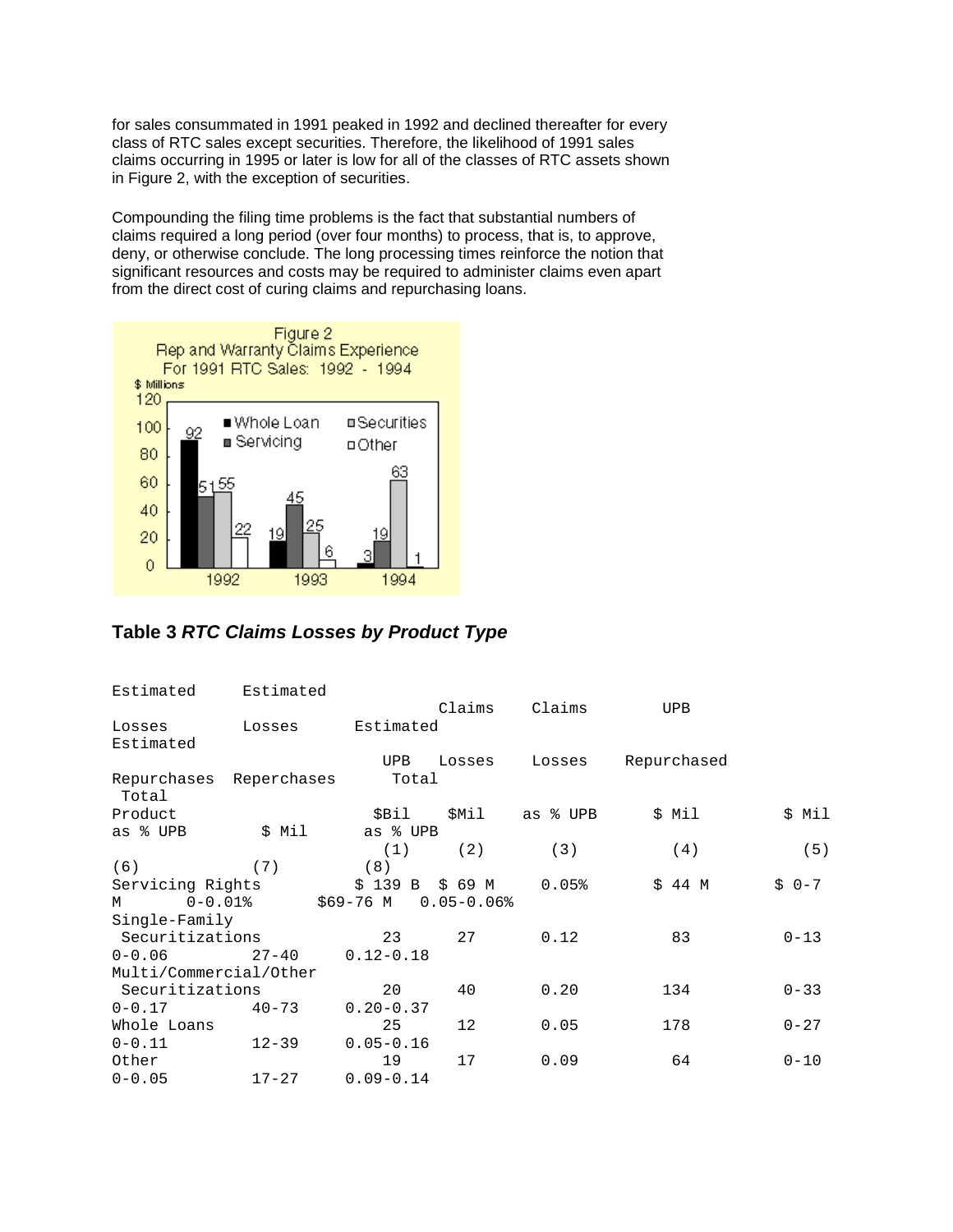|  | Total \$ / Average % |                       | \$226 B  \$165 M | $0.07\%$ | \$503 M |  | S 0-90 |
|--|----------------------|-----------------------|------------------|----------|---------|--|--------|
|  | 0-0.04%              | S165-255 M 0.07-0.11% |                  |          |         |  |        |

 all categories of loans except multi/commercial/other securitizations, and 25 Note: Data reflect all RTC R&W claims paid as of December 31, 1994, for all R&Ws contracted by the RTC at the corporate level. Estimated losses in columns 5 and 6 are calculated as the likely range of losses on loans repurchased by the RTC to cure R&W deficiencies. These ranges assume a minimum loss of zero for all categories of loans. The maximum loss is 15 percent of UPB repurchased for percent of UPB repurchased for multi/commercial/other securitizations.

#### *Costs vs. Benefits*

 combined to compare the financial costs and benefits of granting R&Ws. That is, An advantage of the RTC's experience is that its claims and sales data may be the data may be used to perform a cost/benefit analysis of the economic efficiency of granting R&Ws.

 claims experience arising from sales completed in 1990 and 1991, as well as only The cumulative claims loss experience for the RTC's R&Ws is shown in Table 3. These data include claims paid for all R&W agreements made by the RTC in its corporate capacity as of December 31, 1994. As such, they include the seasoned recent claims experience from sales completed in 1994.

Column 1 of Table 3 displays the RTC's R&Ws by type of sale. Of the total \$226 billion UPB covered by R&Ws, the largest component, \$139 billion, or approximately 62 percent of the total, was given on sales of servicing rights. [6](https://fdicnet-qa.fdic.gov/bank/analytical/banking/1995summ/art1foot.html#6)  The remaining 38 percent were from four similar-sized categories of loan sales: single-family securitizations, multi-family/commercial securitizations, whole loans, and "other" loan sales.

 to foreclose on properties with projected losses greater than the UPB. While it is these situations are rare. Claims losses for each sale type are shown in columns 2-8 of Table 3. The UPB of all loans covered by RTC corporate R&Ws is shown in column 1 in order to provide a benchmark for gauging the magnitude of the losses. The UPB is a useful benchmark because it reflects the maximum potential R&W loss in most circumstances. Losses are normally below the UPB because lenders may opt not possible for legal or environmental problems to cause losses to exceed the UPB,

The most easily tracked costs are for cures, which equaled \$165 million, or 0.07 percent (seven basis points) of the \$226 billion UPB benchmark. The claims loss rate in column 3 was highest for multi-family/commercial securitizations (20 basis points) due to a higher likelihood of complicating factors such as environmental problems. The remaining claims loss rates ranged from five basis points for whole loans and servicing rights to 12 basis points for single-family securitizations. Whole-loan loss rates were the lowest because most RTC whole-loan sales were limited to either unusually clean packages of loans or loans with extensive due diligence.

 mortgages may be required because they were sold into a security containing As noted earlier, the cost of R&W claims resulting in repurchases was not tracked by the RTC. The fact that many repurchases cause either no or only small losses complicates matters. For example, a repurchase of high-quality adjustable-rate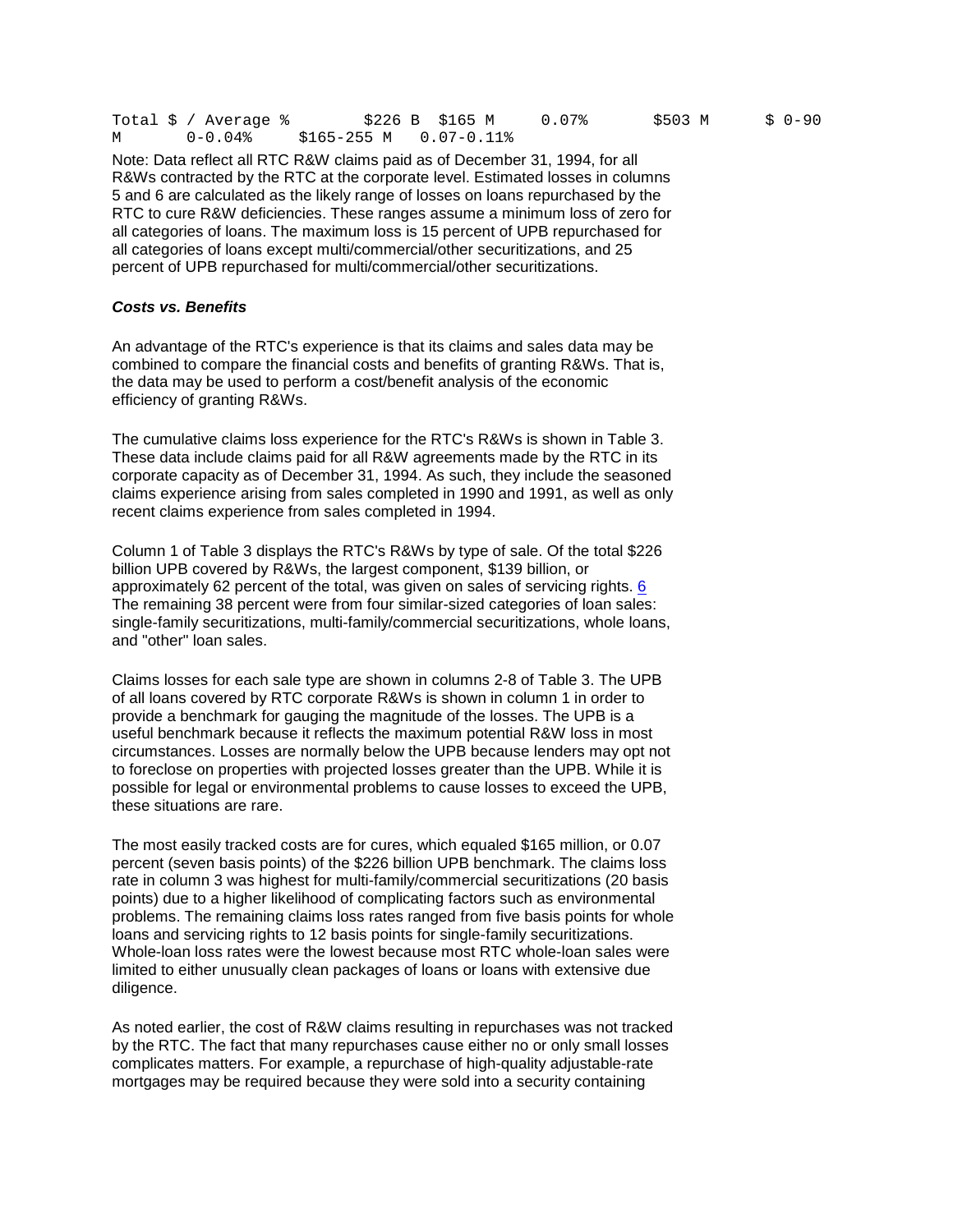only fixed-rate mortgages.

 The problems of calculating losses on repurchases are dealt with by estimating of zero and an upper limit of 15 percent of the UPB of loans repurchased for all 15 percent and 25 percent upper bounds are chosen based on the authors' best upper limit loss across all products is four basis points. potential losses as ranges (see columns 5 and 6) based on the UPB of loans repurchased, as shown in column 4. The range for each product has a lower limit types of loans except multi-family and commercial loans. A 25 percent upper bound is used for multi-family and commercial loans due to their higher risk. The estimates of higher-than-expected or "conservative" estimates of the average loss on repurchases. [7](https://fdicnet-qa.fdic.gov/bank/analytical/banking/1995summ/art1foot.html#7) Given the range estimates in column 5, column 6 estimates that repurchases add an upper limit of between one basis point and 17 basis points to the estimated R&W losses of the various product classes. The average

The costs of granting R&Ws can now be directly compared to the benefits for a key asset class, single-family mortgages. As noted, financial advisers and early RTC experience estimated the benefit of granting R&Ws on single-family mortgages in the range of two percent to three percent (200 to 300 basis points) of the UPB sold. That is, single-family mortgages sold with R&Ws can be expected to sell for 200 to 300 basis points more than if they are sold without R&Ws.

 the 200-to-300 basis point benefit that accrues from granting them in single-family A 200-to-300 basis point financial benefit for single-family mortgages compares very favorably with total R&W costs in columns 7 and 8 of Table 3. The cost category most directly applicable to single-family sales is single-family securitizations. Column 8 shows the cost of single-family securitizations as 12 to 18 basis points. However, because Figure 2 suggests that securitization claims may continue in the future, an adjustment needs to be made to recognize the possibility of future claims. If we project future single-family securitization R&W claims costs to equal all costs incurred through December 31, 1994, then the projected R&W cost implied by past securitization claims equals 24 to 36 basis points[. 8](https://fdicnet-qa.fdic.gov/bank/analytical/banking/1995summ/art1foot.html#8) Thus, the cost of single-family mortgage R&Ws is only a small fraction of mortgage sales.

 sellers who do not grant R&Ws are viewed with suspicion by buyers who willingly The dramatic excess of financial benefits over costs suggests that sellers of single-family mortgages are well-advised to grant R&Ws in spite of the expectation of some claims-related costs. Indeed, the excess may help to explain the RTC's experience that it is customary for sellers to grant R&Ws, and why pay a price premium to avoid the risk of purchasing a "lemon."

found for single-family mortgages. <u>9</u> Second, all types of loans are characterized the RTC's initial policy of limiting R&Ws resulted in the same liquidity and bidder But does the cost/benefit analysis of the the RTC's single-family mortgage experience extend to sales of other types of financial assets, such as commercial mortgages or "other" loans? Three points suggest that the RTC's experience applies to many other types of assets. First, the R&W cost statistics in Table 3 are of the same order of magnitude for all types of assets. While the costs vary by product, all column 8 estimates are far below the 200-to-300 basis point range by information problems similar to those of single-family mortgages. Moreover, interest problems regardless of the types of loan-related assets sold. Finally, it is a widespread market practice for sellers to give, and for buyers to request, R&Ws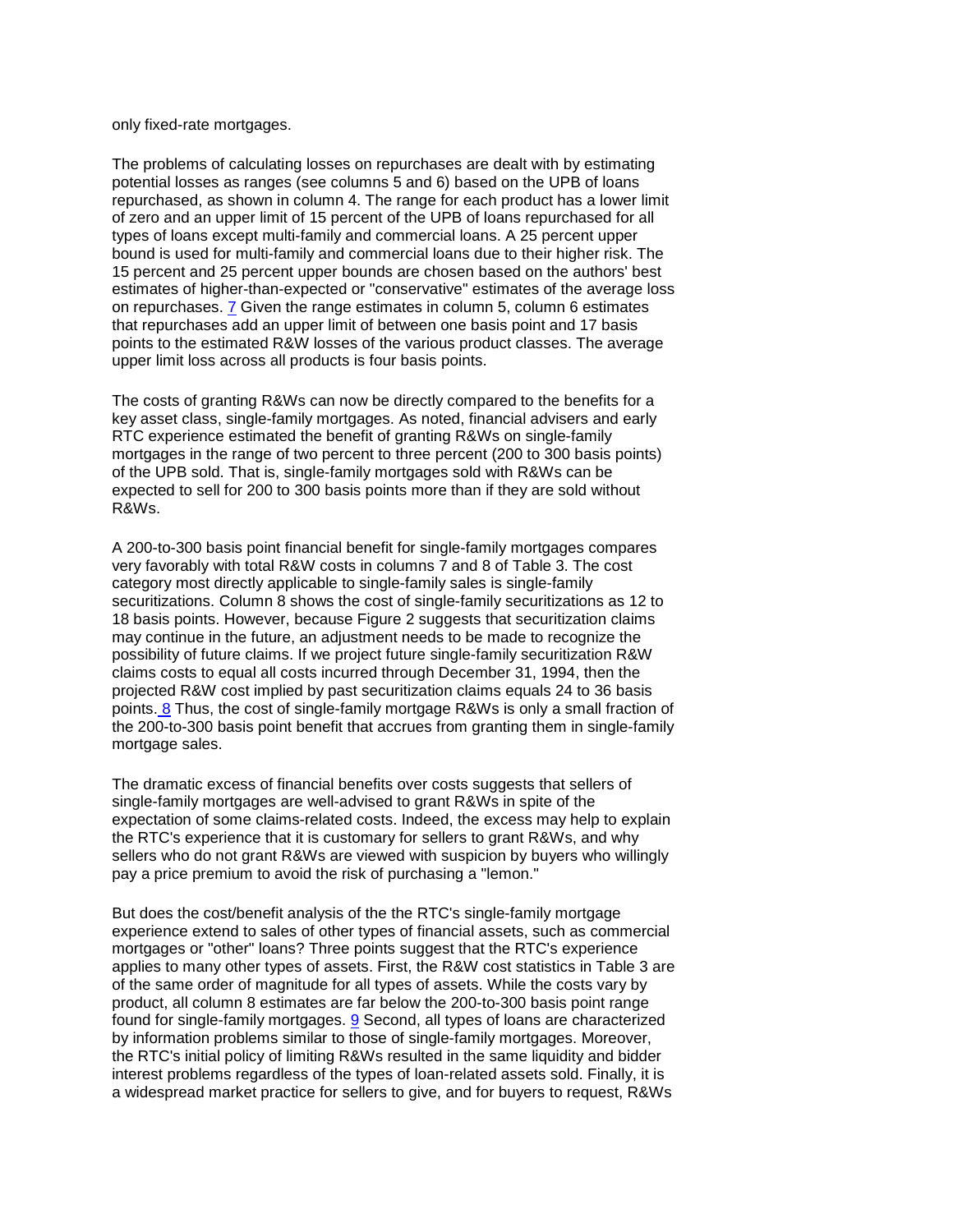for all types of financial assets.

 The weight of evidence points to the conclusion that it is cost-effective to grant R&Ws in many types of loan sales. Given the lemons principle, we expect that the excess of benefits over costs increases as the quality or availability of risk-related information declines.

## *Conclusions*

 experience. First, R&Ws may represent significant risk because considerable of assets, legal advice, and other problems. Finally, in spite of the likely costs and A number of interesting lessons may be drawn from the RTC's extensive R&W expense may be required to cover claims costs and claims may continue for several years after the loans are sold. The risk may be a problem especially for firms that actively sell loans to the secondary markets because R&W liabilities grow with each sale. Second, administrative costs exacerbate the risk because claims may require additional expenses in the form of file reviews, the repurchase administrative problems, the experience of the RTC suggests that it is financially efficient for firms to grant R&Ws. R&W claims costs for single-family mortgages sold by the RTC were dramatically less than the financial benefits estimated to accrue from higher market prices on loans sold with R&Ws. The evidence points to a similar conclusion for many other types of assets as well.

 compare unfavorably from that documented in this paper. Second, the RTC's the net effect of these factors is difficult to quantify, the RTC's R&W claims Two caveats should be kept in mind regarding the RTC's experience relative to that of other institutions. First, the bulk of the RTC's claims experience occurred in a relatively favorable economic environment between 1992 and 1994. If this had been an extended period of unfavorable economic conditions, then claims-related losses could have been higher, especially for the default-sensitive portion of claims found in RTC securitizations. Similarly, an economic downturn could cause future claims experience, for the default-sensitive portion of the claims, to experience is made distinct by the fact that the S&Ls it took over, and whose assets it sold, were highly distressed. Therefore, the RTC may have been more likely to encounter R&W claims problems than, for example, healthy firms, and this may have affected both the benefits and the costs of granting R&Ws. While experience nevertheless seems to provide a useful guide to projecting potential claims costs and trends, especially for firms that actively sell loans to the secondary markets.

*REFERENCES* Akerloff, George. "The Market for Lemons: Quality Uncertainty and the Market Mechanism." *Quarterly Journal of Economics* (August 1970): 488 500.

 Resolution Trust Corporation. *Sketchbook of RTC Securities*. Washington, DC: Resolution Trust Corporation, December 1994.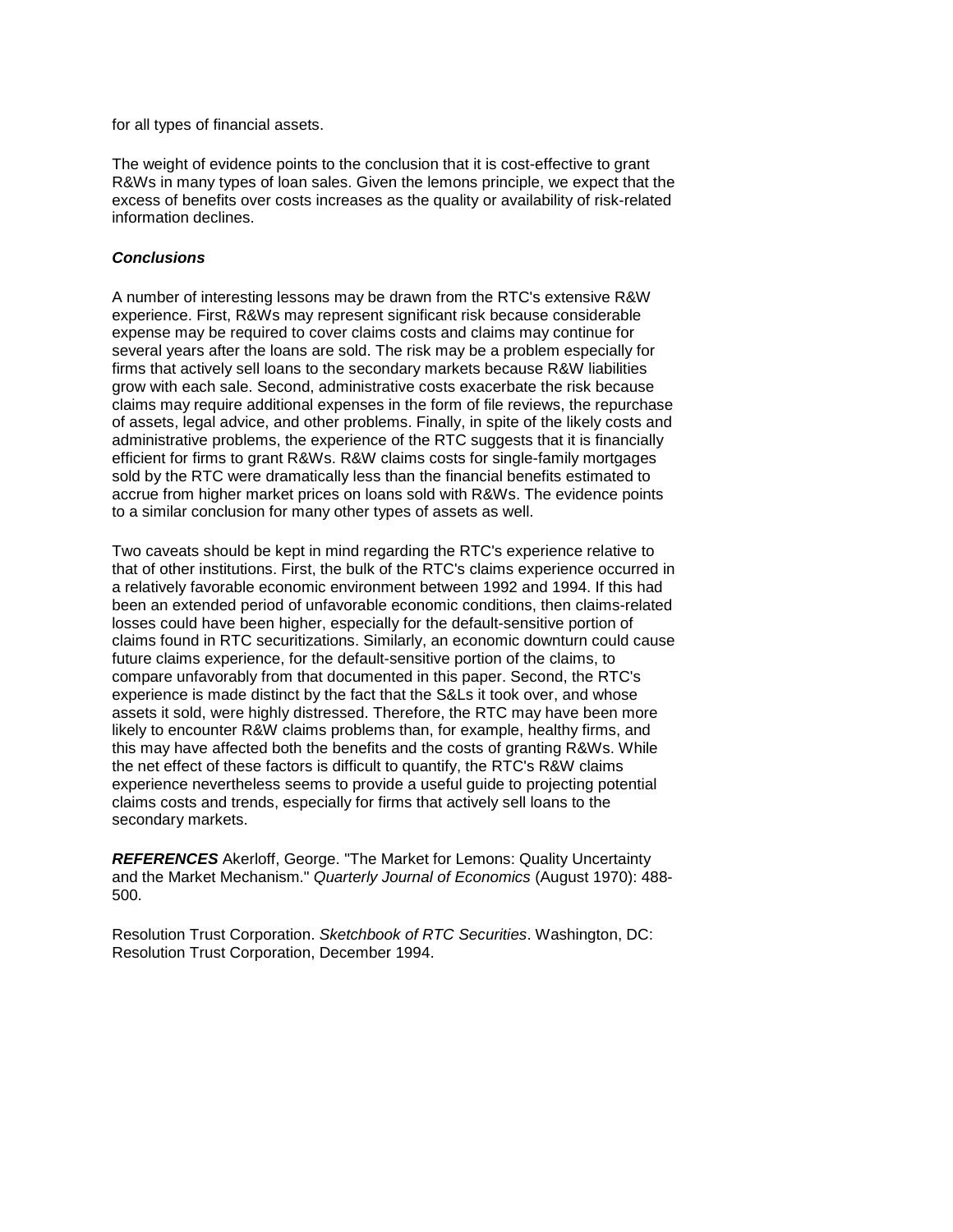Banks and Mutual Funds by Jay W. Golter

Mutual funds are the fastest-growing segment of the financial-services industry. Assets under management by mutual funds have grown from \$134.8 billion in 1980, to \$1,066.8 billion in 1990, to \$2,161.5 billion at year-end 1994. In comparison to deposits at commercial banks and savings banks during those years, mutual fund investments equaled 8.3 percent of deposits in 1980, 37.3 percent of deposits in 1990, and 75.2 percent of deposits in 1994.

 bank affiliates have provided these services for mutual funds. The paper This paper first traces the growth of mutual funds. The next section describes the major functionaries employed by a mutual fund and the extent to which banks or concludes with an examination of the ways that banks have entered the distribution channel by selling mutual funds to their customers.

#### *History of Mutual Funds*

 value," or NAV. The NAV is calculated at least daily, usually at the close of A mutual fund offers shares to investors. The proceeds from the sale of shares are used to purchase a portfolio of investment assets, generally financial securities. In an open-ended mutual fund, investors may redeem shares previously purchased, or purchase new shares, at a price called the "net asset financial markets, to reflect the marked-to-market value of the *pro rata* portion of the portfolio represented by each share. As more fund shares are purchased (redeemed) by investors, the investment portfolio increases (decreases) in size. As the market value of the securities held in the portfolio increases (declines), the NAV increases (decreases). Portfolio earnings and losses are thus passed on directly to the investors.

 actively provided capital to American businesses that emerged after the Civil War. The first American mutual funds were formed in 1924 in Boston and New York. closed-end companies. 3 Mutual funds in the United States can trace their origins to investment trusts established in England and Scotland in the early 19th century[. 1](https://fdicnet-qa.fdic.gov/bank/analytical/banking/1995summ/art2foot.html#1) Those trusts Many closed-end [2](https://fdicnet-qa.fdic.gov/bank/analytical/banking/1995summ/art2foot.html#2) investment companies were formed during the years preceding the stock market crash of 1929. These companies tended to hold highly speculative portfolios and performed poorly during the crash. Investor confidence in all forms of mutual funds was further shaken by unscrupulous practices in some

 regulates mutual funds. In addition, a myriad of other statutes govern the industry has grown substantially in both absolute size and in terms of market Congress sought to address this problem in 1935 by ordering the Securities and Exchange Commission (SEC) to study the industry. The SEC'S report formed the foundation for the Investment Company Act of 1940, the primary statute that management of mutual funds. Since the passage of the 1940 Act, the mutual fund share among financial-services providers.

Mutual fund portfolios are generally constructed in order to achieve specific investment objectives. Among the broad classification schemes are short-term (taxable and tax-exempt money-market funds) *versus* long-term (bond and equity)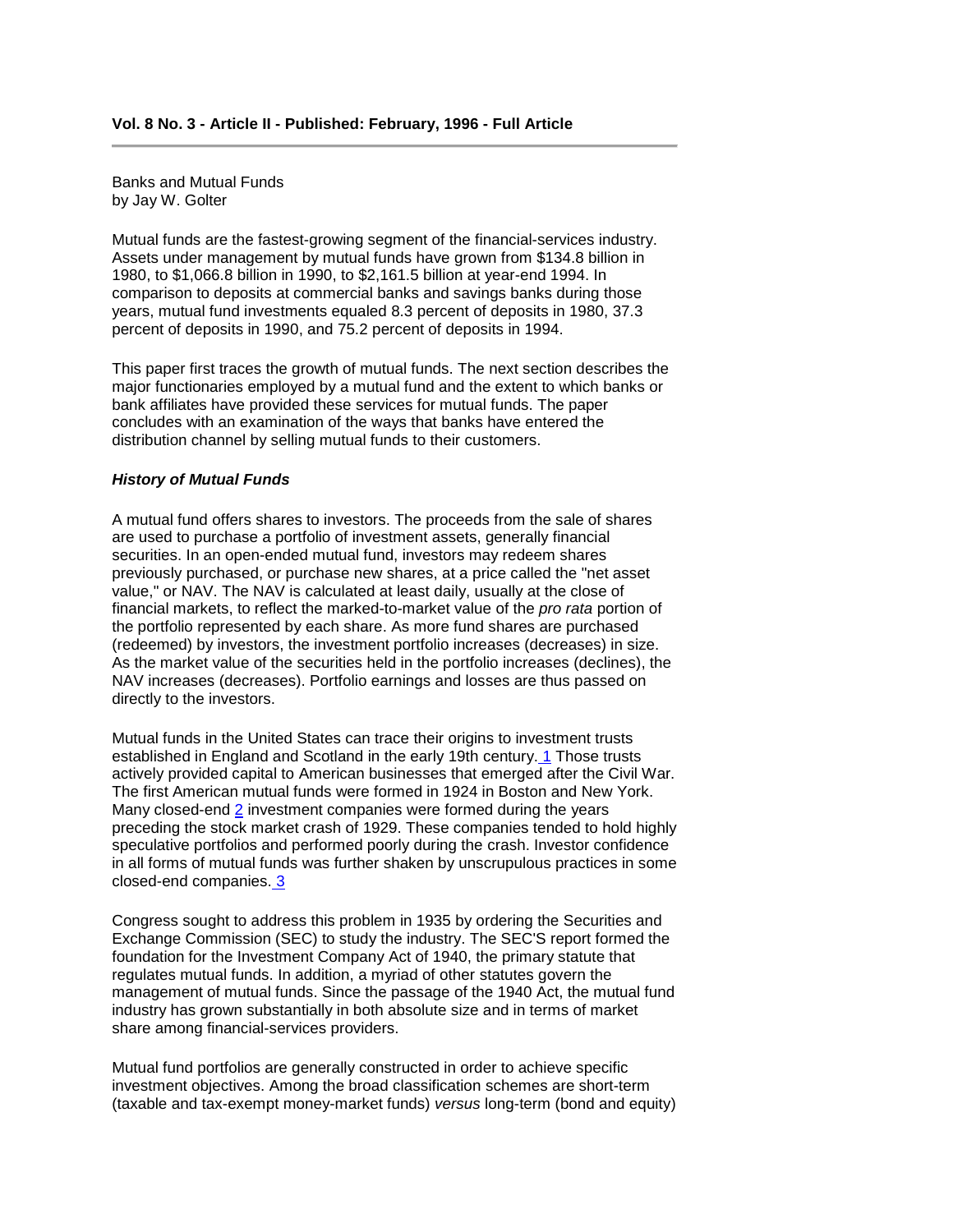term funds are usually characterized by their investment strategies. Examples include funds that invest primarily in equities of small companies (small cap *Fund Fact Book*, the Investment Company Institute classified all mutual funds by funds. Individual short-term funds may hold specialized portfolios; for example, some money-market funds invest entirely in U.S. Government instruments. Longfunds); equities with high dividend yields (income funds); bonds below investment grade (high-yield funds); securities issued by firms in particular industries (sector funds); securities issued in developing countries (emerging market funds); and balanced funds, which hold both equities and debt securities. In the *1994 Mutual*  21 separate investment objectives.

 enables investors to match their own investment needs and objectives with the Fidelity, offered 171 funds as of year-end 1993. [4](https://fdicnet-qa.fdic.gov/bank/analytical/banking/1995summ/art2foot.html#4) Only one other fund group, ranked 30th on the list with 19 funds and had a combined \$11.5 billion in assets aftermath of that bank's merger with BankAmerica. Nations Funds, which is total of \$10.5 billion in assets under management. As of year-end 1993, 93.6 Mutual fund sponsors often offer a variety of funds in which to invest. This strategy of a particular fund or combination of funds. The largest fund complex, Merrill Lynch, offered more than 100 separate funds. Among the 34 fund groups that each sponsored funds with aggregate assets exceeding \$10 billion, the average number of funds offered was 47. Two fund groups with historical ties to bank holding companies are included on this list. [5](https://fdicnet-qa.fdic.gov/bank/analytical/banking/1995summ/art2foot.html#5) Pacific Horizon Funds, which under management, was associated with Security Pacific National Bank and now performs many services for the mutual fund complex that was formed in the associated with NationsBank, ranked 33rd in size, encompassing 47 funds with a percent of the assets managed by Pacific Horizon Funds and 72 percent of the assets managed by Nations Funds were in money-market funds. Thus, while the combined assets of the two fund families totaled slightly more than one percent of the industry's total, the \$18.4 billion of money-market funds that the two complexes managed represented 3.3 percent of the short-term fund market.

 In contrast, at year-end 1993, the Fidelity group had \$219 billion in assets under with \$29.3 billion in assets under management. Although Federated is not management, or 10.6 percent of the total industry. The top five fund groups had \$629.7 billion in assets under management, or 29.9 percent of the total industry. One group of note is Federated Funds, the 13th largest group at year-end 1993, associated with any single bank holding company, the firm assists banks in establishing mutual fund sales programs and performs all necessary functions for banks that create their own mutual funds. It has been estimated [6 t](https://fdicnet-qa.fdic.gov/bank/analytical/banking/1995summ/art2foot.html#6)hat 80 percent of Federated's sales occurred in banks.

#### *Regulation*

 Securities Exchange Act of 1934 (the 1934 Act), the Investment Company Act of Internal Revenue Act and Blue Sky laws of each state in which a fund operates. Mutual funds are governed by the Securities Act of 1933 (the 1933 Act), the 1940 (the 1940 Act), the Investment Advisers Act of 1940, relevant sections of the The success of these statutes in creating a climate of investor confidence is evidenced by the extraordinary growth of the mutual fund industry over the past decades.

**The Securities Act of 1933 and Securities Exchange Act of 1934.** The 1933 Act requires mutual funds to file registration statements with the SEC. All purchasers of "securities" (the definition of which includes mutual fund shares) must be provided with a prospectus. The 1934 Act, among other provisions, requires that broker/dealers who sell mutual funds must register with the SEC.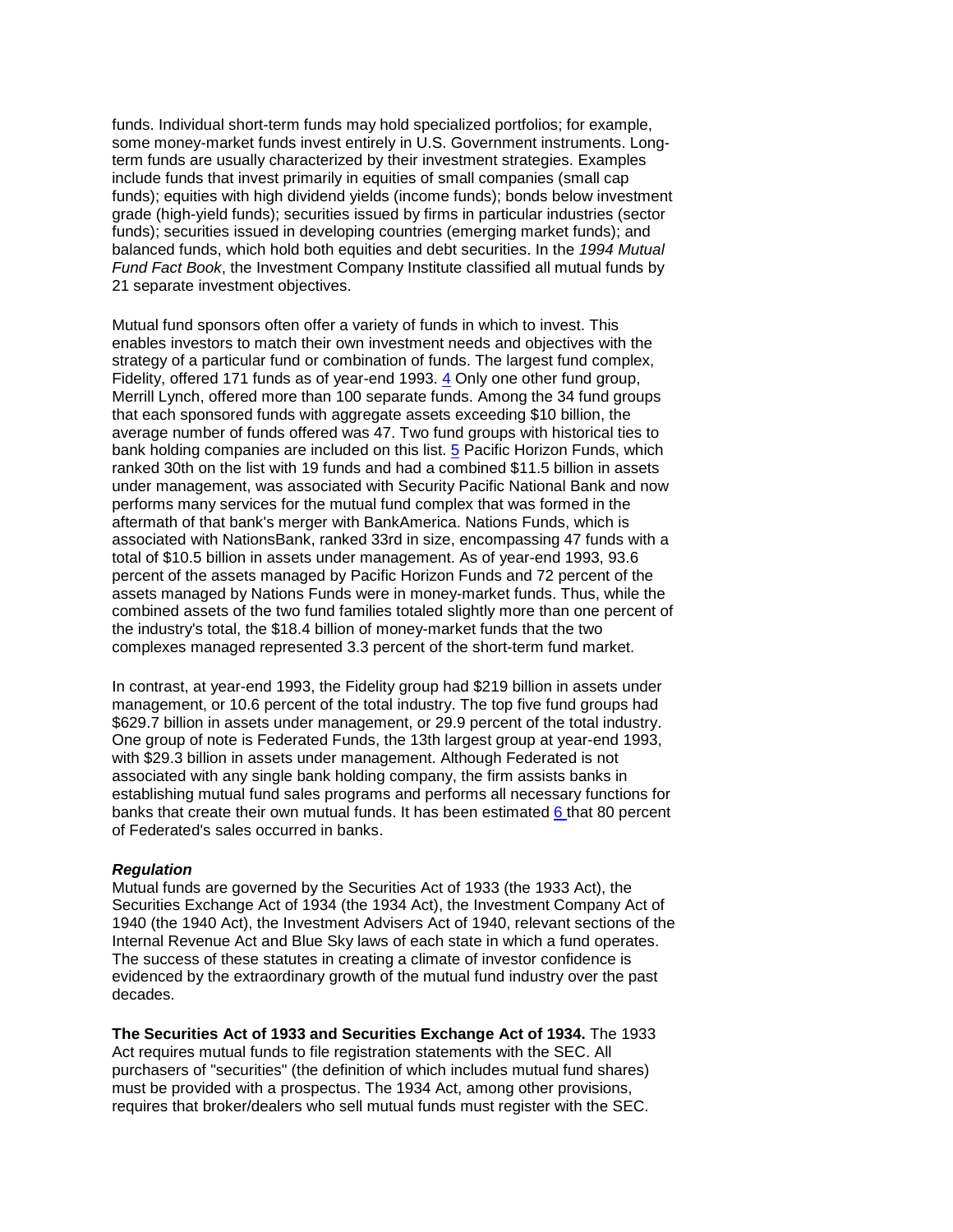Bank employees are exempt from this requirement as long as they do not receive transaction-related compensation (commissions).

**The Investment Company Act of 1940.** The 1940 Act requires that investment companies register with the SEC. The registration statements must include information about the investment objectives and strategies of the fund. These policies can not be changed without approval of the majority of investors in the fund. The Act also imposes restrictions on the amount of leverage that a fund may employ. Among other major provisions, the 1940 Act empowers the National Association of Securities Dealers (NASD) to regulate sales charges (loads) on mutual funds.

 contracts, and at what levels of compensation, for providing the services needed to maintain operations. Because a fund's sponsor may perform many of those A fund's board of directors will determine which firms should be awarded services, and would have selected the original board, "there is obvious potential for conflict between the interests of the investment company sponsors and managers and the interests of the investment company shareholders.[" 7](https://fdicnet-qa.fdic.gov/bank/analytical/banking/1995summ/art2foot.html#7) The 1940 Act addresses this problem by establishing that the investment advisers and the board of directors of a fund have a fiduciary obligation to the investors of the fund. The composition of the board is further restricted by the 1940 Act to enhance its independence from sponsoring organizations or other "interested parties." Furthermore, shareholders must approve all management contracts. The 1940 Act also requires investment companies to provide semiannual statements to investors and empowers the SEC to establish appropriate accounting standards. The SEC is authorized to regulate all sales literature and advertisements of investment companies.

 exceed two years, that a majority of outside directors approve all renewals, and **The Investment Advisers Act of 1940** . The investment adviser is the key provider of services to a mutual fund. The Advisers Act requires that investment advisers register with the SEC. However, banks (though not bank affiliates) acting as investment advisers to mutual funds are explicitly exempted from these provisions. The Advisers Act also imposes restrictions on the contracts that mutual funds enter into with their advisers. These provisions, which apply to banks as well as nonbank advisers, require that the terms of the agreement not that the contract may be terminated, without penalty, by the fund at any time with 60 days' notice.

 investors. Subchapter M of the Internal Revenue Code defines a series of tests **The Internal Revenue Act.** Mutual funds can avoid a direct income tax assessment and pass taxable income and capital gains through to the fund's that a mutual fund must pass in order to qualify as a "regulated investment company" (RIC). The failure of a mutual fund to meet all of the following requirements would result in an onerous tax obligation:

- The mutual fund must be registered under the 1940 Act for the entire taxable year.
- At least 90 percent of the RIC's gross income must be derived from dividends, interest, gains on sales of securities, and other qualifying income from investments in securities. Examples of non-qualifying income would include income derived from partnerships investing in real estate or oil drilling leases.
- Less than 30 percent of a RIC's gross income may be derived from the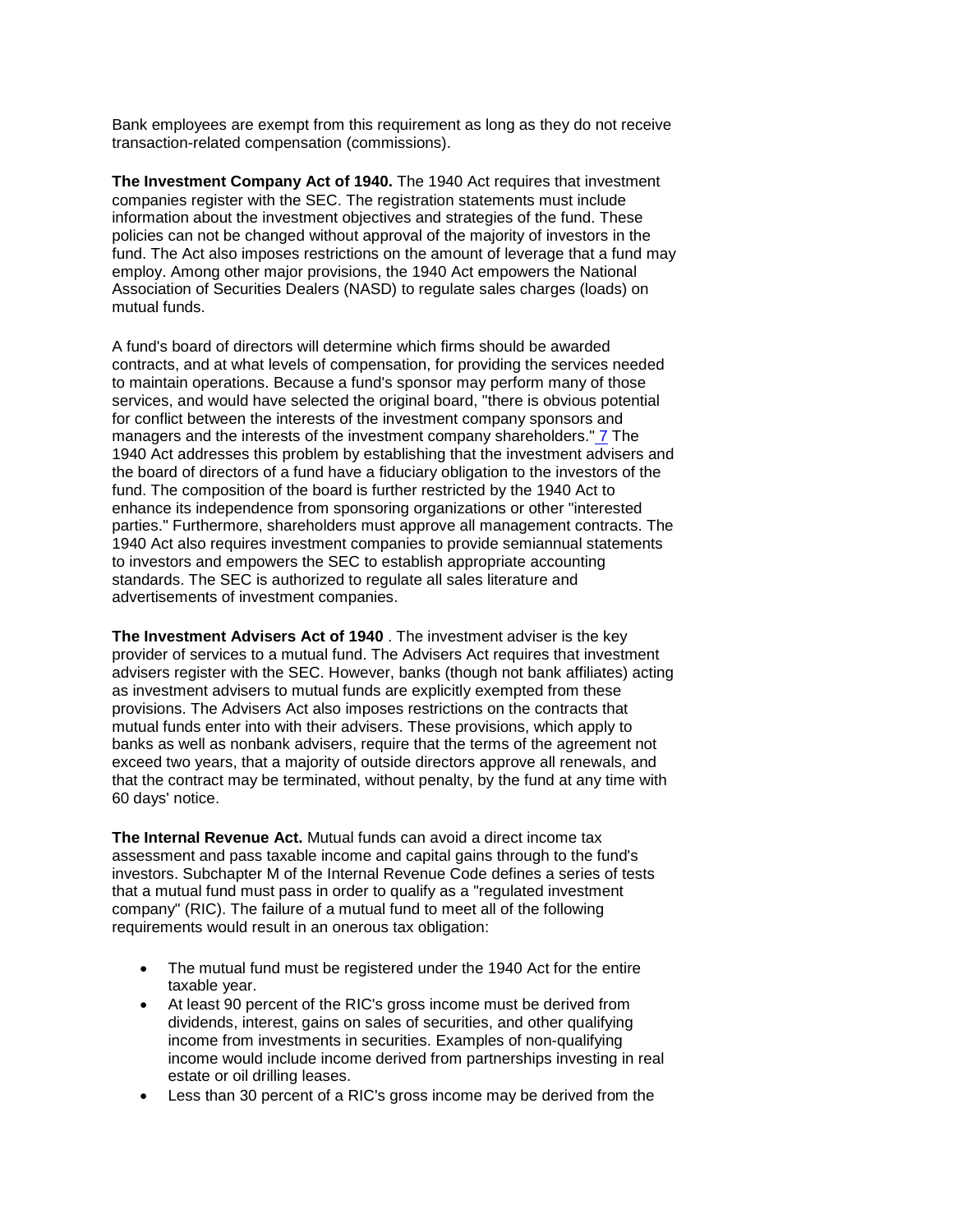sale of instruments held less than three months.

- other RICs and other securities in which no one issuer's securities will exceed five percent of the RIC's assets and no more than ten percent of • At the end of each quarter, at least 50 percent of the RIC's portfolio must consist of cash, cash items, U.S. Government securities, securities of any issuer's outstanding voting securities are held by the RIC.
- At least 90 percent of the RIC's income must be distributed to the investors.

 regulate the securities activities that occur within their respective borders. Mutual funds must register, and pay filing fees, with the state securities agency in each of the 52 jurisdictions, Blue Sky law compliance can be complicated. <u>8</u> **Blue Sky Laws.** States have authority, subject to the primacy of federal laws, to the 50 states, Puerto Rico and the District of Columbia, in which the fund will be distributed. Because there are variances in the procedures followed by each of

## *Growth*

 When the Investment Company Act of 1940 was enacted, the mutual fund industry consisted of 296,000 shareholder accounts investing in portfolios with an assets held by the mutual fund industry. By year-end 1994, mutual funds held \$4.01 trillion. [12](https://fdicnet-qa.fdic.gov/bank/analytical/banking/1995summ/art2foot.html#12) The growth of the two industries is shown in Figures 1A and 1B. aggregate asset value of \$448 million. [9](https://fdicnet-qa.fdic.gov/bank/analytical/banking/1995summ/art2foot.html#9) In contrast, FDIC-insured commercial and savings banks held combined assets of \$72.7 billion, [10 o](https://fdicnet-qa.fdic.gov/bank/analytical/banking/1995summ/art2foot.html#10)r 162 times the assets of \$2.16 trillion, [11](https://fdicnet-qa.fdic.gov/bank/analytical/banking/1995summ/art2foot.html#11) while commercial and savings banks held assets of

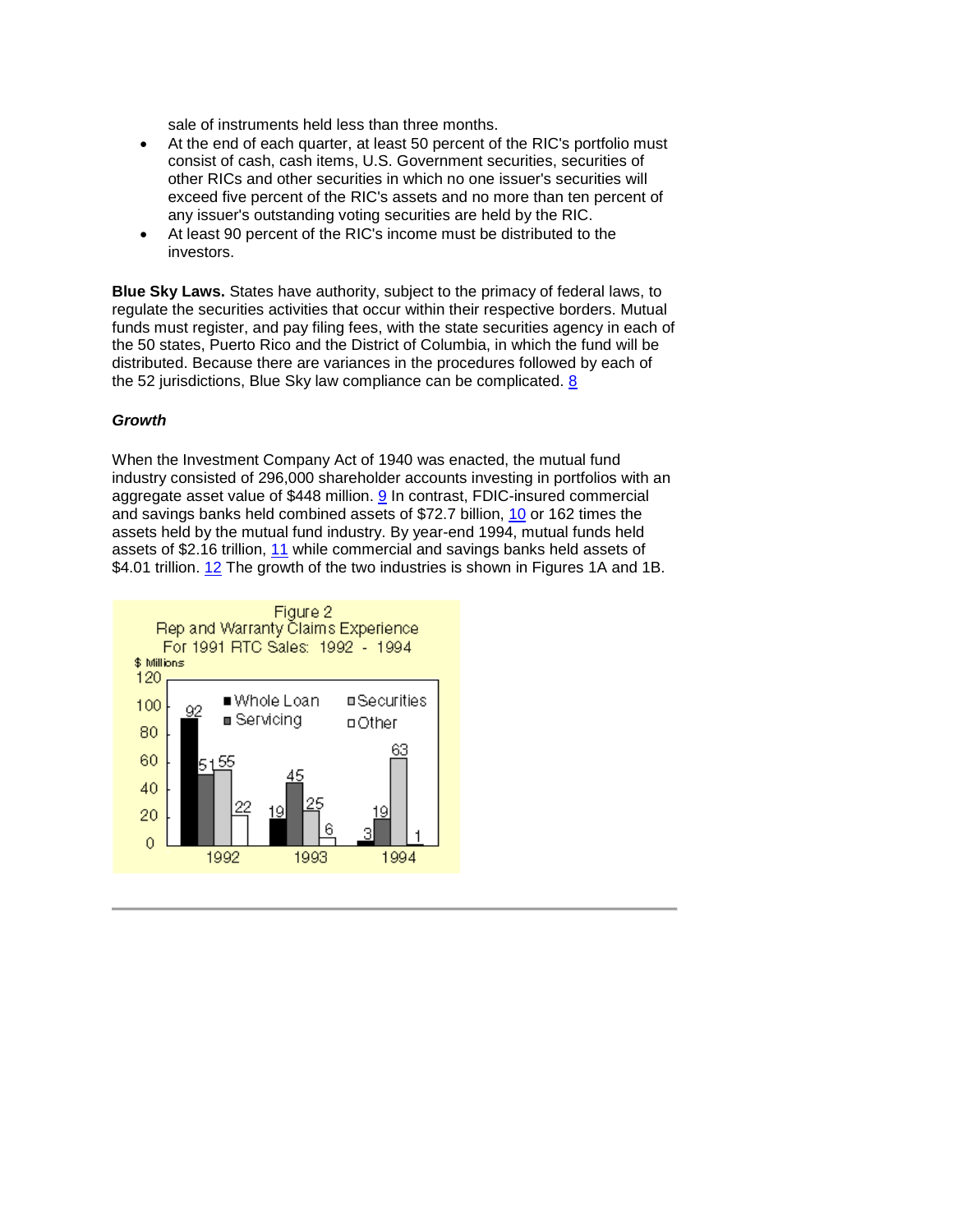

As shown in Figures 1A and 1B, the mutual fund industry has grown rapidly during the past 15 years. Figure 2 indicates that the intensity of some of the periods of growth can be explained by contemporary market conditions.



 the start of the 1960s, mutual funds held about \$16 billion in assets. By the late following year, they did not regain their asset level of 1972 until 1982. However, The bull market of the 1960s contributed to the run up in mutual fund assets. At 1960s, mutual fund assets exceeded \$47 billion, a threefold increase. Mutual fund assets hit a temporary peak of \$59.8 billion at year-end 1972. However, the effects of a prolonged bear market caught up with the industry, and the value of assets under management declined to \$34.1 billion by year-end 1974. Although traditional (equity and bond) funds gradually began to increase in value the 1974 also marks the first year in which money-market mutual funds, first launched in 1971, [13](https://fdicnet-qa.fdic.gov/bank/analytical/banking/1995summ/art2foot.html#13) surpassed \$1 billion in assets.

Money-market mutual funds invest in high-quality, short-term instruments. The 1940 Act imposes a series of tests on a fund portfolio to assure that standards of quality and liquidity are met. Funds that meet the standards are allowed to call themselves money-market mutual funds and to use the daily increase in portfolio value to issue new shares to investors such that the fund's net asset value is maintained at \$1.00 per share. Because of the apparent safety of the portfolio, many investors view money-market mutual funds as a substitute for bank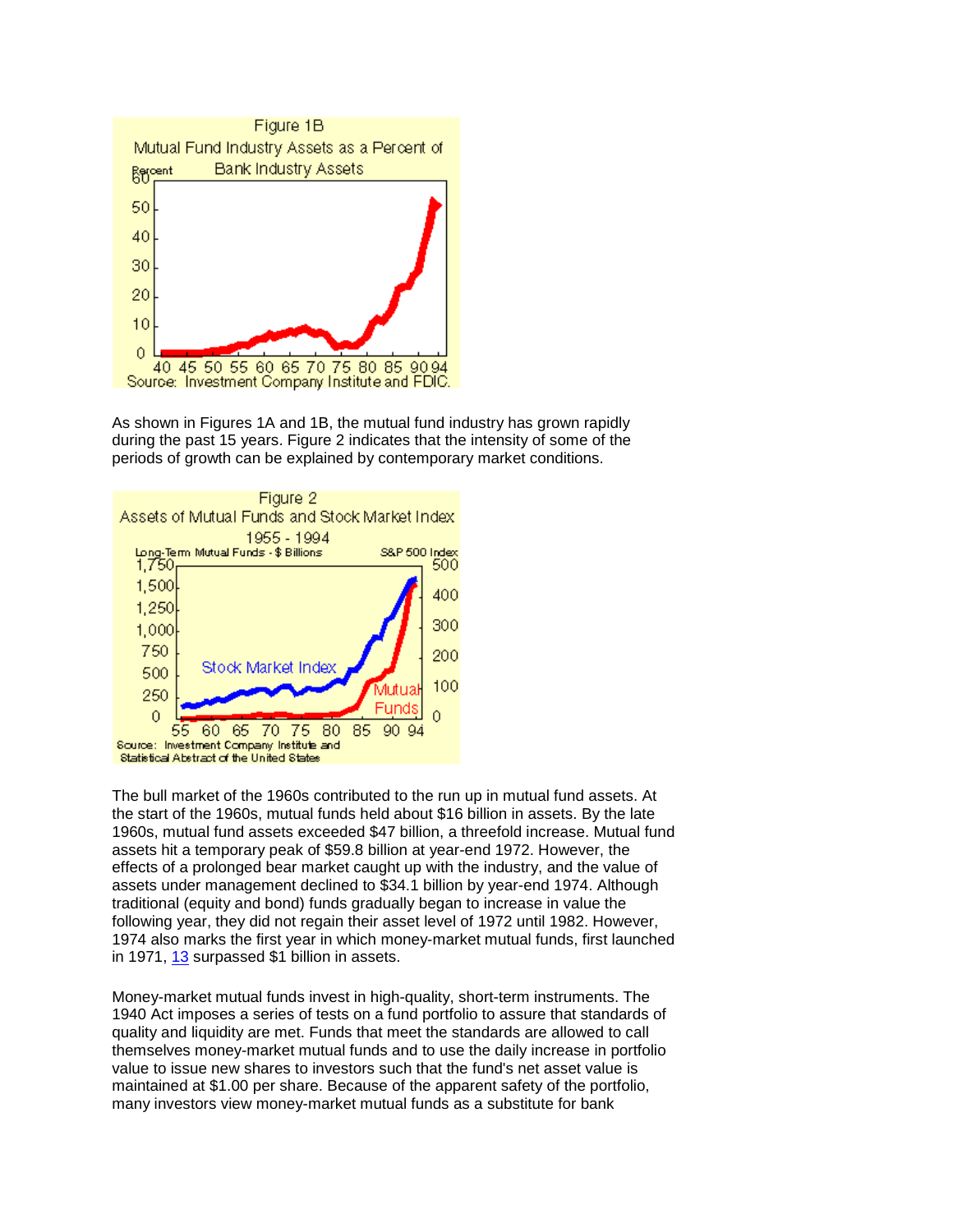deposits. This attitude was reinforced when Merrill Lynch in 1977 introduced its withdraw their funds by writing a check, now a standard feature of retail-oriented "Cash Management Account," which allowed money-market account holders to money-market funds.

 The rapid public acceptance of money-market funds may be explained by the impose restrictions on nonmember banks was extended to the FDIC in 1935. previously imposed constraints on the ability of commercial banks and thrifts to provide their customers with alternative products that earned a market rate of interest. In 1933, the Federal Reserve Board was given authority to restrict the interest rates that member banks were permitted to pay depositors. These restrictions were codified in Regulation Q of the Federal Reserve Act. Authority to

 enabled banks to serve institutional and wealthy investors adequately, the retail investor was left without any means to earn market rates. Until the late 1960s, market interest rates never exceeded the savings rates that regulators permitted banks to offer for time deposits. However, when Regulation Q became a binding constraint, the market created pressure for an alternative savings vehicle to develop. Ironically, the first move to relax Regulation Q helped to spur the development of money-market mutual funds. In 1970, the Penn Central Railroad became the first major firm to default on its commercial paper. Fearful that investors would abandon the market, and that commercial banks would not have the liquidity to provide bank loans to firms trying to refinance their short-term debt, the Federal Reserve Board removed interest-rate restrictions on certificates of deposit greater than \$100,000. Although this easing of Regulation Q



 Figure 3 shows that in their early years of existence, money-market mutual funds held a large percentage of their investment portfolios in bank deposits. This represented an opportunity on their part to intermediate between banks and bank customers, thereby offering the latter the ability to aggregate funds and receive market rates. As money-market funds became established, direct investment in commercial paper became an increasing proportion of their portfolios, and bank instruments became less important.

As the 1970s ended, interest rates were still rising and money-market funds had grown to \$45 billion. This movement of funds from the banking sector to the mutual fund industry was termed disintermediation, although a more appropriate term may have been *redesigned-intermediation* because depositors were using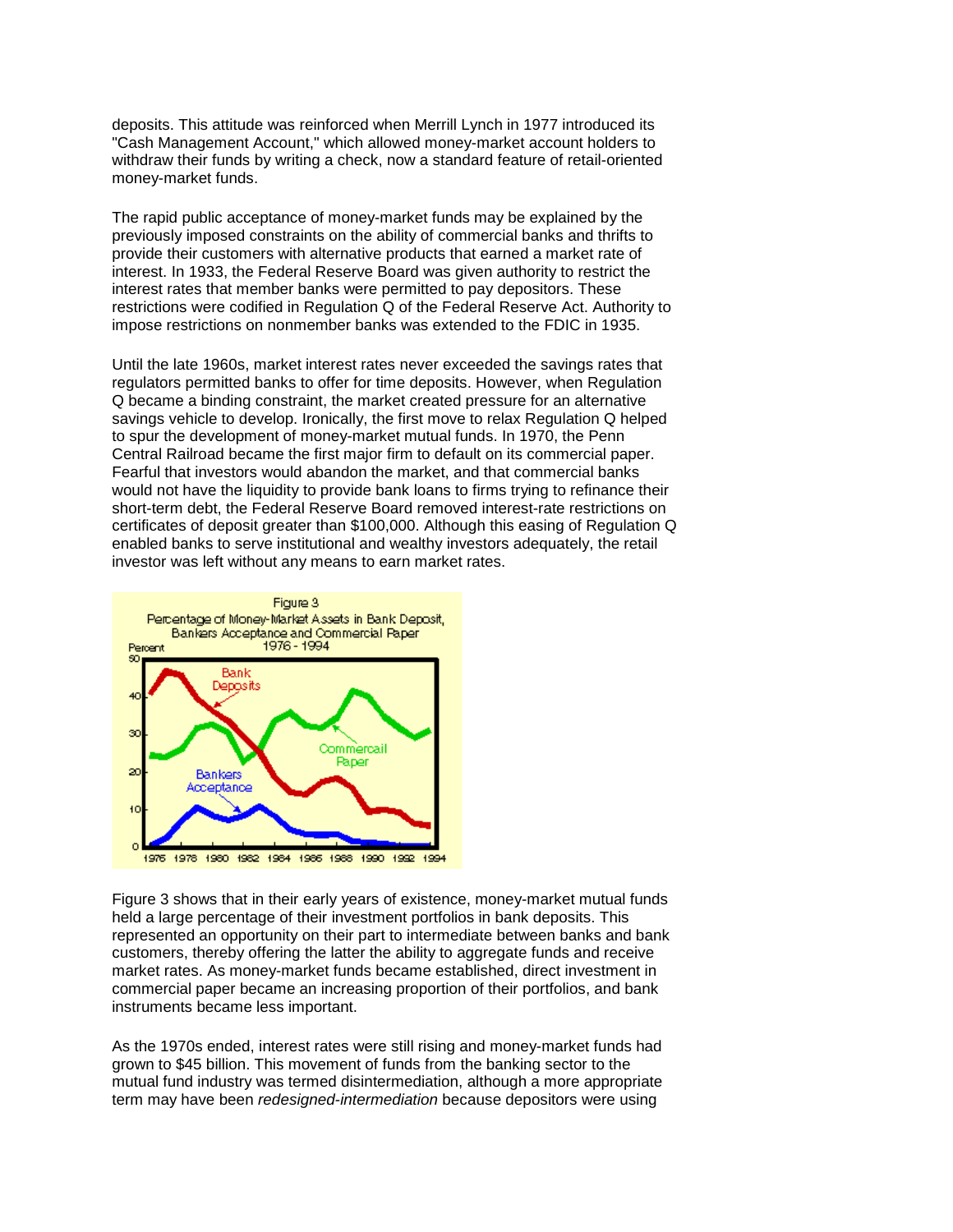entities with excess funds and entities in need of funds. Further, liquidity is average day the amount of invested funds redeemed by savers is largely offset by alternative channels of intermediation rather than directly financing commercial enterprises. Money-market funds function as intermediaries by bringing together provided to savers through the law of large numbers. That is because on an the amount of additional funds invested by savers with new temporary surpluses. As intermediaries, mutual funds differ from banks by passing more risks back to investors. In particular, banks shield insured depositors from the credit risk associated with lending. Mutual funds, of course, pass on any changes in value, whether caused by changes in credit quality or interest-rate movements, directly to the investors.

 As vehicles for bringing a class of short-term borrowers (those entities with requirements and deposit insurance premiums on each additional dollar of access to the commercial paper market) and short-term investors together, money-market funds have certain advantages over banks. Although both intermediaries are highly regulated, the regulatory costs imposed on bank intermediation include variable costs. Specifically, banks are assessed reserve deposits. In contrast, each additional dollar invested in a money-market fund can be used in full to purchase money-market instruments.

 bear risk, contributed to the growing acceptance of money-market mutual funds. However, a nascent industry faced at least two significant obstacles. The first was These efficiencies, combined with a possible increase in investors' willingness to a need to attain investor confidence; the second was the development cost of the systems and infrastructure necessary to support the operations of a moneymarket fund. Regulation Q provided large returns to savers switching from bank products. Such returns may have been necessary to overcome depositors' concerns about the increased risk of the new intermediation channel. A large potential market, consisting of all retail bank depositors, thus existed to justify the early development costs incurred by money-market funds.

 Congress responded to the reduction in bank deposits by passing the Depository Institutions Deregulation and Monetary Control Act of 1980, which mandated the offer deposit accounts with attributes similar to money-market funds. However, their depositors, albeit at a higher cost than prior to deregulation. Subsequent gradual elimination of Regulation Q ceilings. In the interim, money-market fund assets grew rapidly. During 1980, money-market funds nearly doubled in size to \$74.5 billion. In the following year they more than doubled to \$181.9 billion. The Garn-St Germain Depository Institutions Act of 1982 enabled banks and thrifts to the money-market fund had already become an important component of the financial system. Growth in these funds stabilized as banks were able to retain growth in assets under management by money-market funds has been related to periods characterized by high short-term interest rates, as shown in Figure 4.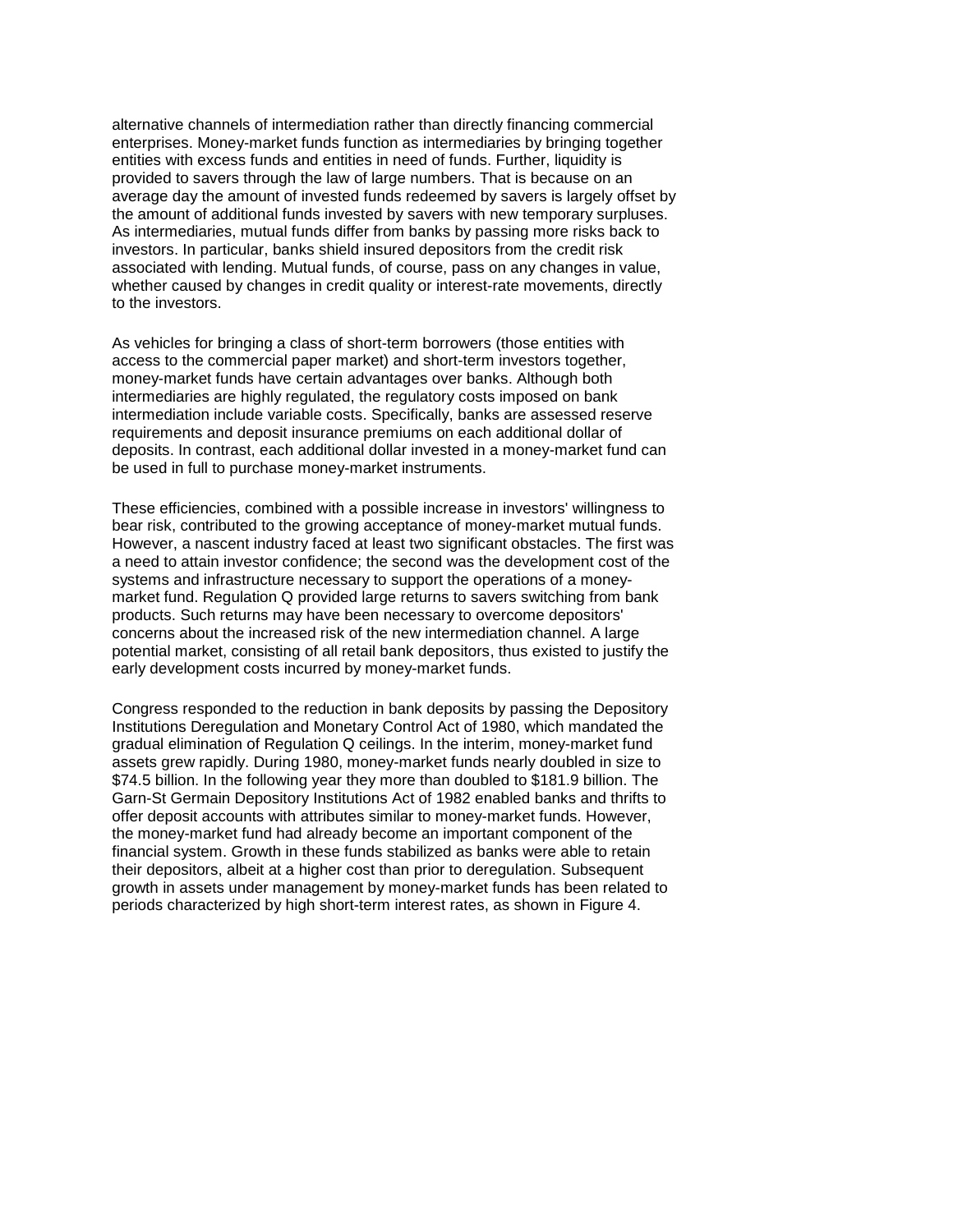

 A new product was introduced in 1976: money-market funds that invest only in accounts are therefore exempt from federal income taxes. These funds, which by the passage of the Tax Reform Act of 1986, which ended the preferential tax short-term municipal obligations. The earnings received by investors in such first reached an appreciable asset size in 1979, have grown at a stable pace, with one exception. In 1986, the assets held by tax-exempt money-market funds increased from \$36.3 billion to \$63.8 billion. That jump can probably be explained treatment conferred on many other types of investments.

The bull market of the 1980s was favorable to long-term mutual funds. The assets of mutual funds and money-market funds totaled \$94.5 billion at the start of the decade. This equaled 5.1 percent of the \$1.839 trillion in assets held by FDICinsured commercial banks and mutual savings banks at that time. By year-end 1989, total mutual fund assets had grown tenfold to \$982 billion, or 27.4 percent of the \$3.579 trillion in assets held then by the banking industry. During the next four years, mutual fund assets more than doubled to \$2.075 trillion. This represented 56 percent of the \$3.706 trillion in assets held by BIF-member [14](https://fdicnet-qa.fdic.gov/bank/analytical/banking/1995summ/art2foot.html#14)  depository institutions at year-end 1993.

On seven occasions during 1994 the Federal Reserve Board increased short-term interest rates. Secondary market prices of previously issued bonds fell, thus creating losses for mutual funds that held those instruments. This, in turn, led to investor redemptions, which caused assets held by the mutual fund industry to decrease even more. The stock market also performed poorly, resulting in losses or disappointing returns to investors in mutual funds that held equities. Furthermore, the attractiveness of bank deposits relative to mutual fund investments improved as CD rates increased and investors experienced the riskiness of mutual fund investments. By year-end 1994, mutual fund assets had increased by only \$86.1 billion, the smallest annual increase since 1983, the last year in which assets under management declined. The mutual fund industry entered 1995 with a total of \$2.162 trillion in assets, or 53.9 percent of the \$4.010 trillion in assets held in BIF-member depository institutions.

### *Bank Involvement in the Mutual Fund Industry*

 any direct employees. Instead, a fund is created with a board of directors (or trustees) that is responsible for contracting out a variety of functions to other Mutual funds are unusual among business enterprises in that they seldom have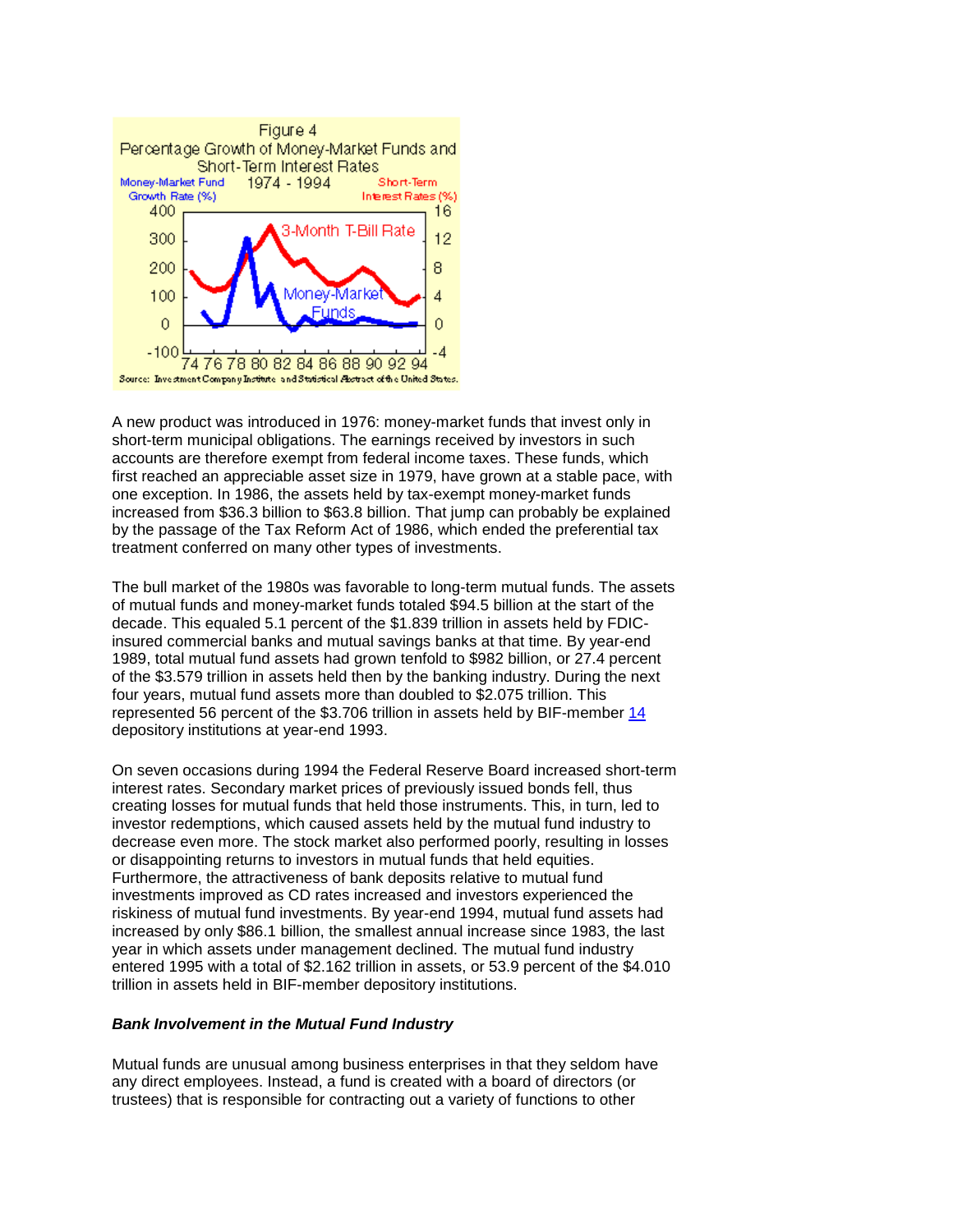Steagall restrictions from performing the functions of the fund underwriter. 15 entities. Some of these functions, such as fund attorney, are not appropriate for a bank organization to perform. Furthermore, banks are prohibited by Glass-

 able to participate in the mutual fund industry. Banking organizations were first However, there are several ways in which banks and bank holding companies are authorized by the Federal Reserve Board to become directly involved in mutual fund operations in 1972, the year in which mutual fund assets peaked. The authorization permitted holding companies to act as transfer agents, custodians, and investment advisers for mutual funds, subject to various restrictions. Over time, additional interpretations by bank regulators have relaxed many of those initial restrictions. [16](https://fdicnet-qa.fdic.gov/bank/analytical/banking/1995summ/art2foot.html#16) As the mutual fund industry developed into a major vehicle for financial intermediation, bank involvement with the industry grew. The most visible way is through sales of mutual funds to bank customers. Banks have become a significant component of the distribution channel.

 **Banks as Transfer Agents.** Transfer agents maintain the records concerning disburse payments of dividends, interest and capital gain distributions. They customer accounts. They record purchase and redemption transactions and prepare confirmation notices of all investor transactions and report year-end tax and withholding information to the Internal Revenue Service. Banks and bank holding companies may be transfer agents for mutual funds as well as for other incorporated businesses.

with their primary federal regulator. [18](https://fdicnet-qa.fdic.gov/bank/analytical/banking/1995summ/art2foot.html#18) Transfer agencies that are subsidiaries of bank holding companies register with the Federal Reserve Board. All other transfer agents, including thrifts and subsidiaries of thrifts, must register with the Transfer agents must register with the appropriate regulatory agency as defined in the Securities Exchange Act of 1934. [17](https://fdicnet-qa.fdic.gov/bank/analytical/banking/1995summ/art2foot.html#17) Banks and subsidiaries of banks register SEC. When a bank is transfer agent for a proprietary fund, [19](https://fdicnet-qa.fdic.gov/bank/analytical/banking/1995summ/art2foot.html#19) the investment adviser may not maintain time deposits with affiliated banks and must keep the fund's transaction balances with affiliated banks at minimal levels.

serviced and the amount of activity that occurs. [20 I](https://fdicnet-qa.fdic.gov/bank/analytical/banking/1995summ/art2foot.html#20)n 1986, the Federal Reserve certain shareholder services in 1989. 22 Transfer agents may subcontract a portion of their activities to a shareholder servicer. This sub-agent handles the aspects of the service that most closely interface with the investor, for example, preparing regular statements or answering telephone inquiries. The shareholder servicing agent generally will be compensated based on a formula that incorporates the number of shareholders Board explicitly permitted bank holding companies to receive fees for shareholder servicing. [21](https://fdicnet-qa.fdic.gov/bank/analytical/banking/1995summ/art2foot.html#21) The FDIC permitted state-chartered nonmember banks to conduct

 were planning to do so. This same survey indicated that approximately 58 percent agents. 24 A 1994 surve[y 23](https://fdicnet-qa.fdic.gov/bank/analytical/banking/1995summ/art2foot.html#23) of banks with proprietary funds indicated that approximately 29 percent were acting as their own transfer agent and an additional five percent of the banks with proprietary funds performed shareholder servicing functions for their funds and an additional four percent were planning to do so. However, another analysis, which was conducted in March 1994, concluded that 65 of the 103 banks that offered proprietary funds to retail customers used affiliated transfer

**Banks as Custodians.** Fund custodians execute the portfolio transactions that are directed by the investment adviser. They provide safekeeping of securities;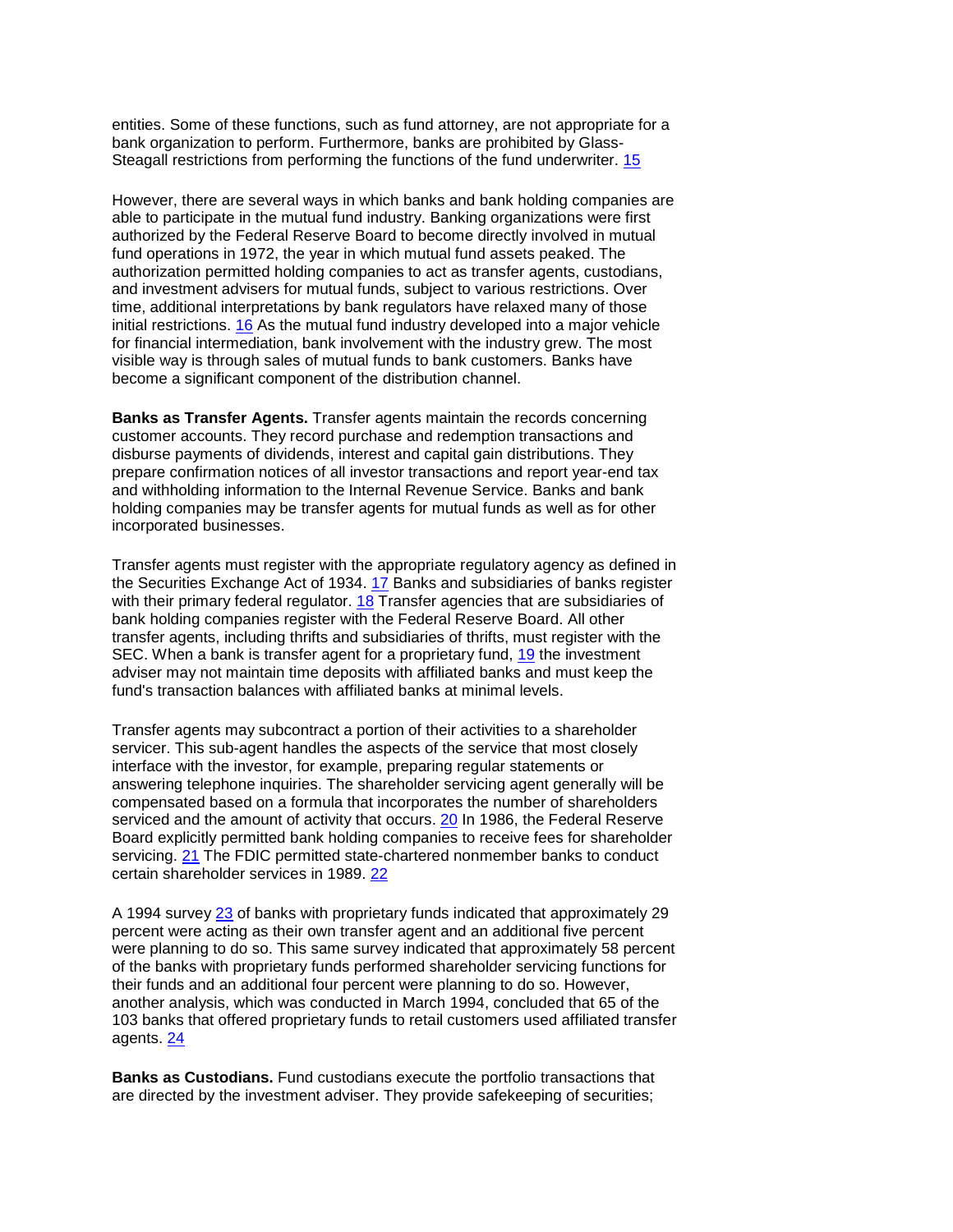monitor events that affect the portfolio's securities such as splits, calls and tenders; report on cash balances and provide cash projections for the fund; and keep the investment adviser informed about changes in foreign and domestic tax laws or market practices that could affect the investment practices of the fund.

 Although the 1940 Act permits funds to use banks, national securities exchange performs little or no traditional banking activity. The largest custodian, State Street members, or the fund itself as custodian, the requirements of SEC rule 17f-1 are so strict that most custody is performed by banks. [25](https://fdicnet-qa.fdic.gov/bank/analytical/banking/1995summ/art2foot.html#25) Of the ten largest custodians [26](https://fdicnet-qa.fdic.gov/bank/analytical/banking/1995summ/art2foot.html#26) in 1993, only one, Brown Brothers Harriman, is not a bank. The eighth largest, Putnam Fiduciary Trust, is a chartered commercial bank, but it Bank and Trust, acted as custodian for 1,704 funds with combined assets under management of \$407.5 billion. The second-largest custodian, Chase Manhattan Bank, was custodian for 154 funds with combined assets of \$173.9 billion.

custodians. 28 In 1994, nearly 50 percent of the banks with proprietary funds acted as their own custodian and another 25 percent had plans to do so. [27](https://fdicnet-qa.fdic.gov/bank/analytical/banking/1995summ/art2foot.html#27) In March 1995, 53 of the 103 banks that offered proprietary funds to retail customers used affiliated

 **Banks as Investment Advisers.** The most important functionary of a mutual fund traditional fund structures would also perform such administrative functions as is the investment adviser. This is also the function that offers the highest potential earnings within a mutual fund. An investment adviser is responsible for managing the investment portfolio in order to attain the greatest return consistent with the investment strategy established by the board of directors. Investment advisers in filing all required documents; providing accounting, data processing and clerical services; preparing financial statements; and coordinating the relationships among the various other entities, for example, transfer agents and legal counsel operating the funds. However, bank-sponsored funds often contract out the administrative tasks to a third party who acts as fund administrator.

Investment adviser fees are detailed in a contract that is reviewed annually by the board of directors. Generally, fees constitute a percentage of the funds under management; however, due to scale economies in portfolio management, contracts often will specify diminishing rates as the fund reaches specified levels. Performance incentives, and in some cases penalties, are also included in many advisory contracts. Bank revenues [29](https://fdicnet-qa.fdic.gov/bank/analytical/banking/1995summ/art2foot.html#29) from investment advisory activities grew steadily from \$175 million in 1989 to about \$450 million in 1993. In just the first three quarters of 1994, those revenues doubled to approximately \$900 million. The growth is accounted for by both the increase in the size of bank proprietary funds and an increase in the percentage of such funds that was held in long-term funds, which provide higher management fees to the investment adviser.

**Bank Distribution Channel.** The most visible way in which banks have participated in the growth of mutual funds has been through the sale of mutual funds to bank customers and on bank premises. In 1991, 13 percent of all longterm fund sales occurred through banks. The bank share was 12.7 percent in 1992 and then increased to 14 percent in 1993. In absolute terms, banks sold \$28.1 billion of long-term mutual funds in 1991, \$43.8 billion in 1992, and \$67.5 billion in 1993. [30](https://fdicnet-qa.fdic.gov/bank/analytical/banking/1995summ/art2foot.html#30) (An alternative estimate [31](https://fdicnet-qa.fdic.gov/bank/analytical/banking/1995summ/art2foot.html#31) indicates that bank sales of longterm mutual funds represented four percent of the market in 1992, eight percent in 1993 and nine percent in 1994.) Banks account for a larger percentage of moneymarket fund sales. In 1991, they accounted for 22.4 percent of all sales of short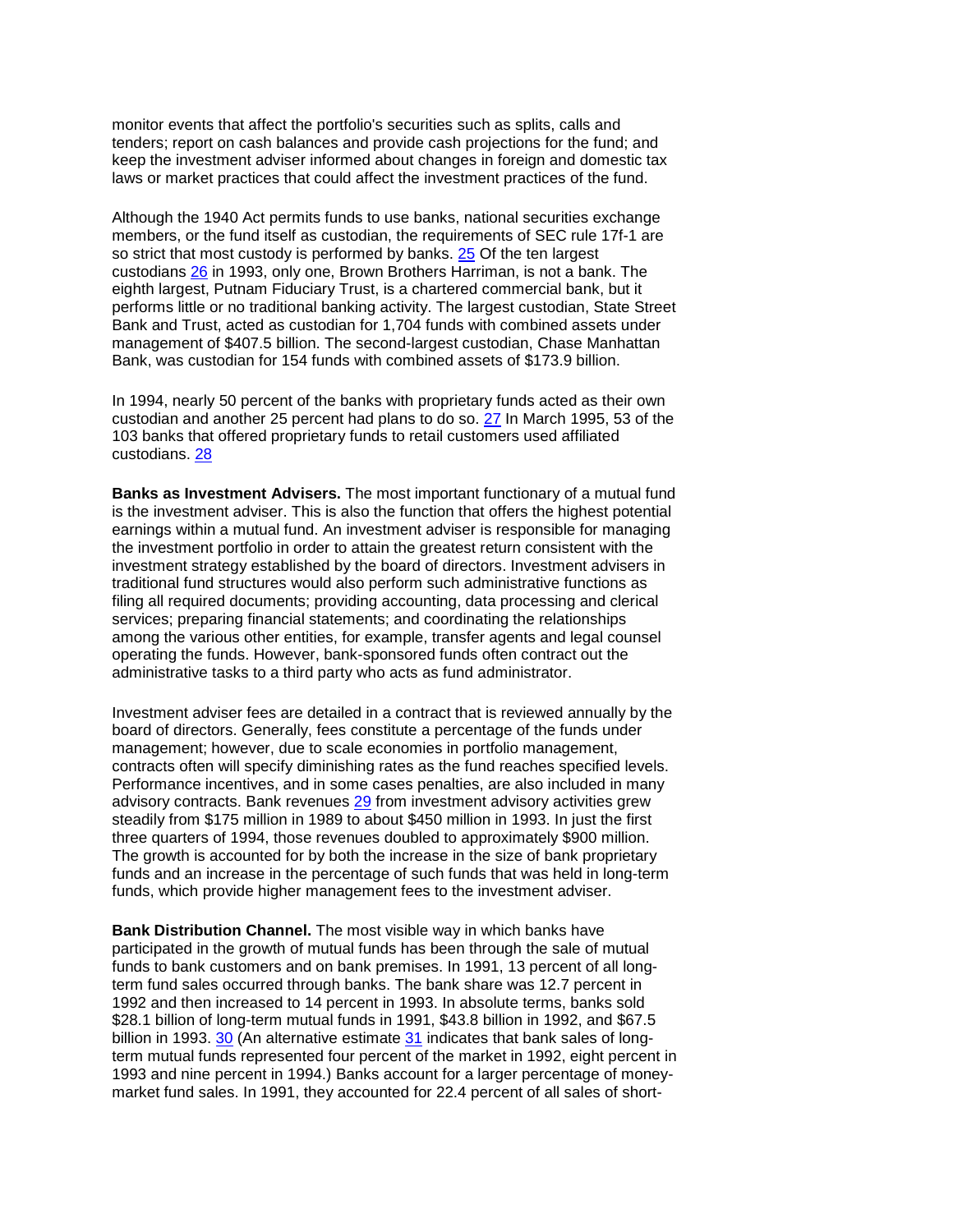term funds. This market share grew to 26.8 percent in 1992 and 28.7 percent in 1993. In absolute terms, banks sold \$122.8 billion of money-market funds in 1991, \$149.8 billion in 1992 and \$165.9 billion in 1993. This pattern of sales indicates that banks are becoming more diverse in the types of funds that they sell. In 1991, 77 percent of the funds sold through banks were money-market funds; by 1993, this percentage had declined to 56 percent.

There are three basic ways in which a bank can offer mutual funds to its customers. The methods, in increasing order of complexity, are to offer third-party funds, private label funds, or proprietary funds. In addition, the bank must decide who will be making the actual sales presentation. The options are to use bank employees, employees of a broker/dealer affiliate or subsidiary, employees of an outside broker/dealer, or some combination thereof.

 with the investor, potentially eroding the customer's ties with the bank. When a bank offers third-party funds, for example, funds sponsored by Fidelity, it receives a fee or commission. However, the bank may sacrifice any ongoing benefits from that customer's savings. In fact, the fund will communicate directly

 with the bank that will be selling the fund's shares. The bank, depending on its A bank that wishes to maintain an identity with the customers buying funds may choose to establish a private label arrangement. In these arrangements, the sponsor creates a fund (or a group of funds) with a name that may be associated operational capacity, may perform some of the functions required of the fund, such as transfer agent or shareholder servicing agent. Communications between the fund and the customer may be tailored to enhance the connection between the bank and the customer. While this type of arrangement maintains the bank's relationship with its customers, it limits the financial benefits that the bank could reap from providing full services to the fund.

The establishment of a proprietary fund is an option available to banks that wish to retain the maximum benefit of providing mutual funds to their customers. In these arrangements, the bank, or an affiliate, becomes the investment adviser. Depending on the extent to which the bank felt it could perform specialized functions, the bank or its affiliates could also become fund administrator, custodian or transfer agent.

what the new minimum level should be. 33 However, the formation of a new mutual fund involves considerable expense. According to one estimate [32](https://fdicnet-qa.fdic.gov/bank/analytical/banking/1995summ/art2foot.html#32) of the start-up costs, legal fees alone can range from \$25,000 to \$350,000 for a single bank-sponsored fund. In addition, the SEC and state securities commissions charge filing fees for registering the fund and its securities. A standard rule of thumb has been that a bond or equity fund had to exceed \$100 million in assets in order to attain the economies of scale necessary to compete with other funds. Many observers believe that this threshold has increased during the past few years; however, there is no general consensus on

 (CIFs), which are managed in a manner similar to a mutual fund. Many banks In order to attain the threshold level quickly, many banks have looked to their trust departments. Trust departments manage funds for individuals and institutional customers. Some of the investments are placed in collective investment funds have converted CIFs into proprietary mutual funds. Most of these conversions have occurred with CIFs holding funds for employee benefit plans because, in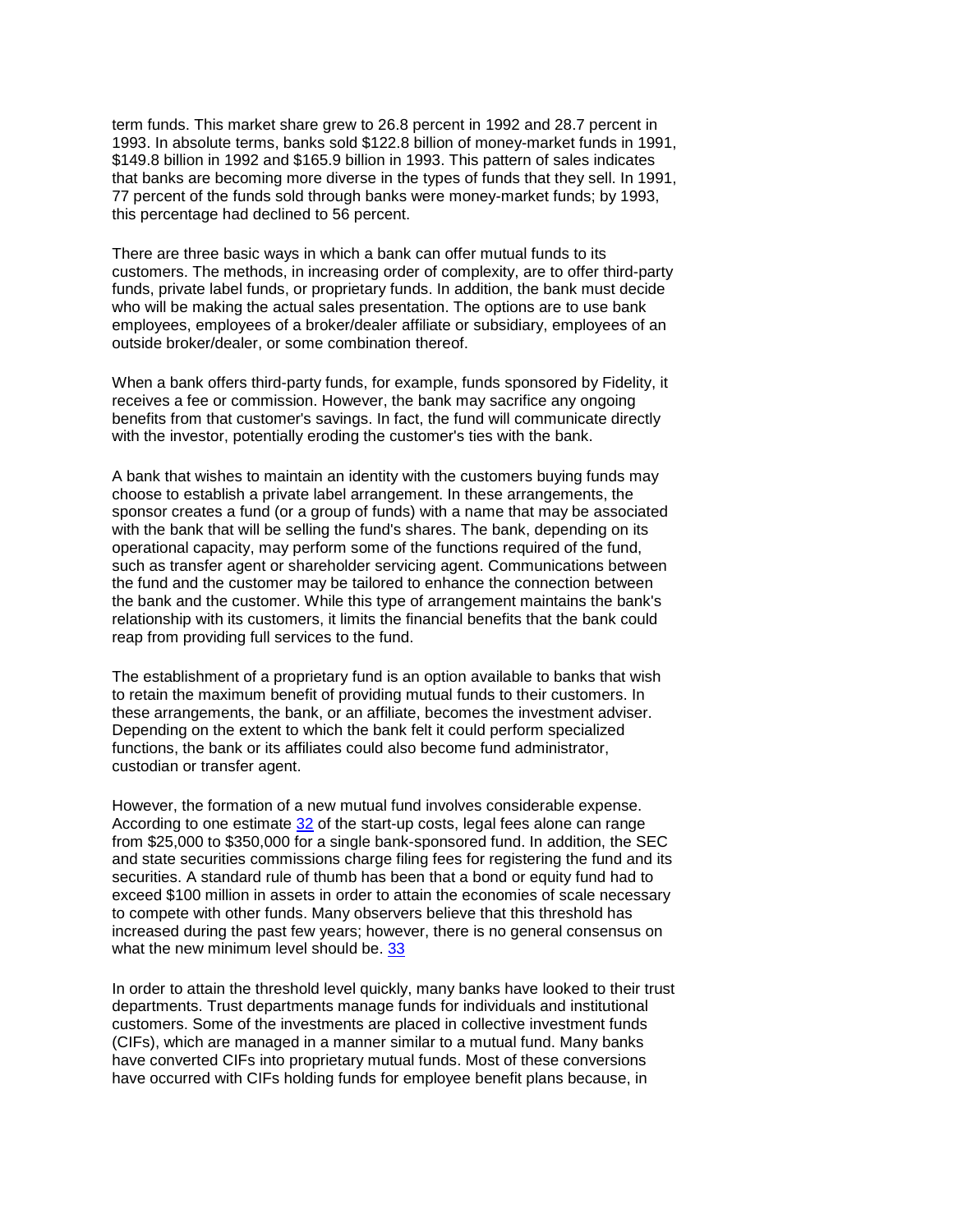these cases only, there is no capital gains tax consequence.

 investment advisers, transfer agents, and custodians, some or all of whom may Banks have been willing to incur the administrative costs of converting CIFs for several reasons. [34 F](https://fdicnet-qa.fdic.gov/bank/analytical/banking/1995summ/art2foot.html#34)irst, trust departments are restricted from assessing fees on CIFs. However, mutual funds generate a variety of fees, including fees paid to the be affiliated with the bank. Second, mutual funds may advertise, subject to regulations of the NASD. CIFs, except for those restricted to employee benefit accounts, are prohibited from advertising performance results. Finally, mutual funds may receive investment funds from the public as well as from trust department customers. A fund may even issue a variety of "classes" of shares with different fee structures and balance and transaction minimums which are each targeted to different groups of potential customers. CIFs, however, are restricted from receiving personal funds that are not part of a fiduciary trust account. Furthermore, each CIF is restricted to investing funds from personal trusts or from agency accounts, increasing the difficulty of growing to take advantage of scale economies.

 Trust department customers may also benefit from having funds invested in recipients of these distributions will have more flexibility to time the realization of mutual funds rather than CIFs. First, the customer will be able to track the performance of the fund in the daily newspaper, and be better able to compare the performance with alternative funds. Also, distributions to beneficiaries of the trust funds in CIFs must be made in cash. Trust funds invested in mutual funds may make "in kind" distributions with mutual fund shares. In some cases, the capital gains.

A 1995 study [35 e](https://fdicnet-qa.fdic.gov/bank/analytical/banking/1995summ/art2foot.html#35)stimates that, excluding the Dreyfus funds now managed by Mellon Bank, 60 percent of the bank-managed fund assets (75 percent of the assets managed by the ten banks with the largest portfolios) originated as trust department conversions. The U.S. General Accounting Office derived a different estimate of the level of trust conversions by assuming that any time a bank proprietary fund was launched with a large amount of assets, the funds came from converted trust accounts. Although this method fails to capture conversions of trust assets into already existing proprietary funds, trends can be discerned from Table 1.

#### **Table 1 Estimated Trust Conversions (\$ Millions)**

Long-Term

Fund

| Conversions |           |           |             |              |
|-------------|-----------|-----------|-------------|--------------|
|             | Money-    |           |             | as a Percent |
| оf          |           |           |             |              |
|             | Market    | Long-Term | Total       | Total        |
| Year        | Funds     | Funds     | Conversions |              |
| Conversions |           |           |             |              |
| 1985        | 178<br>Š. | \$<br>0   | \$<br>178   | 0%           |
| 1986        | 915       | 20        | 935         | 2            |
| 1987        | 2,128     | 55        | 2,183       | 3            |
| 1988        | 2,552     | 1,340     | 3,892       | 34           |
| 1989        | 2,056     | 1,024     | 3,080       | 33           |
| 1990        | 773       | 640       | 1,413       | 45           |
|             |           |           |             |              |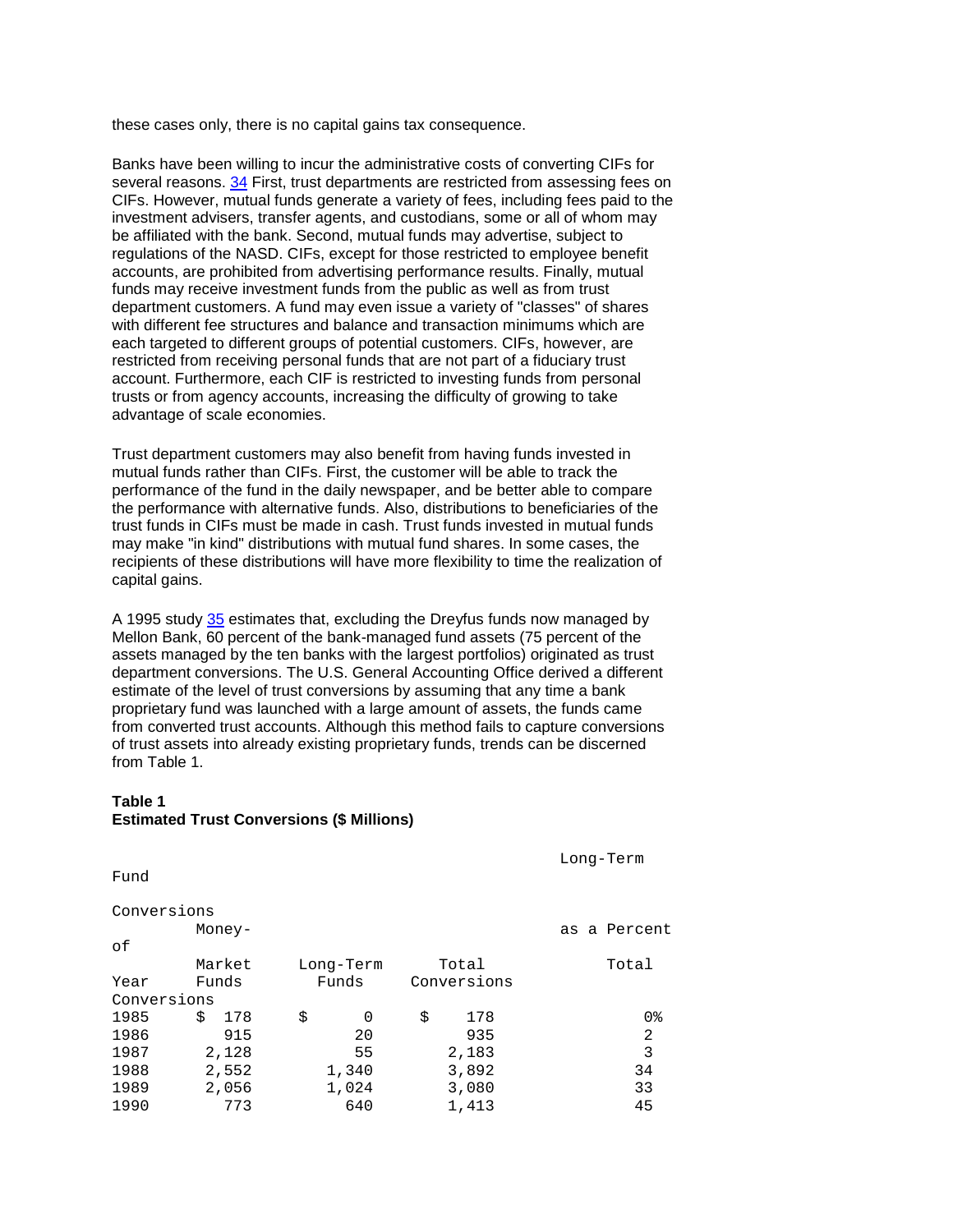| Course Linner Apolitical Canisso as reported bull C. Canaral Assounting Office |          |          |          |     |  |  |
|--------------------------------------------------------------------------------|----------|----------|----------|-----|--|--|
| TOTAL                                                                          | \$12,100 | \$11,826 | \$23,926 | 49% |  |  |
| 1992                                                                           | 2,696    | 6,624    | 9,320    | 71  |  |  |
| 1991                                                                           | 802      | 2,123    | 2,925    | 73  |  |  |

 Source: Lipper Analytical Services as reported by U.S. General Accounting Office Trust Assets: Investment of Trust Assets in Bank Proprietary Mutual Funds.

 By 1988, as banks started to expand their fund offerings, bond and equity [37](https://fdicnet-qa.fdic.gov/bank/analytical/banking/1995summ/art2foot.html#37) had established proprietary mutual funds. At year-end 1994, 119 banks were 40.6 percent in 1992, but grew to 48.7 percent in 1993. The drop in 1992 may mutual funds at a time when long-term funds were growing quickly. At that time, portfolios in trust departments became significant sources of assets for conversion into mutual funds. According to one 1994 study of proprietary funds, [36](https://fdicnet-qa.fdic.gov/bank/analytical/banking/1995summ/art2foot.html#36) trust conversions accounted for approximately 30 percent of the new money that flowed into bank proprietary funds in 1992. The following year, trust conversions accounted for only about 15 percent of the total. Proprietary funds represent a growing proportion of mutual fund sales at banks. By 1985, 25 banks offering proprietary funds. [38](https://fdicnet-qa.fdic.gov/bank/analytical/banking/1995summ/art2foot.html#38) One survey [39](https://fdicnet-qa.fdic.gov/bank/analytical/banking/1995summ/art2foot.html#39) indicated that in 1991, 44.7 percent of bank mutual fund sales involved proprietary funds. This percentage dipped to have been due to the relatively modest growth industry-wide in money-market bank proprietary funds were mostly represented by short-term funds.

 funds held \$85.9 billion in assets (eight percent of the industry total), of which \$73 billion, or 85 percent, were in money-market funds. By 1992, banks sponsored 892 funds (20 percent of the industry total), of which 377 (42 percent) were segment of the mutual fund industry, but banks also are sponsoring a growing In 1990, banks sponsored 517 mutual funds [40](https://fdicnet-qa.fdic.gov/bank/analytical/banking/1995summ/art2foot.html#40) (16 percent of the funds offered industry-wide), of which 252 (49 percent) were money-market funds. These 517 money-market funds. These 892 funds held \$158.8 billion (ten percent of the industry), of which \$111 billion, or 70 percent, were in money-market funds. As of March 1995, banks sponsored 2,208 funds (28 percent of the industry), of which 578 (26 percent) were money-market funds. These 2,208 funds held \$327.7 billion in assets (15 percent of the industry), of which \$189.2 billion, or 58 percent, were money-market funds. Not only are bank proprietary funds a growing variety of fund types, and managing increasingly-diverse portfolios.

 Opportunities to consolidate mutual fund operations will act as an additional It is too soon to evaluate the long-term importance and profitability to the banking industry of the sale of mutual funds. The outcome will depend on how efficiently banks are able to provide services and products relative to alternative sources. In order to thrive, individual banks may need to establish a national presence for their mutual fund programs so that they can better realize scale economies. incentive to the consolidation that is occurring within the banking industry and that is expected to continue as full interstate banking becomes a reality. In addition, further innovations in the structure and administration of bank proprietary mutual funds should occur as each firm finds its place in the mutual fund world.

#### *Market Share by the Numbers*

 A review of the literature on bank involvement in the mutual fund industry quickly reveals a lack of agreement on the extent of bank penetration of the market. The apparent discrepancies are caused by differing methodologies and different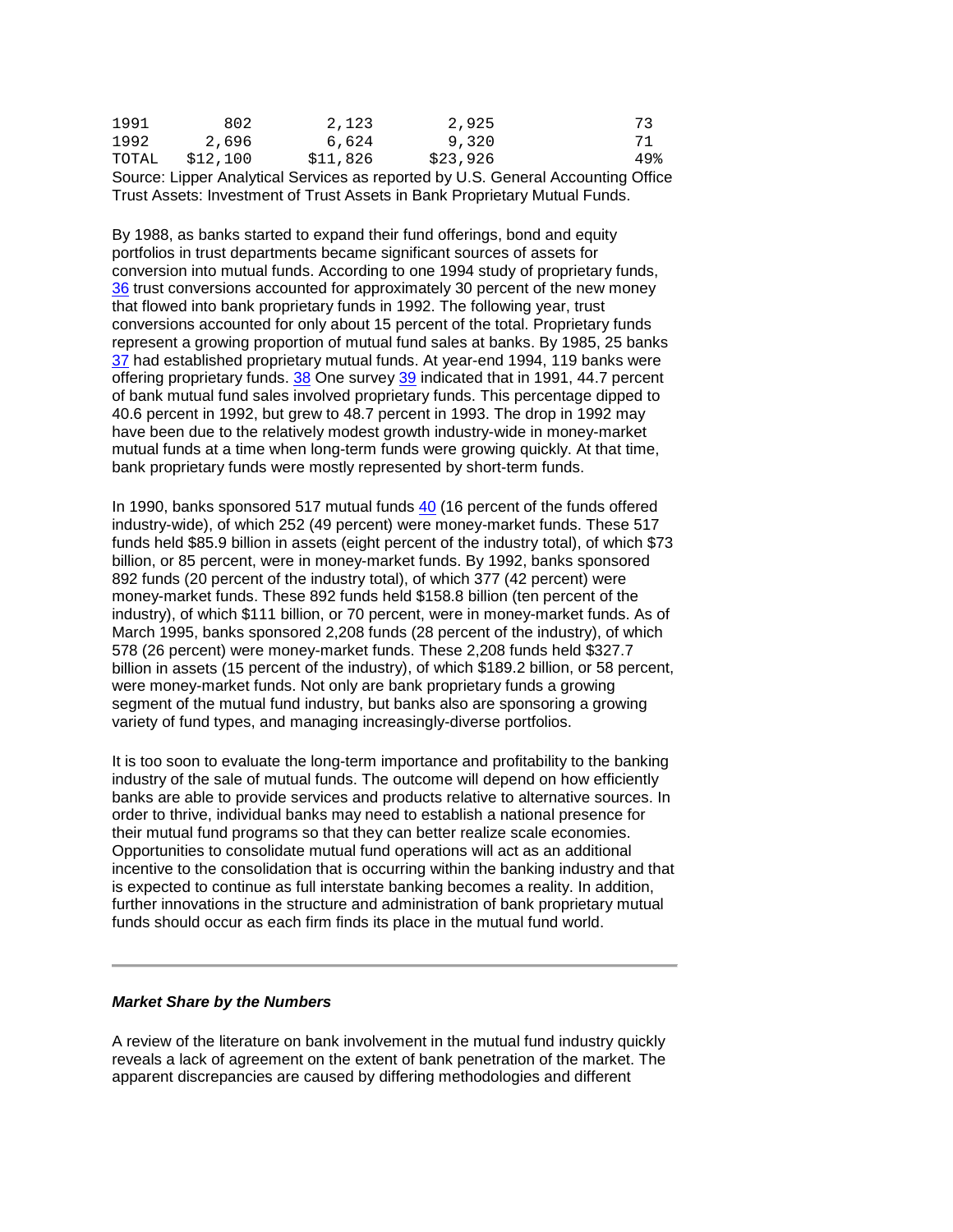definitions of bank sales.

Since 1994, all banks and savings-and-loan associations have been required to report the volumes of mutual fund and annuity sales as part of the quarterly Report of Condition and Income (Call Reports). A comparison of some of the definitions described in the Call Report instruction manual [1](https://fdicnet-qa.fdic.gov/bank/analytical/banking/1995summ/markfoot.html#1) with the definitions used in other studies explains some of the variations in reported results.

 surveys taken among willing participants. As such, they necessarily represent less Call Report totals differ from many other data sources because participation is compulsory. Many figures cited in the accompanying article are derived from than the full universe of banks participating in the market. Mutual funds are similarly compelled to file regular reports with the SEC on portfolio size and composition.

### **Classification**

 party funds are not included in the analysis. Similarly, sales of bank-related funds be the investment adviser. 2 Some analysts classify all funds in which the investment adviser is a bank or bank affiliate as "bank related." Although this method yields useful results, some sources of conflict with other estimates will occur. First, sales at banks of thirdthat take place through other channels, such as third-party distributors, are included. In addition, the fund sponsor is not always clearly identified. For example, if an independent mutual fund sponsor offered a fund that only held municipal bonds issued within one state (so that investor income would be taxexempt at both the federal level and state level for residents of that state), it might utilize a leading local bank's specialized knowledge of the area by selecting it to

be the investment adviser. <u>2</u><br>Unfortunately, some classification problems exist among the banks filing Call determined that Mellon Bank has included all of the fund sales made by its However, as bank involvement in the mutual fund industry develops, innovations Reports. For example, an informal survey of several banks with proprietary funds Dreyfus affiliate in the sales total. [3](https://fdicnet-qa.fdic.gov/bank/analytical/banking/1995summ/markfoot.html#3) However, Chase Manhattan Bank and other banks with proprietary funds that are sold outside of the bank's own channel reported only the portion of the fund's sales that occurred on the bank's premises or to the bank's customers. As inconsistencies across reporting banks are discovered, the Call Report instructions may be modified to ensure uniformity. and changes in fund structures and distribution systems may make it increasingly difficult to precisely define banks' sales volume.

### **Flows vs. Stocks**

 redemptions; fund performance; expenses; levels of investor reinvestment of The Call Report requires quarterly data on the level of fund sales (a flow). However, banks do not report on the volume of funds under management (a stock). The SEC filings report asset levels. Changes in portfolio size across reporting periods can be attributed to several factors, including: sales; earnings; and the purchase of, or merger with, another fund. Measurements of bank involvement in the mutual fund industry based on market share of new sales will not necessarily move in tandem with measurements of the percentage of mutual fund assets managed by bank-related entities.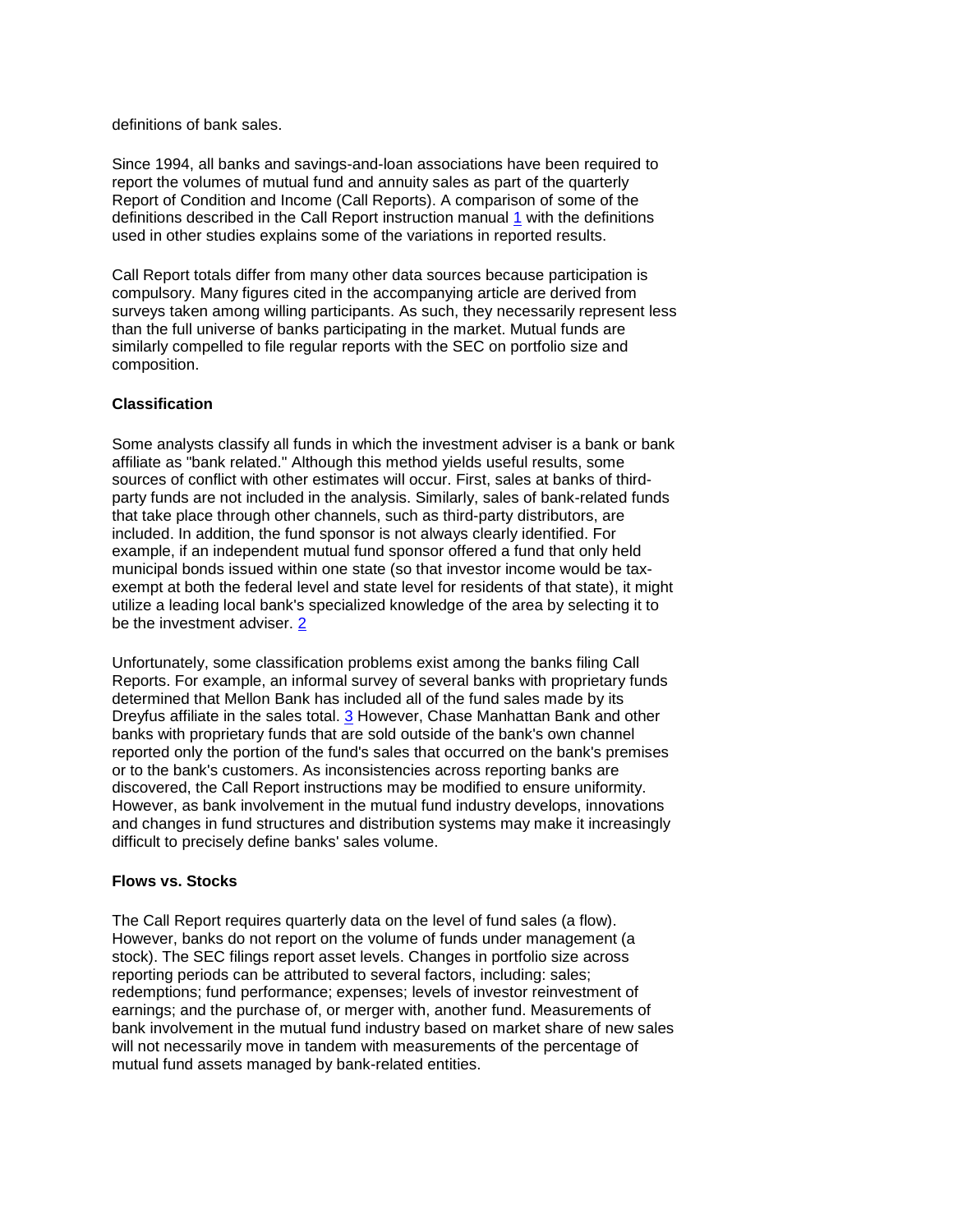### **Sales Charges**

 associated sales charge or "load." In the case of "front loaded" funds, the charge, charges are taken out of the fund over time and when the funds are withdrawn. The Investment Company Institute (ICI) requires that its members report sales figures net of front loads, but without adjustment for back loads. The Call Report that have proprietary funds that have been reporting to the ICI appear to have applied the same method when reporting on the Call Report. However, it is not Many mutual funds, and most of the funds sold through banks, are sold with an which is used to pay sales commissions and marketing expenses, is taken at the time of sale. In the case of "back loads" (contingent deferred sales charges), instructions are silent on whether to report sales net of charges. Large institutions clear whether all banks are calculating sales in the same manner.

#### **Exchanges and Reinvestments**

 these funds without incurring new sales charges. Also, most mutual funds permit Many mutual fund families permit investors to open several funds with differing investment strategies. The investor is then permitted to transfer money among investors to automatically reinvest earnings and capital gains distributions. Mutual fund companies provide the ICI with separate figures for sales, redemptions, exchanges, and reinvested earnings. However, banks are instructed to include reinvestments and exchanges in the Call Report sales totals.

#### **Money-Market Sales**

 This procedure, if correctly followed, would reflect fairly the activity over a It is more difficult to define a money-market sale than to define the sale of a longterm fund. Many investors treat money-market funds like a transaction account, increasing and decreasing the balance frequently during reporting periods. This is especially true in the commercial bank environment where many commercial customers have arrangements with the bank to sweep excess funds from a noninterest-bearing transaction account into a money-market fund at the end of each day. The funds are then restored to the transaction account the next morning. Banks are instructed to report the daily average of these sweeps during the quarter, rather than the aggregate amount of all funds swept during the quarter. reporting period. However, the same activity would also be reported in each subsequent quarter, thus producing an inflated impression of the sales volume over a year.

### **Reported Sales Volume**

 The Call Report requires that banks report separate sales volumes for money- and annuities. As of 1995, banks must report the aggregated total of sales of market mutual funds, equity mutual funds, bond mutual funds, all other mutual funds (for example, balanced funds that include debt instruments and equities), proprietary products among those sales. Results are as follows:

#### **Bank and Thrift Sales of Mutual Funds (\$ in Thousands)**

|               | Money-Market  |             |             |             |
|---------------|---------------|-------------|-------------|-------------|
| Ouarter       | Funds         | Equity      | Bond        | Other       |
| Proprietary 4 |               |             |             |             |
| 01, 94<br>N/A | \$109,731,971 | \$4,576,083 | \$3,361,389 | \$1,457,198 |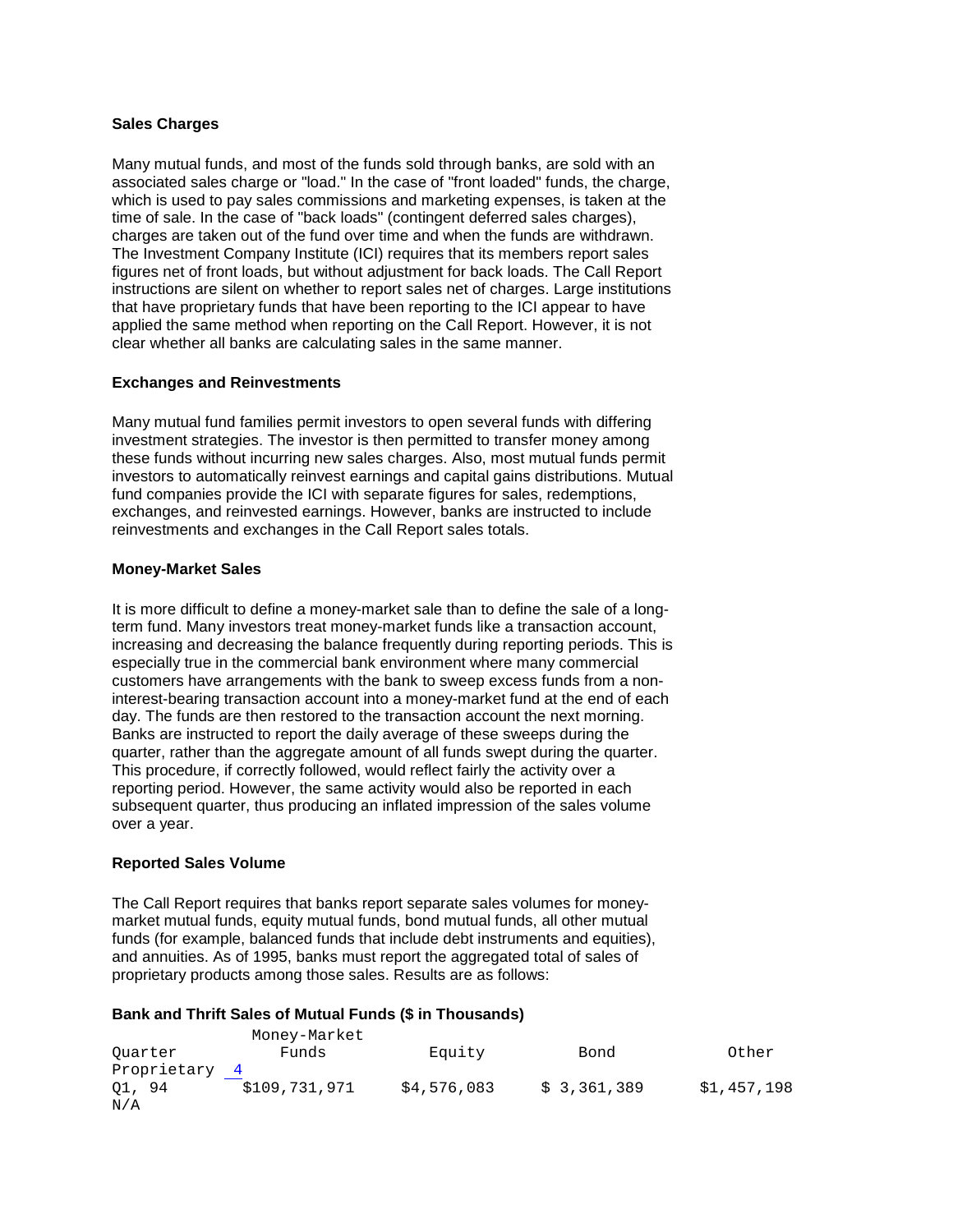| 02, 94<br>N/A |               | 93,392,669    | 3, 185, 274 | 3,486,109   | 1,484,284 |
|---------------|---------------|---------------|-------------|-------------|-----------|
| 03, 94<br>N/A |               | 131,191,366   | 4,975,811   | 3,085,619   | 3,464,703 |
| 04, 94<br>N/A |               | 146, 237, 577 | 3,923,607   | 3,733,798   | 3,066,925 |
| 01, 95        | \$117,087,618 | 140, 154, 679 | 4,156,618   | 3,401,001   | 1,470,019 |
| Q2, 95        | 146,443,097   | 164, 355, 672 | 5,354,626   | 3, 183, 745 | 1,109,702 |

```
BIBLIOGRAPHY
```
American Bankers Association. "Banks and Mutual Funds: The Who, What, and Why of It All." *Trends* (January/February 1992): 14-20.

American Institute of Certified Public Accountants. *Audits of Investment Companies* . 1994.

Bank Securities Association. "Results of the BSA Survey of Bank Proprietary Funds." *Bank Securities Journal* 3 (September-October 1994): 40-42.

Baris, Jay G. "Mutual Fund Activities of Banks." *The Review of Banking and Financial Services* (July 1994): 41-53.

Cerulli Associates, Inc. *The Cerulli Report: The State of the Bank Securities Industry. 1995.* 

 Federal Reserve Bank of St. Louis *, The Regional Economist* (October 1993): 4-9. Clark, Michele A. "Banks and Investment Funds: No Longer Mutually Exclusive."

 Crockett, Barton. "Lawyers Predicting a Boom in Fund Suits Against Banks." *American Banker* . 18 July 1994.

Federal Deposit Insurance Corporation. *Historical Statistics on Banking, 1934 1992* . Washington, DC: Federal Deposit Insurance Corporation, 1993.

\_\_\_\_\_\_\_\_\_\_\_. *Quarterly Banking Profile, Fourth Quarter, 1994* . 1995.

Fein, Melanie L. *Securities Activities of Banks* . Englewood Cliffs, NJ: Prentice-Hall, 1992.

 Fein, Melanie L., Victoria E. Schonfeld, and David E. Freeman, Jr. *Mutual Fund Activities of Banks* . Englewood Cliffs, NJ: Prentice-Hall, 1993.

 Holliday, Kalen. "Profits Come With Size, But Just How Big Is Big Enough?" *American Banker* . 13 February 1995.

Investment Company Institute. *Mutual Fund Statistics for the Bank Distribution Channel* . FUNDamentals, November 1994.

\_\_\_\_\_\_\_\_\_\_. *1994 Mutual Fund Fact Book* . 1994.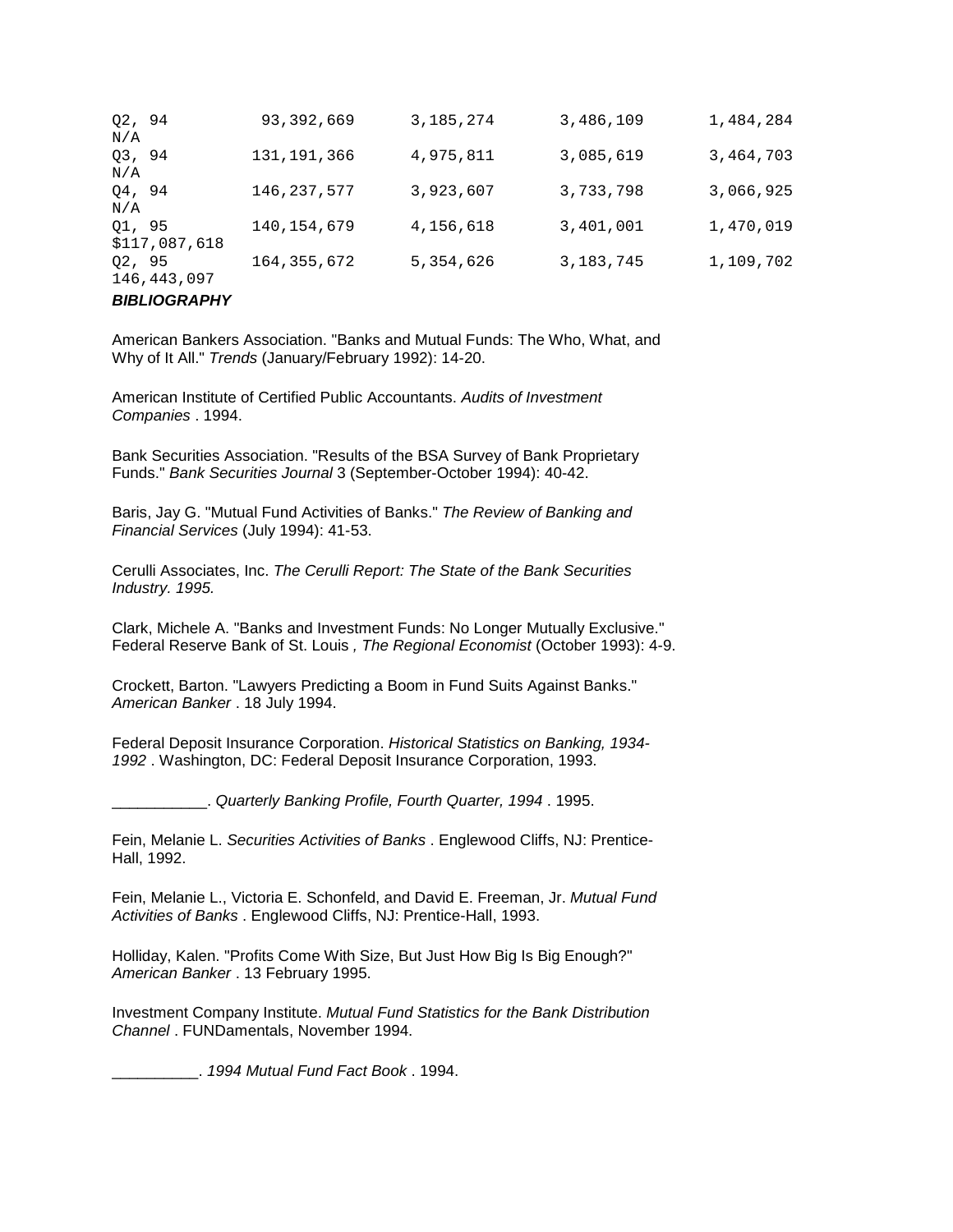\_\_\_\_\_\_\_\_\_\_. *1994 Mutual Fund Training Conference Workbook* . 1994.

Lappen, Alyssa A. "Fund Follies." *Institutional Investor* (October 1993): 39-48.

Mack, Philip R. "Recent Trends in the Mutual Fund Industry." *Federal Reserve Bulletin* (November 1993): 1001-1012.

 Plasencia, William. "New Play in Mutual Funds: Helping Smaller Banks Limp Off the Field." *American Banker* . 31 May 1995.

Securities and Exchange Commission. *Protecting Investors: A Half Century of Investment Company Regulation* . Washington, DC: Securities and Exchange Commission, 1992.

 and Mutual Funds." Federal Reserve Bank of Kansas City, *Economic Review*  Sellon, Gordon H. Jr. "Changes in Financial Intermediation: The Role of Pension (Third Quarter 1992): 53-70.

 Talley, Karen. "Settle with Fund Complainants, Lawyer Advises." *American Banker* . 28 June 1994.

U.S. General Accounting Office. *Trust Assets: Investment of Trust Assets in Bank Proprietary Mutual Funds* . Washington, DC: U.S. General Accounting Office, March 1995.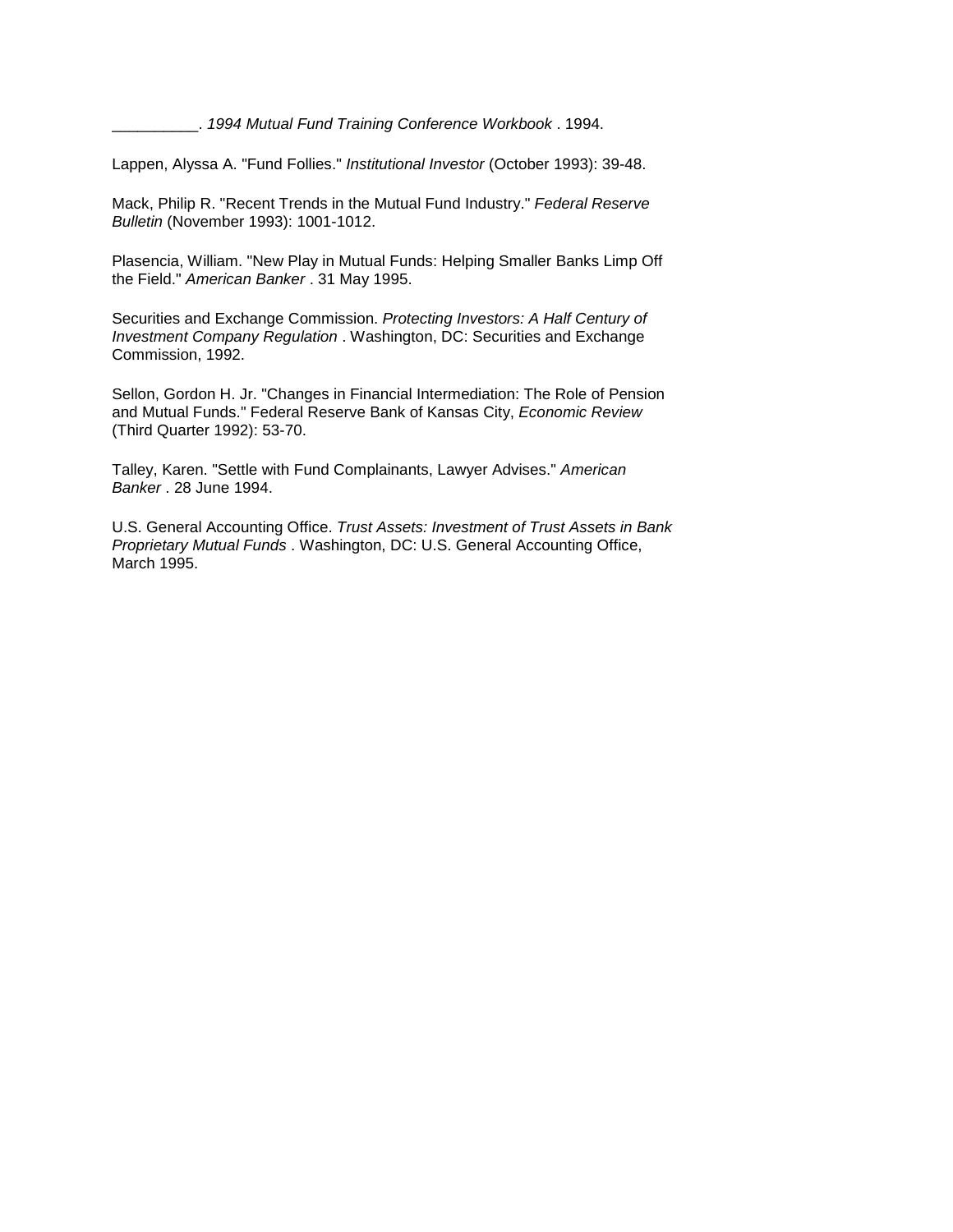# **Vol. 8 No. 3 - Article III - Published: February, 1996 - Full Article**

Recent Developments Affecting Depository Institutions by Benjamin B. Christopher (a financial economist in the FDIC's Division of Research and Statistics.)

Reference sources: *American Banker* (AB); *Wall Street Journal* (WSJ); *BNA's Banking Report* (BBR); and *Federal Register* (FR).

#### *REGULATORY AGENCY ACTIONS*

#### *Inter-Agency Actions*

 regulatory areas that are mentioned specifically in this issue of the Review, among which are: risk-based requirements. For full information on the inter-agency actions included in this issue, reference is The federal bank and thrift regulatory agencies are engaging in joint or coordinated efforts in a number of capital standards, safety-and-soundness standards, supervision of U.S. operations of foreign banks, CRA regulations, single-borrower lending limits, affordable housing loan appraisals, and HMDA reporting necessary to the pages devoted to each of the agencies and the Federal Financial Institutions Examination Council.

#### *Federal Deposit Insurance Corporation*

#### **Assessments to Be Reduced For Most BIF-Insured Banks**

 The FDIC Board of Directors voted to reduce significantly the deposit insurance premiums paid by most insured by the BIF will pay four cents per \$100 of domestic deposits, down from the current rate of 23 cents per \$100. The weakest institutions will continue to pay 31 cents per \$100. Approximately 92 percent of the nearly 11,000 BIF-insured institutions would pay the lowest rate. The reductions in premiums will banks but to keep existing assessment rates intact for savings associations. The decision closely resembles a proposal issued for public comment earlier this year (see this *Review*, Spring 1995, p. 25). The reduction in premium rates for banks is required by current law based on the anticipated recapitalization of the Bank Insurance Fund (BIF). Under the new rate structure, the best-rated institutions decrease the expenses of BIF members by approximately \$4.4 billion annually.

 Chairman Ricki Helfer said that widening the spread between the rates paid by the strongest and the weakest BIF-insured institutions (eight basis points under the current system, and 27 basis points under the new one) promotes the fundamental goals of a risk-related insurance system. "The wider range of insurance rates gives weak banks a big incentive to get healthy and encourages all banks to avoid unnecessary risk-taking," she said.

 \$100 of estimated insured deposits (or a reserve ratio of 1.25 percent), during the second quarter of 1995. The new BIF assessment rates will apply from the first day of the month after the BIF is The latest FDIC projections indicate that the BIF likely was recapitalized, with reserves of \$1.25 for every recapitalized. The soonest the recapitalization of the BIF can be confirmed is in early September, when the agency finishes processing banks' "Call Reports" for the period ended June 30, 1995. Assuming that the BIF recapitalized during the second quarter, BIF members that have overpaid their assessments based on the newly-adopted premium rate schedule can expect to receive a refund of any overpayment plus interest.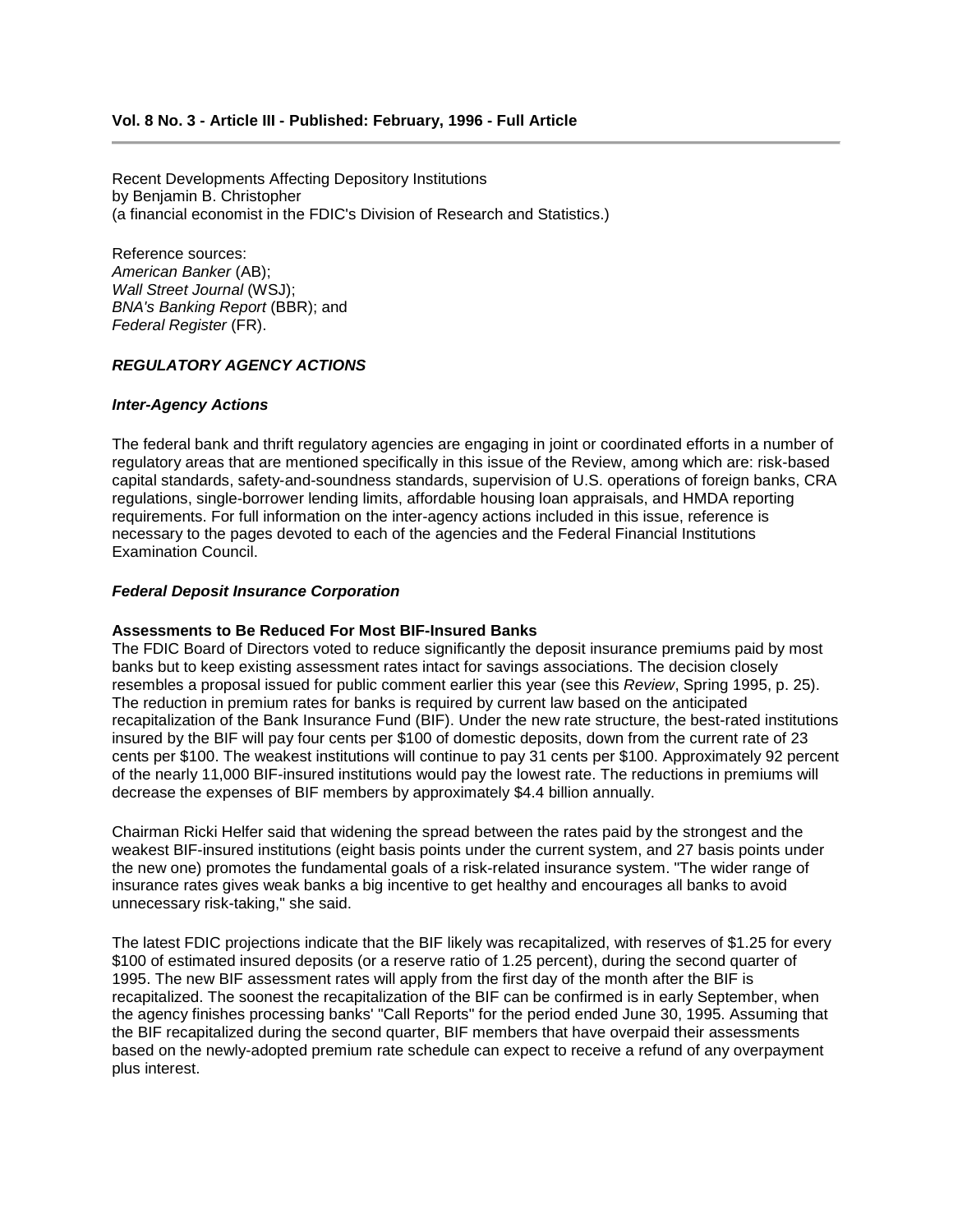a year without having to seek public comment first, but only within a range of no more than five cents per In connection with the new rate schedule, the FDIC Board established a process for quickly raising or lowering all rates for BIF-insured institutions if changing conditions warrant a timely change. Under this new system, the Board would have the flexibility to adjust the entire BIF assessment rate schedule twice \$100 above or below the premium schedule adopted. *PR-50-95, FDIC, 8/8/95.* 

### **The BIF Increased to 1.22 Percent of Insured Deposits in First Quarter**

 During the first quarter of 1995, the BIF rose by \$1.3 billion to \$23.2 billion. This growth reflects continuing expenses and losses. The fund's liquid assets comprise 79 percent of the fund balance. high levels of assessment income, increased investment income, and continuing minimal bank failures. The fund balance amounted to 1.22 percent of estimated insured deposits at year-end 1994, about \$516 million below the legislatively mandated level of 1.25 percent. Total revenues to the BIF in the first quarter were \$1.65 billion, which included net assessment revenues of \$1.4 billion and interest income on fund investments of \$221 million. Non-assessment income amounted to 80 percent of the first quarter's

 The Savings Association Insurance Fund (SAIF) continued to grow slowly in the first quarter of 1995.  *Financial Management Report, FDIC, 5/30/95.*  Total revenues amounted to \$283 million, and operating expenses were \$4 million, resulting in the net income added to the fund of \$279 million. The SAIF balance increased to \$2.2 billion, or 0.32 percent of estimated insured deposits, from \$1.9 billion and 0.28 percent at year-end 1994. *First Quarter 1995* 

## **Recapitalization of the SAIF**

 and the FDIC, for resolving those difficulties. At the current pace, and under reasonably optimistic In testimony in late July, Chairman Ricki Helfer described the difficulties facing the SAIF, and discussed recommendations, which reflect discussions and analyses by the Department of the Treasury, the OTS, assumptions, the SAIF is unlikely to reach the minimum designated reserve ratio of 1.25 percent until the year 2002.

 A principal reason the SAIF is undercapitalized is that SAIF assessments have been diverted to purposes received \$2 billion, and the Financing Corporation (FICO) has received \$4.3 billion. Without these diversions, the SAIF would have reached its designated reserve ratio of 1.25 percent last year. Only the FICO obligation remains, but under current law it has an annual call of up to the first \$793 million in SAIF assessments until the year 2017, with decreasing calls for two additional years thereafter. In 1995, the other than building the fund. Since 1989, \$7.4 billion --- approximately three-quarters of SAIF assessments --- have been diverted from the fund to pay off obligations arising from the government's efforts to handle the thrift failures of the 1980s. The Resolution Funding Corporation (REFCORP) received \$1.1 billion, the Federal Savings and Loan Insurance Corporation Resolution Fund (FRF) FICO draw is expected to amount to approximately 45 percent of all SAIF assessments. On July 1, 1995, the SAIF's potential obligations increased when it assumed responsibility from the RTC for resolving all new failures of SAIF-insured thrifts.

 the SAIF. Under this proposal, briefly summarized, the SAIF would be capitalized through a special up- approximately 85 to 90 basis points, or 85 to 90 cents for every \$100 of assessable deposits. A special assessable deposits held as of March 31, 1995, and would be due on January 1, 1996. After the SAIF is spread proportionally over all FDIC-insured institutions; the BIF and the SAIF would be merged as soon The FDIC strongly supports a proposal developed on an inter-agency basis for resolving the problems of front cash assesssment on SAIF-assessable deposits. The special assessment would amount to assessment of this magnitude would produce approximately \$6.6 billion, increasing the SAIF's balance to \$8.8 billion and the reserve ratio to 1.25 percent. The special assessment would be based on SAIFcapitalized, it's risk-related assessment schedule would be similar to the final schedule adopted for the BIF. Among other elements of the proposal are: the responsibility for the FICO payments would be as practicable, after a number of additional issues related to the merger are resolved. The FDIC and the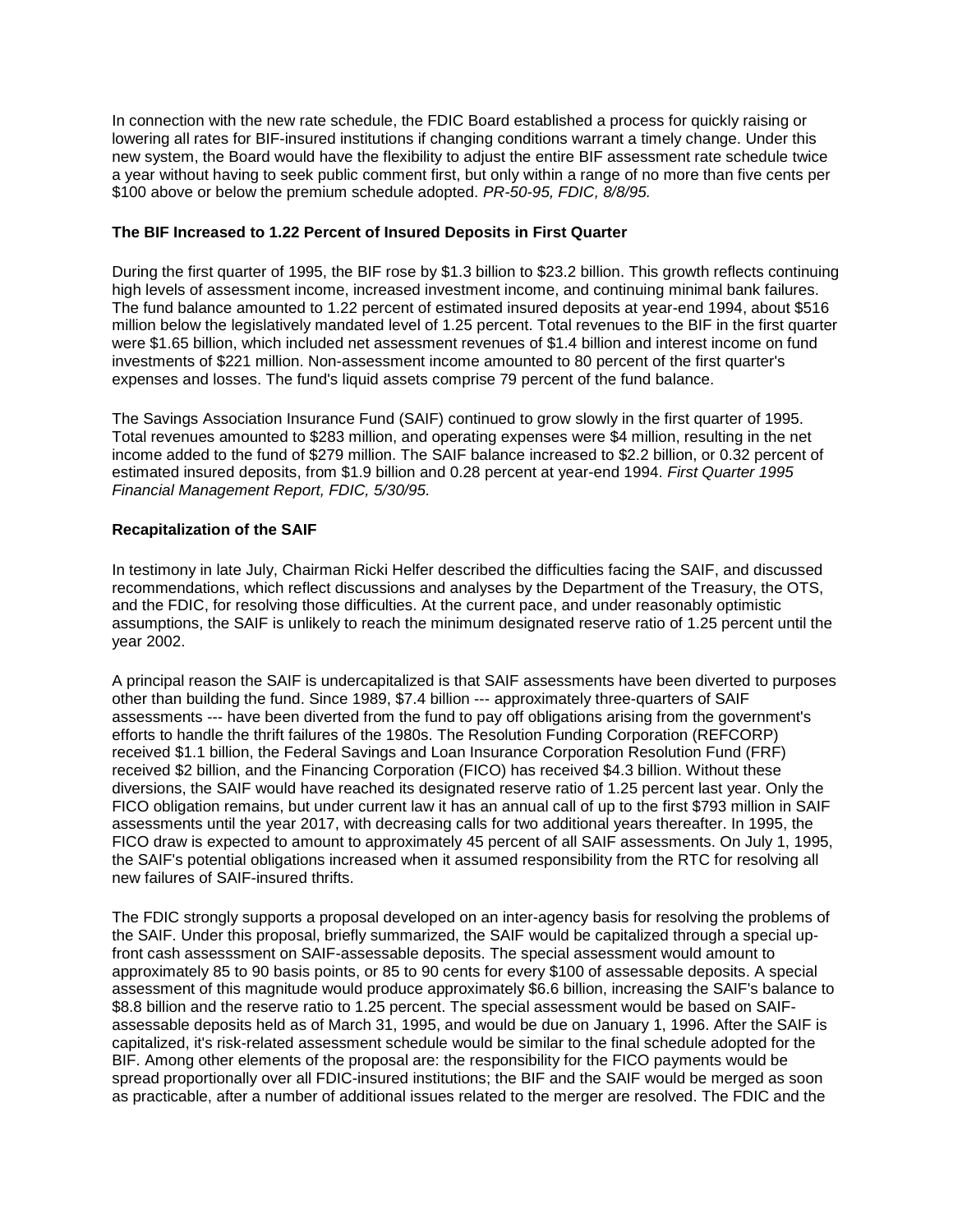OTS also recommended making unspent RTC funds available as a kind of reinsurance policy against extraordinary, unanticipated SAIF losses to limit the potential future costs to taxpayers from the existing full faith and credit guarantee of the U.S. Government that the SAIF enjoys. *Testimony, Chairman Ricki Helfer, Committee on Banking, Housing and Urban Affairs, U.S. Senate, 7/28/95.* 

## **GAO Audits**

 The U.S. General Accounting Office, reporting on its audits of the financial statements of the BIF, the 1994, were effective in safeguarding assets against unauthorized acquisition, use or disposition. There SAIF, and the FRF on December 31, 1993 and 1994, said the statements, taken as a whole, were reliable in all material respects. FDIC management fairly stated that internal controls in place on December 31, was no reportable noncompliance with laws and regulations that were tested.

The report presents the GAO's recommendations to improve the FDIC's internal controls, discusses the improvements in the banking and savings association industries that have significantlyaccelerated the recapitalization of the BIF, and discusses the agency's concerns about the capitalization of the SAIF. *Financial Audit Federal Deposit Insurance Corporation's 1994 and 1993 Financial Statements, U.S. General Accounting Office, March 1995.* 

### **Bank Exposure to Interest-Rate Risk**

 Improvement Act of 1991. The revised rule is scheduled to take effect 30 days after it appears in the standards for the commercial banks they supervise. A policy statement is being proposed that would serve as the basis for measuring and monitoring interest-rate risk. After an evaluation of the reliability and the accuracy of this framework, the regulators will consider proposing a regulation that would set definitive capital requirements. To avoid unnecessary regulatory burden, low-risk institutions, primarily The FDIC is amending its risk-based capital standards to include a bank's exposure to changes in interest rates as a factor in evaluating the institution's capital adequacy, implementing Section 305 of the FDIC *Federal Register*. The FDIC's rule applies only to state-chartered commercial banks that are not members of the Federal Reserve System and FDIC-supervised savings banks. The Board of Governors (FRB) and the Office of the Comptroller of the Currency (OCC) are expected to issue similar revisions to their capital small banks, would be exempted from having to complete the additional paperwork required to monitor interest-rate exposure. The FDIC estimates that approximately 7,025 out of the 10,847 commercial banks and FDIC-supervised savings banks nationwide would be exempt from additional reports. *PR-42-95, FDIC, 6/27/95.* 

### **Capital Maintenance**

The FDIC is amending its risk-based capital standards for insured state nonmember banks to implement a provision of the Riegle Community Development and Regulatory Improvement Act of 1994 (RCDRIA) of 1994 which states that the amount of risk-based capital required to be maintained by any insured depository institution, with respect to assets transferred with recourse, may not exceed the maximum amount of recourse for which the institution is contractually liable under the recourse agreement. The amendment is effective on April 27, 1995. *FR, 3/28/95, p. 15858; 4/10, p. 17986 (OCC).* 

### **Policy Statement on Collateralized Letters of Credit**

 credit issued by insured banks and thrifts prior to the enactment of FIRREA on August 9, 1989, will immediately, is intended to remove doubts the financial markets may have about the FDIC's treatment of these instruments when the agency assumes responsibility for thrift receiverships from the RTC on July 1, The FDIC issued a policy statement assuring the financial markets that certain collateralized letters of continue to be treated substantially the same by the agency, as conservator or receiver for an insured depository institution, as they are now being treated by the RTC. The policy statement, effective 1995. These letters of credit include those issued by banks and thrifts as collateral for state or municipal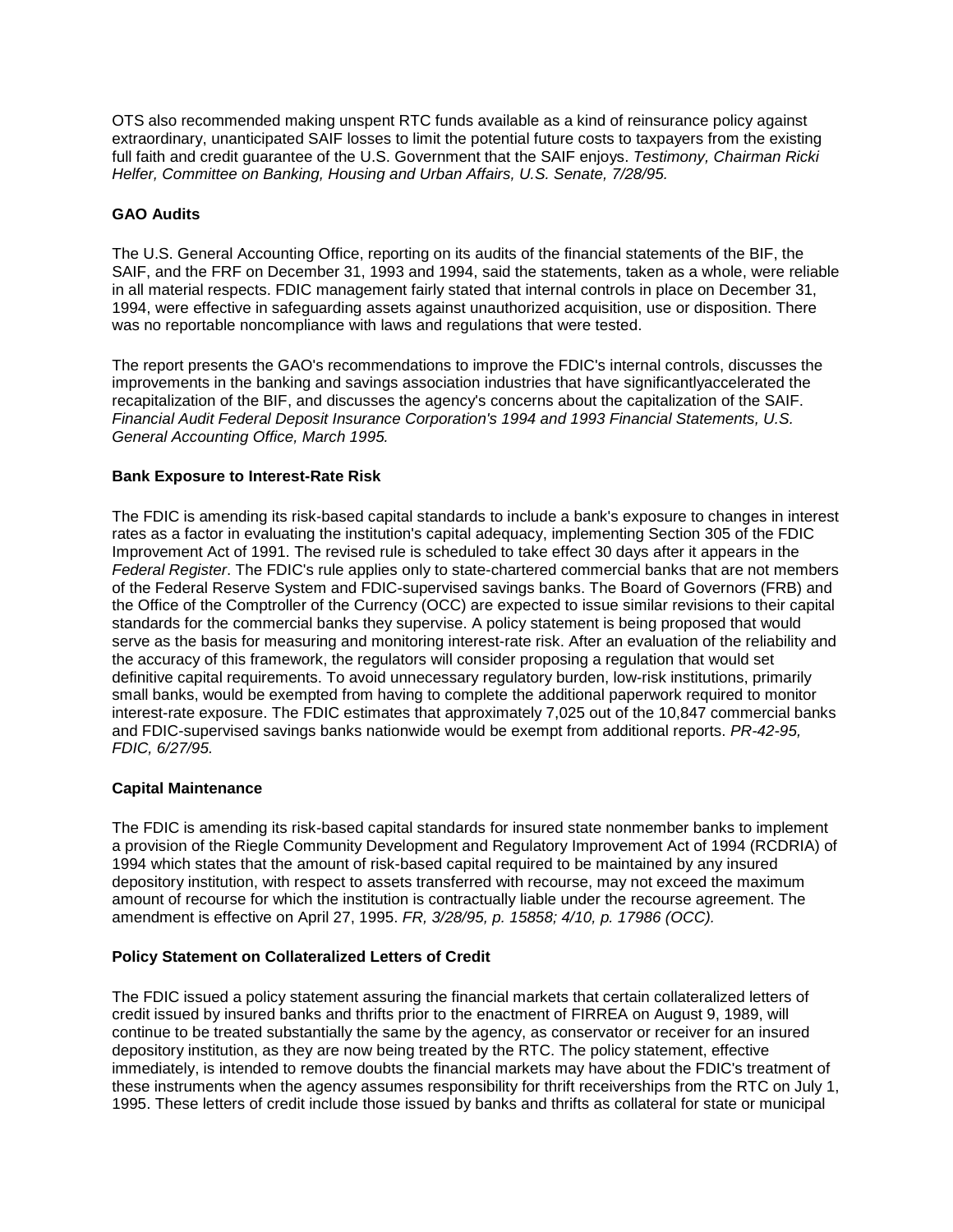letter of credit issued by an insured institution that fails. *PR-36-95, FDIC, 5/19/95, and Policy Statement.*  bonds that finance low- and moderate-income housing developments and similar projects. The policy statement explains the limited circumstances when the FDIC would seek to repudiate a collateralized

## **Management Official Interlocks**

 prohibition on management official interlocks for depository institutions that control only a small institutions are located (see this *Review*, Winter 1995, p. 33). Section 338 of the RCDRIA modified the  as amended. *FR, 2/7/95, p. 7139.*  The FDIC is withdrawing a proposed amendment to its regulations that implement the Depository Institution Management Interlocks Act. The proposal would have created limited exceptions to the percentage of the total deposits in the community or relevant metropolitan statistical area in which the authority of the federal banking agencies to create regulatory exceptions to the bar on management interlocks. The FDIC Board believes the proposed amendment is not consistent with the limited authority to create exceptions on a bank-specific and case-by-case basis given the FDIC under the Interlocks Act

## **Limits on "Golden Parachutes" Proposed**

 executives who resign just before an institution is closed or sold, subject to certain exceptions. Also, any director's liabilities or legal expenses when that person is the subject of an enforcement proceeding. The fraud legislation enacted in 1990, pursuant to which the FDIC issued an initial proposal in 1991. *PR-24* The FDIC issued a proposal under which troubled holding companies, banks and thrifts would be prohibited from making "golden parachute" payments, which are typically large cash amounts paid to holding company or FDIC-insured institution would be limited in its payments for an employee's or proposed regulation would provide guidance to the industry on which payments would be considered legitimate and which would be considered abusive or improper. The regulation would implement anti-*95, FDIC, 3/21/95.* 

# **Payable Through Accounts**

 access to the U.S. banking system. U.S. banking entities that process large numbers of checks on and related criminal activities. It is noted that the traditional use of "payable through" accounts by financial The FDIC issued guidelines that include more information about "payable through" accounts and suggested internal controls and procedures. Also called "pass by" accounts, these generally are checking accounts marketed to foreign banks that otherwise would not have the ability to offer their customers accounts where signature cards have been completed abroad and submitted in bulk may have undertaken little or no effort independently to obtain or verify information about the individuals and businesses who use the accounts. Regulators are concerned that the use of these accounts may contribute to unsafe and unsound banking practices and other misconduct, including money laundering organizations in the U.S., such as by credit unions and investment companies, has not been a cause for concern. *FIL-30-95, FDIC, 4/7/95.* 

## **FDIC's Right to Revoke Deposit Insurance Upheld**

 FDIC, and upholding the decision of an administrative law judge, the court said the agency's decision was determining whether an institution would cause the insurance fund to incur a loss." Following a 15-day The U.S. Court of Appeals for the 4th Circuit upheld the FDIC's decision to terminate the deposit insurance of Doolin Security Savings Bank, New Martinsville, W. VA., for the bank's refusal to pay its insurance premium in full. Doolin protested in 1993 its not being placed in the FDIC's lowest risk-based premium category, citing the agency's failure to base its decision on objective criteria. In deciding for the not unreasonable "that the subjective supervisory reports of primary regulators are relevant to period in which Doolin could ask for a rehearing, the bank will have 60 days to pay the remaining \$15,000 on its assessed premium before its deposit insurance would be withdrawn. *AB, 5/22/95, p.2.*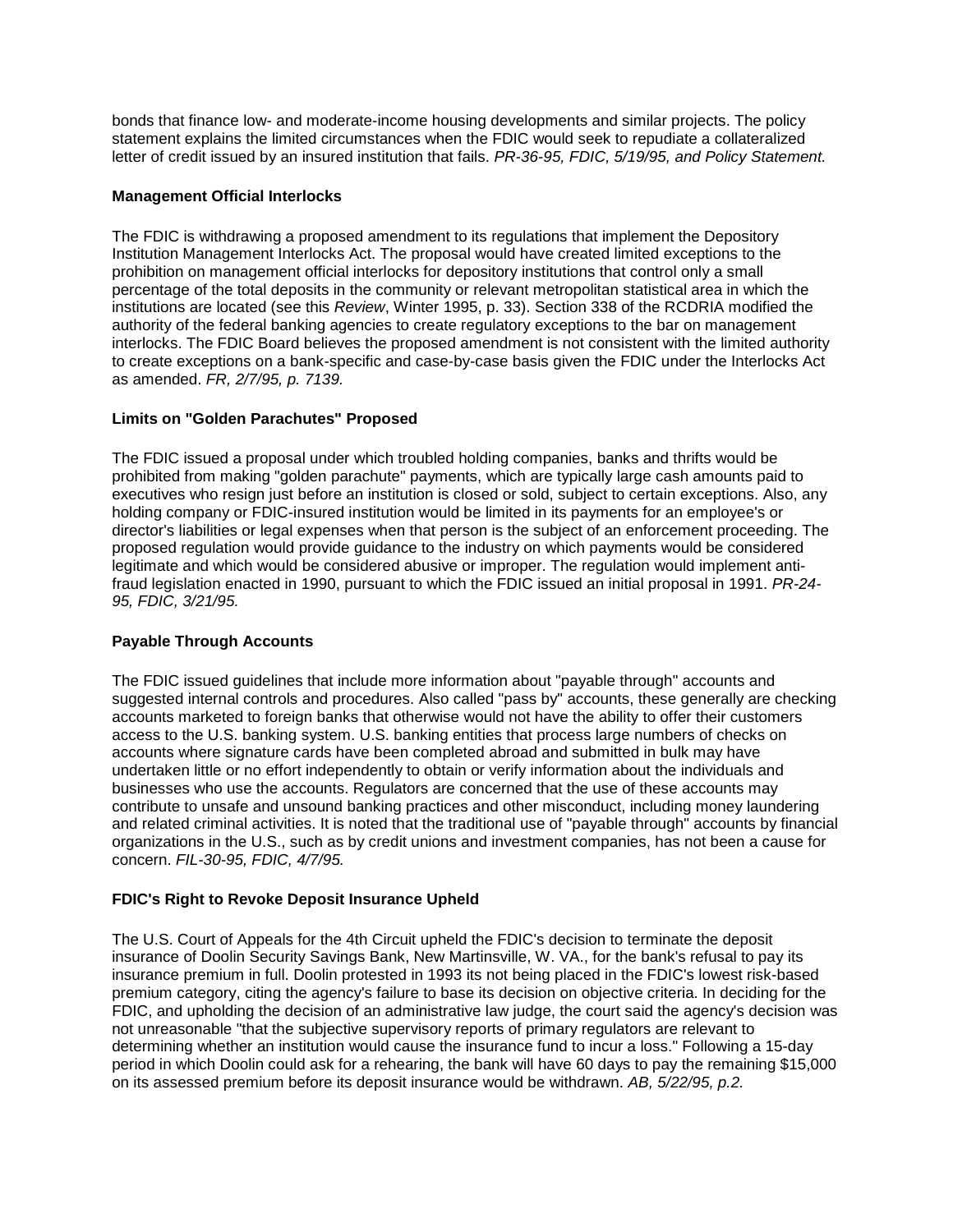## **Recordkeeping For Securities Transactions**

The FDIC amended its regulation that establishes recordkeeping and confirmation requirements for securities transactions undertaken by an insured state nonmember bank for its customers. The action responds to reports from some banks of practical difficulties in complying with the requirements. The amendment, effective February 7, 1995, provides for a waiver of the requirements for good cause, affording the FDIC more flexibility in applying its requirements. *FR, %-4 2/7/95, p. 7111.* 

 effective immediately, will eliminate a disparity in the rules for state nonmember banks in relation to state The FDIC is waiving under certain circumstances its requirement that state nonmember banks carrying out securities transactions for customers disclose on the confirmation statement or separately the portion of the fee charged to customers represented by the amount of the bank's commission. This action, member and national banks, which are not required to provide the disclosures. Bank customers will continue to receive information about their transactions under existing securities industry standards, including disclosure of the total fees paid in connection with securities transactions. *PR-22-95, FDIC, 3/21/95.* 

## **Housing Recovery Continuing at Slower Pace**

 The FDIC's latest quarterly survey of real-estate markets showed continuing improvement in many areas across the country remained favorable overall, some continuing loss of momentum in that sector was of the country, particularly for commercial properties. While the assessments of local housing markets indicated.

 The national composite index of survey results fell to 61 in April from 62 in January and 72 in July 1994. declining, compared to the previous quarter, while values below 50 indicate the opposite. The surveys, which began in April 1991, are based on interviews across the country with senior examiners and asset managers of federal bank and thrift regulatory agencies. The 401 participants in the latest survey were Values of the index above 50 indicate more respondents believed conditions were improving than polled in late April.

 18 percent --- was the highest to date. Thirty-two percent of the respondents reported excess supply of residential real estate in April, up from 28 percent in January. Declining from 69 percent in April 1991, this The composite index for housing fell in April to 57 from 58 in January, continuing a decline in the index that began with the July 1994, survey. The proportion of respondents observing worsening conditions - percentage reached a low of 27 percent in July 1994. Among other indicators of housing markets, 73 percent of the respondents in April reported new-home construction at "average" or "above-average" levels, down from 1994's average of 76 percent. The proportion of respondents who thought home sales were "above-average" --- 19 percent --- has declined in four consecutive surveys.

 1992. In April, 38 percent of the respondents thought conditions in their local commercial real-estate consecutive declines since July 1993, when the figure was 82 percent. For commercial real estate, the composite index in April was 68, unchanged from January, and down by a moderate 5 percent from its survey high of 73 in April 1994. This index registered a low of 46 in January markets were better than three months earlier, the same percentage as in January, while the three percent seeing worsening conditions was down slightly. Fifty-three percent of respondents nationally reported excess supply in commercial real-estate markets, up from 52 percent in January, following

 off by not more than one point from the national indexes, except in the Northeast and West. The most indexes had dropped sharply in January from the October 1994, survey. The indexes for the South, which Regionally, the indexes in April for both residential and commercial real-estate markets were equal to or significant improvement in April occurred in the Midwest, this being the only region where improvements were seen in both the commercial and residential real-estate markets. It may be noted that the Midwest's were several points above the national data in January, declined to near those figures in April. In the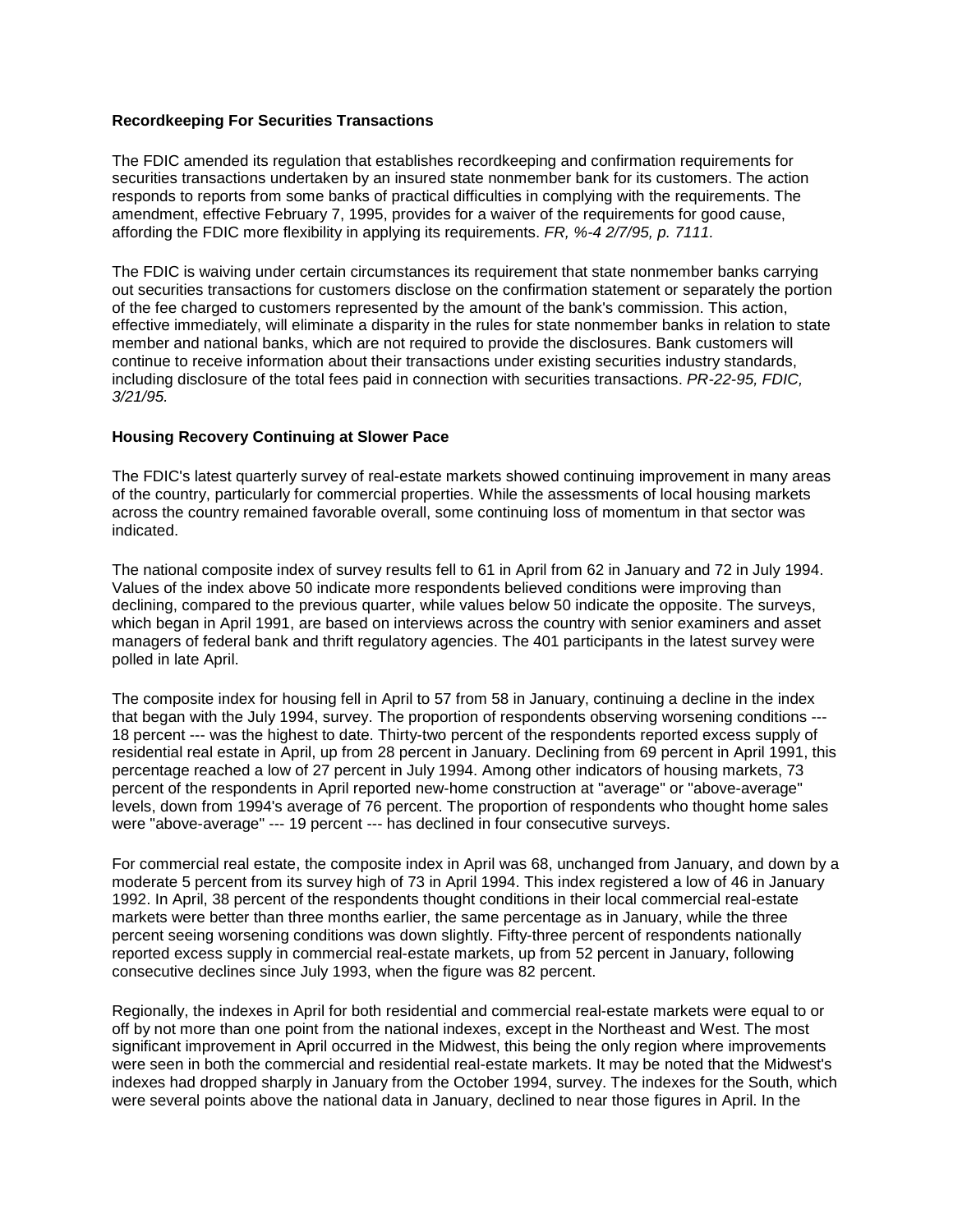California, 26 percent of the respondents saw improvements in commercial markets in April, and 18 percent in residential, representing small increases from January. Excess supply in commercial real percent reported improvement in commercial real estate, compared to 38 percent nationally, and only 29  states. *Survey of Real Estate Trends; FDIC, April 1995.*  Northeast, following significant gains in late 1993 and early in 1994, the indexes began a decline that continued for commercial markets in April. The proportion of respondents there reporting excess supply conditions in both commercial and residential markets continued to be the highest of any region. In estate was reported by 93 percent of the respondents. In contrast, for the West outside of California, 61 percent reported excess supply. Residential markets also were seen as stronger than average in those

## **Reorganization and New Division of Insurance**

The FDIC has created a Division of Insurance, whose mission will include identifying and assessing existing and emerging risks to the deposit insurance funds. Chairman Ricki Helfer said that "establishing this new division as a formal element in the structure of the organization is the next logical step in our effort to shift the FDIC from an agency that resolves bank failures to an agency working to keep banks open and operating safely and soundly." The new division is one of several organizational changes approved by the FDIC Board to enhance the Corporation's decision-making processes and to achieve the goals established by the agency's strategic plan which the Board adopted on April 24, 1995. Under the revised organizational structure, the Corporation's divisions and offices will generally report to one of the three deputies to the Chairman. A number of management changes were also announced, effective June 18, 1995. *PR-30-95, FDIC, 4/24/95; PR-33, 5/17.* 

## **Bankers to Be Surveyed on Ways to Improve Examination Process**

 The FDIC will conduct surveys among bankers across the country aimed at improving the quality of safety-and-soundness examinations, detecting and changing aspects of the agency's examination process that may be inefficient, and reducing regulatory burden. The program, which is expected to run for one year, builds on previous informal surveys conducted on a regional basis by the Division of Supervision.

 Chairman Ricki Helfer said "the emphasis in this program is on two-way communication, timely analysis and effective follow-up **...** these elements are essential if the FDIC is to maintain an efficient supervisory program and work effectively with bankers to encourage safe and sound banking operations." *PR-25-95, FDIC, 3/24/95.* 

As of early May, the Office of Thrift Supervision (OTS) had begun a similar program for evaluating its examiners, and the OCC was planning to start a program in June. *AB, 5/9.* 

### **Final Guidelines For Appeals Process**

 determinations made by agency examiners and regional supervisory officials, implementing a requirement applicable to the federal banking agencies and the NCUA under the RCDRIA of 1994. Under institution of its decision within 60 days. The FDIC approved final guidelines establishing an appeals process for material supervisory the new guidelines, institutions have 60 days following receipt of written notice of a material supervisory determination to appeal that determination to a special Supervision Appeals Review Committee established in the Washington office. This Committee will consider and decide the appeal, and notify the

Institutions may appeal a variety of material supervisory determinations, including those relating to: examination ratings, such as CAMEL, compliance, and Community Reinvestment Act ratings; the adequacy of loan-loss reserve provisions; disputed asset classifications exceeding ten percent of total capital; and violations of law or regulations. Decisions to take prompt corrective action pursuant to Section 38 of the Federal Deposit Insurance Act, determinations for which other appeals procedures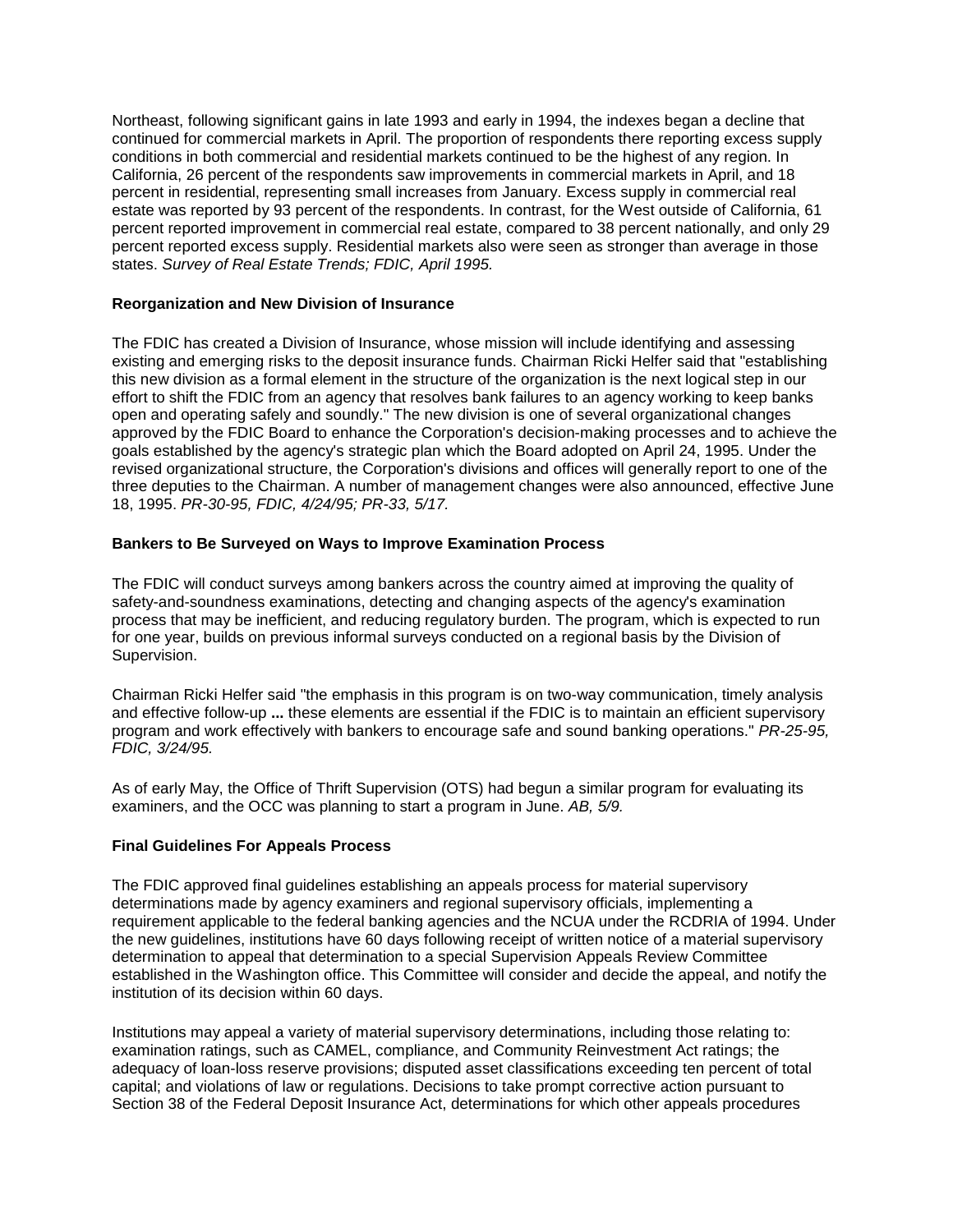guidelines. There are also provisions designed to protect institutions from possible retaliation as a result  of filing an appeal. *PR-21-95, FDIC, 3/21/95; FIL-28-95, 4/4; FR, 3/28, p. 15923.*  exist, and decisions to initiate formal or informal enforcement actions are not appealable under the new

## **Deposit Activities of Foreign Banks**

Pursuant to Section 107 of the Riegle-Neal Interstate Banking and Branching Efficiency Act of 1994, the FDIC proposed to amend its regulations to restrict the amount and types of initial deposits of less than \$100,000 that could be accepted by an uninsured, state-licensed U.S. branch of a foreign bank. The proposal is intended to afford equal competitive opportunity to foreign and domestic banks. *FIL-48-95, FDIC, 7/19/95; FR, 7/13, p. 36074.* 

## **Examinations Workshop For Minority Bankers**

 The FDIC will conduct a workshop at the National Bankers Association Annual convention this year on problems they may have. The convention will be held in New York City in September. Announcing the concentrating on helping banks and other financial institutions to stay open and operate safely and  *17-95, FDIC, 3/6/95.*  how bankers can prepare for examinations and how they can work with examiners in addressing any FDIC's participation which responded to a request from the NBA, Chairman Ricki Helfer said the workshop is an example of how the agency's focus has changed from resolving failed banks to soundly. Section 308 of the Financial Institutions Reform, Recovery, and Enforcement Act of 1989 calls on the FDIC to provide minority-owned banks with technical assistance and educational programs. *PR-*

### **Deposit Insurance Seminars**

Beginning in May and through August 1995, the FDIC will conduct 22 seminars in 11 cities nationwide for bank officers and employees who have oversight responsibilities relating to the dissemination of accurate deposit insurance information. Instruction will be presented also on uninsured deposit-like products and how to assist employees and customers to distinguish them from insured deposits. *FIL-33-95, FDIC, 4/28/95.* 

### **Information Availability Is Enhanced**

To improve public access to information, the FDIC is now offering a new telephone service, "Action Update," which provides a recorded message about the most recent press releases and directives to institutions (Financial Institution Letters), as well as brief descriptions of the FDIC Board of Directors' most recent actions, a description of new publications, and a list of significant events. Callers can access the new service by dialing 202-898-7210, and can obtain copies of the documents referenced by calling 202 898-6996. FDIC press releases and certain other documents also are available through a fax retrieval system. *PR-41-95, FDIC, 6/19/95.* 

# **Study of Bidder Competition and Resolution Policies**

 bid that minimized the FDIC's resolution costs. Generally, bids were divided into three categories This study, by three FDIC staff members, investigates whether the changes in the FDIC's failureresolution policies mandated by the FDIC Improvement Act of 1991 (FDICIA) decreased failure-resolution costs. Prior to FDICIA, the winning bid for a failed bank's assets and liabilities was not required to be the according to whether the bidder proposed assuming virtually all, some, or few of the failed bank's assets. These three types of bids are termed whole-bank bids, purchase-and-assumption (P&A) bids, and deposit-transfer bids, respectively. Whole-bank bids were considered first, and if the most competitively priced whole-bank bid was less costly than a deposit payoff, that whole-bank bid was selected. If no whole-bank bid passed the cost test, the P&A bids were considered. Finally, if no P&A bids passed the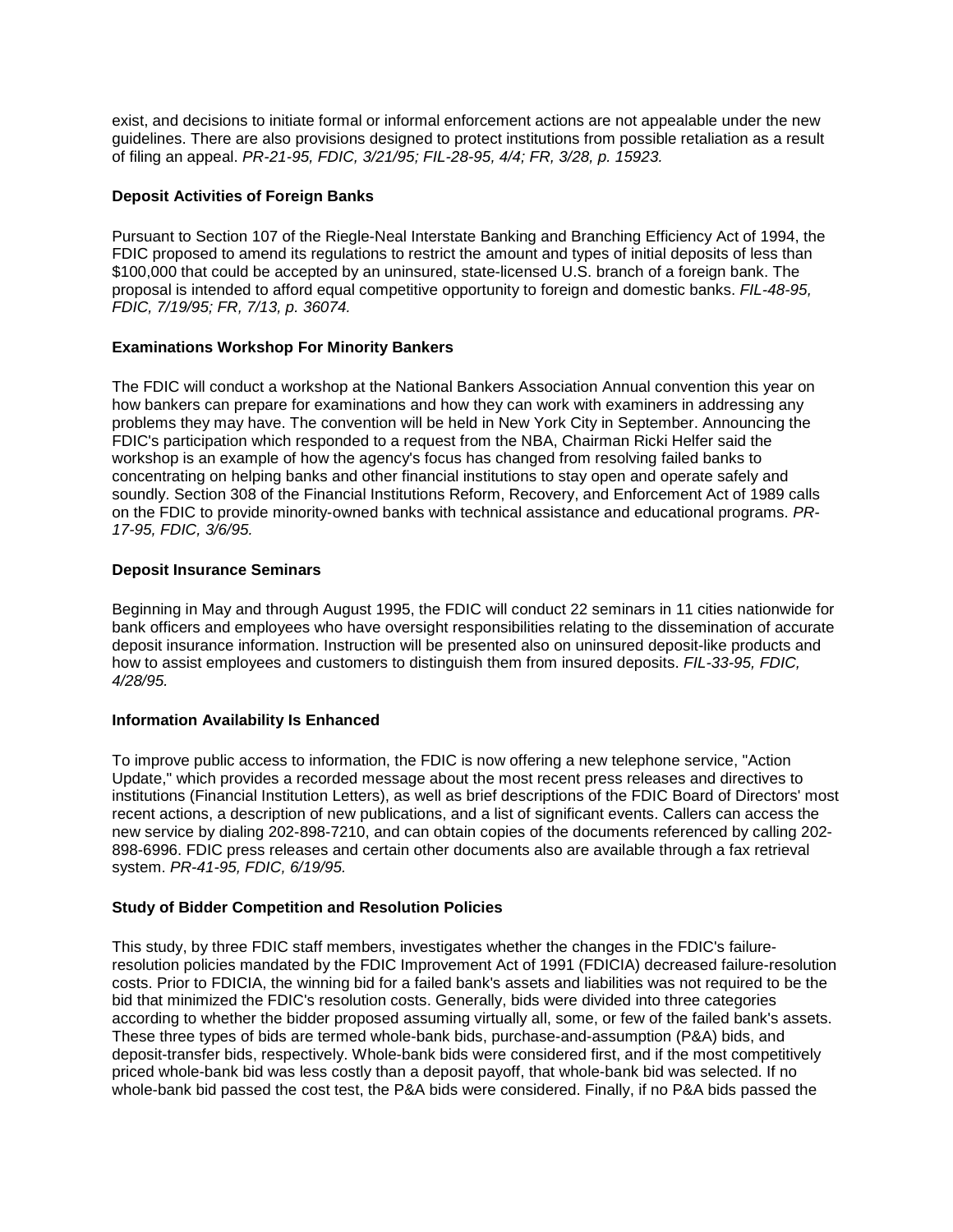cost test, the deposit-transfer bids were considered. If no bids passed the cost test, the FDIC conducted a deposit payoff.

 transfer bids. The Act required that the winning bid be chosen solely on the basis of minimizing the FDIC's resolution costs. The least-cost resolution rule went into effect immediately upon passage of FDICIA on December 19, 1991. Because competition among bidders for failed banks prior to FDICIA was based not only on the cost to the FDIC, but also on the type of bid, it is possible that winning bids were in the study period, the aggregate resolution costs were found to have decreased substantially after FDICIA eliminated the preference to select whole-bank bids over P&A bids and P&A bids over depositnot always cost minimizing to the FDIC. Based on the FDIC's actual and estimated losses on resolutions enactment of FDICIA. *"Acquirer Gains in FDIC-Assisted Bank Mergers: The Influence of Bidder Competition and FDIC Resolution Policies," Matthew T. Billett, Jane F. Coburn, and John P. O'Keefe, May 1995.* 

## *Resolution Trust Corporation*

## **Agency on Schedule to Sunset at Year-end**

 Established on August 9, 1989, to deal with the failure of much of the U.S. savings-and-loan industry, the RTC is completing its mission and is scheduled to terminate on December 31, 1995. The agency was created by amendments to the Federal Home Loan Bank Act made by the Financial Institutions Reform, Recovery, and Enforcement Act of 1989 (FIRREA). This legislation, as subsequently amended, gives the RTC responsibility for resolving savings institutions that were previously FSLIC-insured and that became insolvent before July 1, 1995; and liquidating the assets of those institutions. Savings associations that become insolvent after July 1, 1995, become the responsibility of the Savings Association Insurance Fund (SAIF) administered by the FDIC.

 administered by the FDIC, and the FDIC will succeed the RTC as conservator and receiver for any At sunset, all RTC assets and liabilities will be transferred to the FSLIC Resolution Fund (FRF), a fund institutions under RTC control at that time. All RTC staff will also be returned to the FDIC, as provided by FIRREA. As required under the RTC Completion Act, the FDIC/RTC Transition Task Force was established in February of 1994 to effectuate this transfer in a coordinated manner. The Task Force is required by statute to resolve differences in the operations of the two corporations; to recommend which systems of the RTC should be preserved for use by the FDIC; to recommend procedures that would promote an orderly transfer; and to recommend which management enhancement goals and reforms applicable to the RTC should apply to the FDIC.

 assets in its inventory. Recoveries from sales and collections totaled \$388 billion, averaging 87 percent of  *FDIC/RTC Transition Task Force.*  From its inception on August 9, 1989 to June 16, 1995, the RTC resolved all 747 institutions taken over through that date, protecting 25 million deposit accounts and \$221 billion in deposits. Through April 30, the RTC had disposed of assets with a book value of \$445 billion, leaving \$20 billion (book value) of original book value. The Congress has authorized \$105 billion in loss funds for the RTC. The estimated total resolution costs, as of June 20, 1995, were \$87 billion to \$95 billion. *= Testimony, Committee on Banking, Housing and Urban Affairs, U.S. Senate, June 20, 1995, J.E. Ryan, Acting CEO, RTC;* 

### *Federal Reserve Board*

### **Evaluating the Risk Management of Derivative Contracts**

The FRB issued a guidance for evaluating the risk-management practices used by banking institutions in acquiring and managing securities and off-balance-sheet (OBS) derivative contracts for nontrading purposes. It focuses on institutions' investments in cash securities and "end-user" derivatives activities, supplementing existing guidances and directives. Nontrading activities in this guidance involve the use of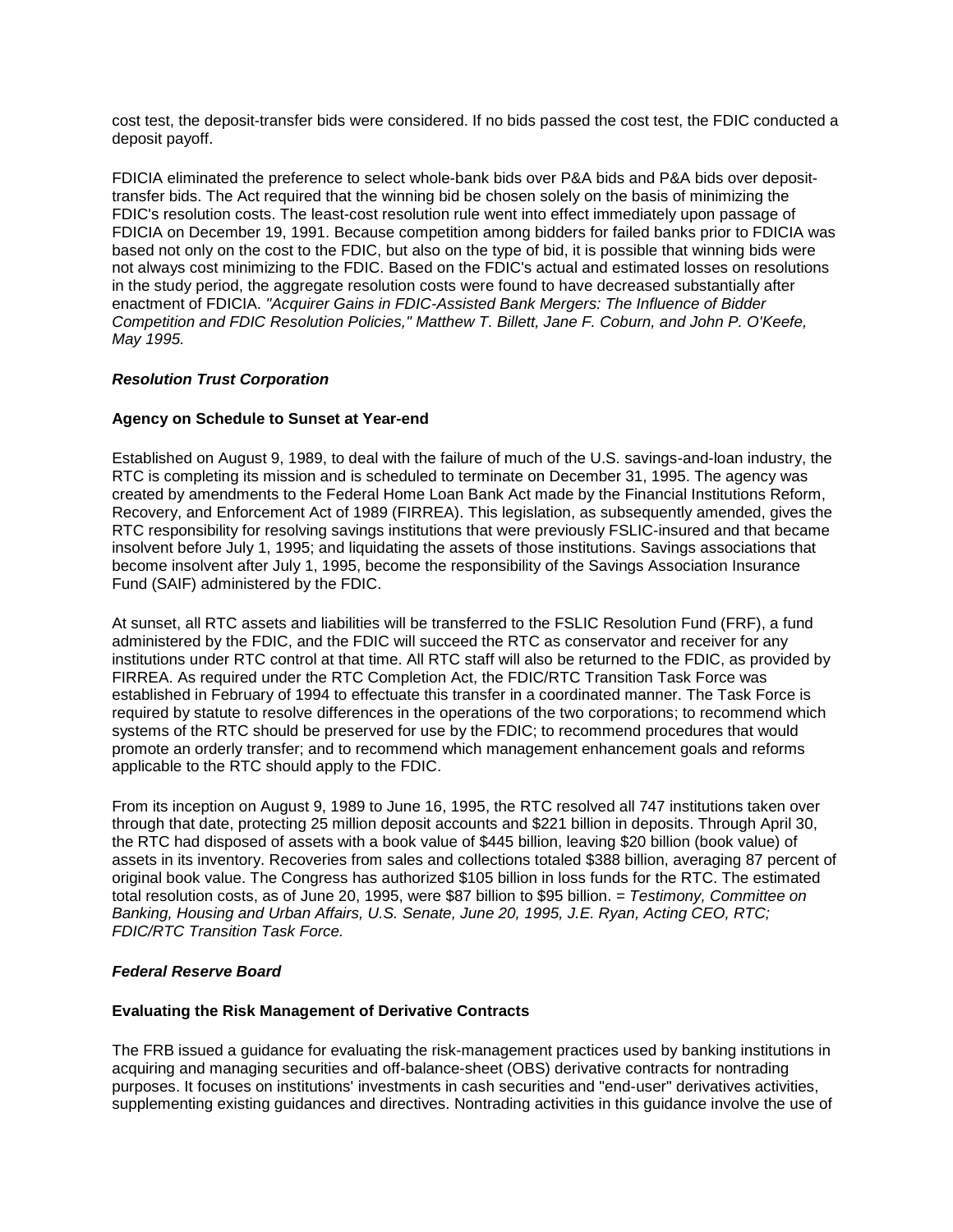securities (both available-for-sale and held-to-maturity) and OBS derivative contracts that involve longer time periods than typically are associated with trading activities. Nontrading activities involve the full array of cash securities (including fixed- and floating-rate notes and bonds, structured notes, mortgage passthrough and other asset-backed securities, and mortgage derivative products), money-market instruments, and OBS derivative contracts (including swaps, futures, and options).

 institution's management of each of the risks involved in these activities, including credit, market, liquidity, activities on a fully consolidated basis and should maintain adequate capital in all affiliated entities  holdings. *SR 95-17 (SUP), Division of Banking Supervision and Regulation, FRB, 3/28/95.*  The overview of the guidance identifies basic factors that examiners should consider in evaluating the elements of a sound risk-management process, and contains specific guidance for evaluating an operating and legal risks. In evaluating an institution's risk-management process, examiners should consider the nature and size of its holdings. Examiners should focus particular attention on evaluating an institution's understanding of the risks involved in the instruments it holds. Banking organizations should ensure that their capital positions are sufficiently strong to support all the risks associated with nontrading engaged in these activities. In evaluating the adequacy of an institution's capital, examiners should consider any unrecognized net depreciation or appreciation in an institution's securities and derivative

### **Capital Requirements**

 their market risk exposure. The proposed rule is based on a proposal issued by the Basle Committee on The FRB requested comment on a proposal to amend its risk-based capital requirements to incorporate a measure for market risk in foreign-exchange and commodity activities and in the trading of debt and equity instruments. The effect of the proposed rules would be that, in addition to existing capital requirements for credit risk, certain institutions would be required to hold capital based on the measure of Banking Supervision and would go into effect at the end of 1997.

 The FRB also is requesting comment on a possible approach to setting capital requirements for market risk that would require a bank to specify the amount of capital it chose to allocate to support market risks. If cumulative losses over some subsequent trading interval exceed the commitment, the bank would be subject to regulatory penalties, such as fines, higher capital requirements, or restrictions on trading activities. *Press Release, FRB, 7/14/95; FR, 7/25, p. 38142; p. 38082 (inter-agency proposal).* 

 to assets transferred with recourse, may not exceed the maximum amount of recourse for which the  contractual terms of the resource obligation. *Press Release, FRB, 2/7/95; FR, 2/13, p. 8177.*  The FRB is amending, effective March 22, 1995, its risk-based capital guidelines for state member banks and bank holding companies to implement Section 350 of the RCDRIA. Section 350 states that the amount of risk-based capital required to be maintained by any insured depository institution, with respect institution is contractually liable under the recourse agreement. Currently, under the guidelines an institution could be required to hold capital in excess of the maximum amount of loss possible under the

 certain conditions. *Press Release, FRB, 1/26/95; FR, 2/1, p. 6043.*  The FRB issued a proposal, implementing Section 208 of the Riegle Act, that would have the effect of lowering the capital requirement for small-business loans and leases on personal property that have been transferred with recourse by qualifying banking organizations. For the general purpose of calculating riskbased and leverage capital ratios, qualifying institutions that transfer small-business obligations with recourse would be required to maintain capital only against the amount of recourse retained, subject to

 amending the capital adequacy guidelines for banks, bank holding companies, and savings associations Financial Accounting Standards Board Statement No. 122, both OMSRs and PMSRs are included in The FRB, the OCC, the FDIC and the OTS issued an interim final rule, effective August 1, 1995, to treat originated mortgage servicing rights (OMSRs) the same as purchased mortgage servicing rights (PMSRs) for regulatory capital purposes. Under the interim rule, which was developed in response to regulatory capital when determining Tier 1 (core) capital for purposes of the agencies' risk-based and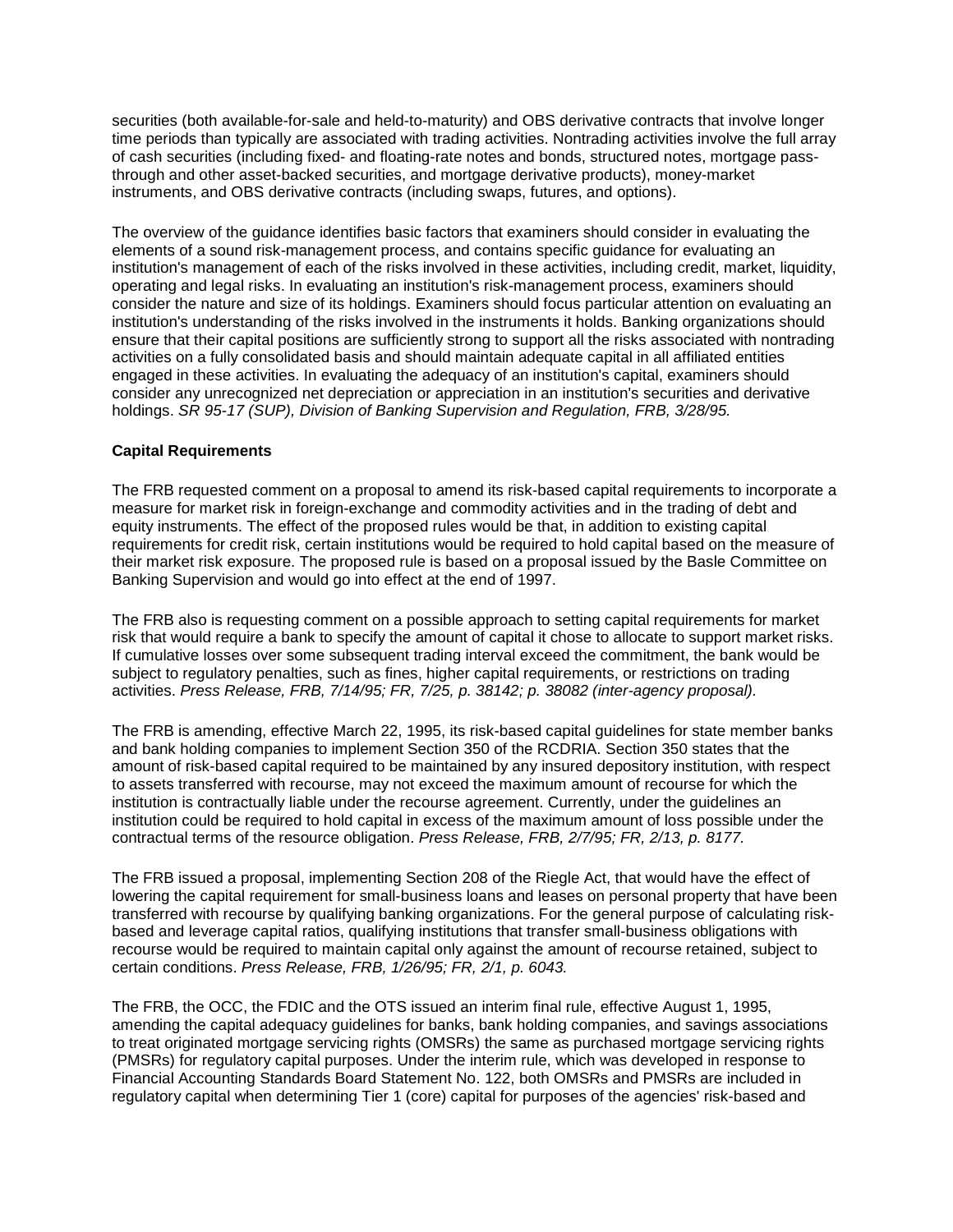leverage capital standards, and in calculating tangible equity for purposes of prompt corrective action subject to the regulatory capital limitations that previously applied only to PMSRs. *Press Release, FRB, 7/27/95; FR, 8/1, p. 39226.* 

### **Safety-and-Soundness Standards**

The FRB issued final guidelines and a final rule, both effective August 9, 1995, regarding safety-andsoundness standards for state member banks as required by Section 132 of the FDICIA. As amended by the Community Development Act, Section 132 no longer requires the FRB, the OCC, the FDIC and the OTS to prescribe quantitative standards relating to asset quality and earnings but rather, mandates that the agencies prescribe standards that they deem appropriate. The agencies are therefore proposing asset quality and earnings standards, in guidelines form, that emphasize monitoring, reporting and preventive or corrective action. The guidelines set forth broad, principle-based standards that establish the objectives that proper operations and management should achieve, while leaving the methods for achieving those objectives to each institution. The rule establishes deadlines for submission and review of safety-and-soundness compliance plans that the federal bank regulatory agencies may require for insured depositories that fail to meet the guidelines. *Press Release, FRB, 7/7/95; FR, 7/10, p. 35674 (inter-agency proposal).* 

## **Supervision of Foreign Banks' U.S. Operations**

 The FRB advised the Federal Reserve Banks that the banking supervisory authorities whose rating, regardless of how many units exist, which will diminish the negative impact on the entire institution strength to their U.S. operations. *AB, 4/19/95, p. 3; SR 95-22 (Sup. IB), Div. of Banking Supervision and*  responsibilities include the U.S. operations of foreign banking organizations have developed a program of supervision relating to FBOs. The Board said that Reserve Banks should fully coordinate their FBO supervision activities with the appropriate state banking departments and regional offices of the other federal agencies in their districts. The FRB will designate a foreign bank's entire U.S. operation a single of a poor rating at a small unit. Greater emphasis will be given to the foreign bank's risk-management, internal controls, and compliance activities. The guidelines require foreign banks to be a source of *Regulation, FRB, 3/31.* 

### **Tying Restrictions Are Revised**

 The FRB is adopting, effective May 26, 1995, a regulatory "safe harbor" from the anti-tying restrictions of Section 106 of the Bank Holding Company Act Amendments of 1970 and the Board's Regulation Y. The safe harbor permits any bank or nonbank subsidiary of a bank holding company to offer a "combinedbalance discount," which is a discount based on a customer maintaining a combined minimum balance in products specified by the company offering the discount.

The BHC Act Amendments of 1970 generally prohibit a bank from tying a product or service to another product or service offered by the bank or any of its affiliates. The Board is authorized to grant exceptions to its restrictions by regulation or order. *FR, 4/25/95, p. 20186.* 

### **Community Reinvestment Act Revised Regulations**

The FRB issued a revised Regulation BB, and related conforming amendments to its Home Mortgage Disclosure Act regulation (Regulation C). Parallel regulations are being issued by the OCC, the FDIC and the OTS for institutions they supervise. The new CRA rule emphasizes performance over process and documentation. The 12 old CRA assessment factors for large retail banks and thrifts are replaced with three tests: for lending, services, and investments.

 Institutions will no longer have to maintain extensive documentation of directors' participation in formulating and reviewing CRA policies, will no longer have to prepare a formal CRA statement, and will not have to document their efforts to market services in low- and moderate-income communities. Banks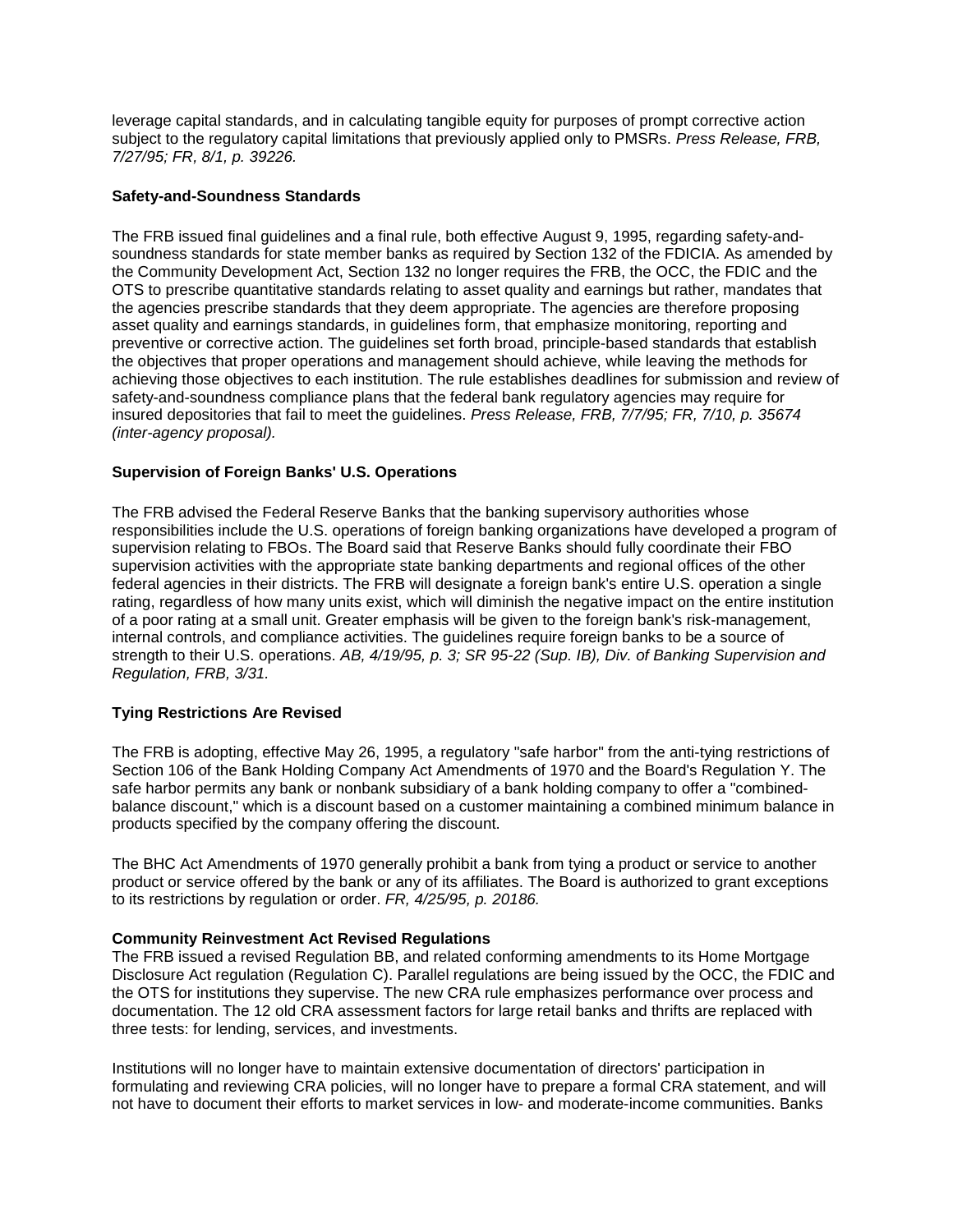million that are members of a holding company with assets of under \$1 billion. Larger institutions will collect and report to regulators aggregated data on their small-business and small-farm loans by census and thrifts will be evaluated based on loans made, services provided and investments in their communities. The rule emphasizes direct lending. A streamlined examination process is provided for independent banks and thrifts with assets under \$250 million, or banks and thrifts with assets under \$250 tract. They will not collect or report data on race and gender of small-business borrowers. HMDA data collection will be expanded for large institutions to include collection and reporting of mortgage loans outside the metropolitan statistical areas (MSAs) where the institutions have branch offices.

 start of a scheduled examination. The FRB, the FDIC, the OCC and the OTS will work together to develop January 1, 1996, and July 1, 1997. *Press Release, FRB, 4/14/95; NEWS and "CRA Regulation Facts,"*  Under the final rule, there are no "safe harbors" from CRA protests. Institutions will continue to make their CRA ratings public, and the public will have an opportunity to comment on CRA performance before the and adopt uniform examination procedures. Joint examiner training programs will be developed and implemented. The rule becomes effective on July 1, 1995; some provisions become operational on *OTS, 4/19; FR, 5/4, pp. 22156, 22223; FIL-35-95, FDIC, 5/17/95.* 

# **Equal Credit Opportunity**

The FRB proposed amending its Regulation B to eliminate the general prohibition on collecting data relating to an applicant's race, color, sex, religion, and national origin, giving creditors the option to ask applicants to provide the information on a voluntary basis.

 Creditors have expressed a variety of reasons for wanting to collect these data: to better audit their the data may increase their ability to detect discrimination. lending programs to ensure that they are in compliance with fair lending laws; to respond more effectively to CRA protests; and to collect data so that they can better evaluate their community outreach programs and the effectiveness of their marketing programs. Some regulatory agencies and community groups say

The proposal would allow data collection only; consideration of an applicant's race, color, sex, religion, and national origin in a credit decision would still be prohibited. *FR, 4/26/95, p. 20436; Press Release, FRB, 4/21.* 

The FRB revised, effective June 5, 1995, the official staff commentary to its Regulation B. The commentary applies and interprets the requirements of the Regulation and is a substitute for individual staff interpretations. Issues on which the revisions provide guidance include disparate treatment, special purpose credit programs, credit scoring systems, and marital status discrimination. *FR, 6/7/95, p. 29965.* 

### **Information on Banks' Selling Mutual Funds**

 mutual funds and annuities, unlike certificates of deposit, are not insured by the FDIC or in any way The Federal Reserve will soon begin a nationwide education campaign about the sale of mutual funds and annuities at banks. The campaign will begin with a series of seminars for retirees and those planning for retirement. The seminars will be hosted by the 12 Federal Reserve Banks and will emphasize that guaranteed by the banks that sell them. The Federal Reserve developed the program in cooperation with the American Association of Retired Persons, and conducted pilot seminars in the Boston area in late 1994. *Press Release, FRB, 3/20/95.* 

### **Truth in Lending**

The FRB amended its Regulation Z to implement changes made to the Truth in Lending Act by the RCDRIA, which imposes new disclosure requirements and substantive limitations on closed-end homeequity mortgage loans bearing rates or fees above a certain percentage or amount. The law also imposes new disclosure requirements to assist consumers in comparing the cost of reverse mortgage transactions,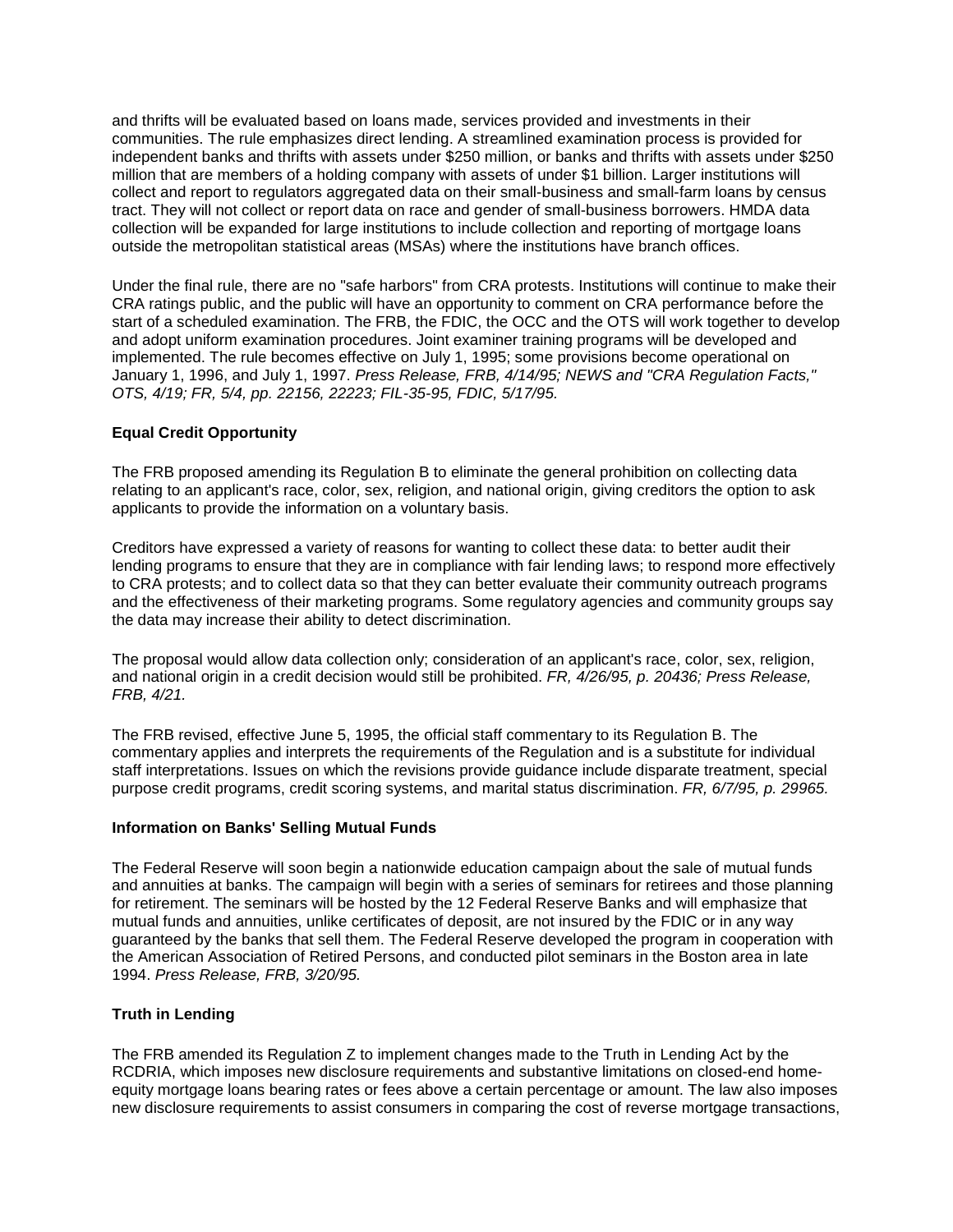which provide periodic advances primarily to elderly homeowners and rely principally on the home's value for repayment. The rule is effective March 22, 1995, with compliance optional until October 1, 1995. *Press Release, FRB, 3/16/95; FR, 3/24, p. 15463.* 

 until October 1, 1995. The FRB revised the official staff commentary to its Regulation Z to clarify regulatory provisions and provide further guidance on certain issues of general interest, such as the treatment of various fees and taxes associated with real-estate-secured loans and a creditor's responsibilities when investigating a claim of the unauthorized use of a credit card. The rule is effective April 1, 1995, with compliance optional

 The Truth in Lending Act requires creditors to disclose credit terms and the cost of credit as an annual percentage rate (APR). The Act requires additional disclosures for loans secured by a consumer's home, and permits consumers to cancel certain transactions that involve their principal dwelling. It also imposes limitations on some credit transactions secured by a consumer's principal dwelling. *Press Release, FRB, 3/28/95.* 

 credit line or the repayment terms for an installment loan. *FR, 6/27/95, p. 33151.*  Pursuant to requirements of the RCDRIA, the FRB requested comment on how rules for credit advertising could be modified to increase consumer benefit and decrease creditor costs, and on how current rules could be modified, if at all, for radio and television advertisements without diminishing consumer protection. Under present law, creditors that state a rate in an advertisement must state the APR. Stating the APR or other terms triggers additional disclosure requirements such as annual fees imposed on a

### **Home Mortgage Disclosure**

 *FR, 6/7/95, p. 30013.*  The FRB published for comment a staff commentary to its Regulation C. The proposed commentary provides guidance on various issues including the treatment under the Regulation of prequalifications, participations, refinancings, home-equity lines, mergers, and loan applications received through a broker.

### **Loans to Bank Officers**

 loan to an executive officer that is secured by a first lien on the officer's residence. *FR, 4/7/95, p. 17635.*  The FRB is revising, effective immediately, its Regulation O to implement a provision of the RCDRIA that eliminates a requirement for prior approval of the board of directors before a member bank may make a

### **Insider Lending Limits**

 member bank and insider of the bank's affiliates to be 15 percent of the bank's unimpaired capital and  not included in this calculation. *FR, 4/20/95, p. 19689; Press Release, FRB, 6/8.*  The National Bank Act and Regulation O establish the limit for single-borrower loans to any insider of a unimpaired surplus for loans that are not fully secured, and an additional ten percent for loans that are fully secured by certain readily marketable collateral. The FRB amended its regulation to conform the definition of unimpaired capital and unimpaired surplus to the definitions recently adopted by the OCC in calculating the limit on loans by a national bank to a single borrower. Under that revised definition, a national bank's "capital and surplus" are equal to Tier 1 and Tier 2 capital included in the calculation of the bank's risk-based capital together with the amount of the bank's allowance for loan and lease losses

### **Suspicious Activity Reports**

The FRB proposed to revise its regulations on reporting of suspicious activities by the domestic and foreign banking organizations supervised by the Federal Reserve, including the reporting of suspected violations of the Bank Secrecy Act (BSA). The principal proposed changes to the FRB's current criminal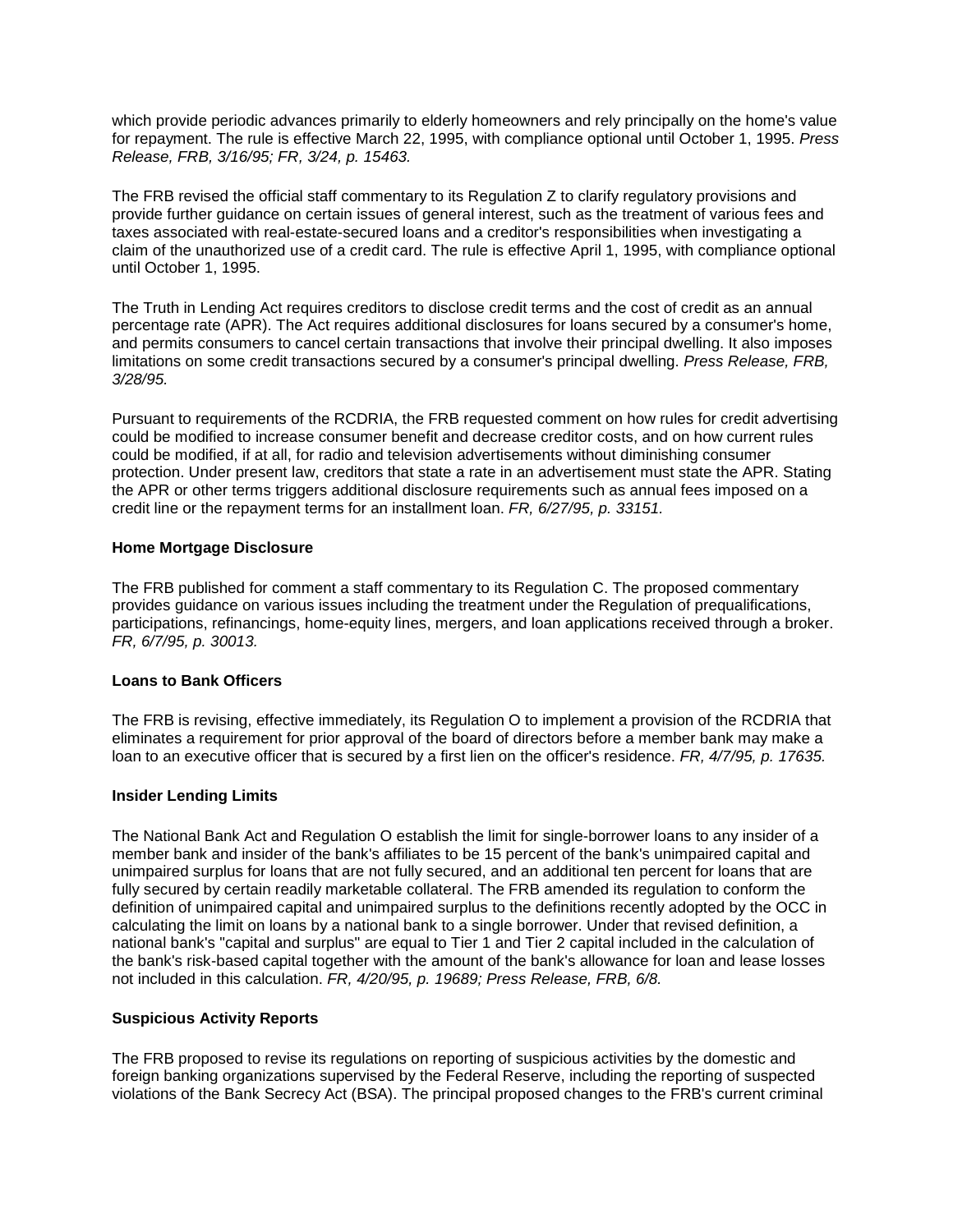filing only one form with a single repository, rather than submitting multiple copies to several federal law with suspicious financial transactions. The above supervisory agencies, working with the Treasury's  institutions in preparing and filing Suspicious Activity Reports (SARs). *FR, 7/3/95, p. 34481; 7/17, p.*  referral reporting rules include: a) simplifying and shortening the referral form; b) raising the mandatory reporting thresholds for criminal offenses, thereby reducing banking organizations' reporting burdens; c) enforcement and banking agencies, thereby further reducing reporting burdens; and d) clarifying the criminal referral and suspicious financial transaction reporting requirements of the FRB, the OCC, the FDIC, the OTS, and the National Credit Union Administration and the Treasury Department associated Financial Crimes Enforcement Network (FinCEN), are developing computer software to assist financial *36366 (OTS notice).* 

# **Required Reporting Is Reduced For BHCs**

 condition. *FR, 3/6/95, p. 12215; AB, 3/14, p. 3.*  The FRB adopted several revisions to its FR Y-6 which is an annual report filed by large bank holding companies, excluding foreign banking organizations. The report consists of consolidated and parent company financial statements in the company's own format, and is the Federal Reserve's principal source of internally generated and independently audited financial data on individual bank holding companies and their banking and nonbanking subsidiaries. Among the burden-reducing changes are: 1) eliminating the requirement to submit consolidated and parent company financial statements; 2) revising the requirement for audited financial statements to include only holding companies with assets of \$500 million or more (raised from \$150 million) and 3) eliminating the requirement to submit nonbank subsidiary financial statements which, as currently proposed, would be incorporated into an expanded standardized FR Y-11 report (financial statement of nonbank subsidiaries). Holding companies must still make available their annual reports and their Securities and Exchange Commission reports of financial

# **Establishment of Loan Production Offices**

 The FRB issued, effective April 6, 1995, an interpretation of its Regulation H that allows a state member considered to be a branch. Loans originated by a loan production office may be approved at a back office considered to be a branch, if the proceeds of those loans are received by customers at locations other  offices and back office facilities. *FR, 4/6/95, p. 17436.*  bank to establish a back office facility that is not accessible to the public without such a facility being location, rather than at the main office or a branch of the bank, without the loan production office being than a loan production office or back office facility. This interpretation is intended to provide parity between state member banks and national banks with respect to the establishment of loan production

### **Mortgage Unit May Sell Employment Histories**

 certain information, which it will gather from state employment departments and other sources, will  *5/15/95, p. 951.*  The FRB granted approval for an Iowa-based mortgage unit of Norwest Corp., Minneapolis, to sell employment histories to third-party depository institutions and affiliates for use in their banking activities. While the decision is the first of its kind, the expansion of banking powers is said to be small. A 1994 decision of the Board allowed Comerica Corp. to provide employment information and histories to depository institutions in connection with career counseling services. The mortgage firm's release of depend upon the individual's prior consent. The firm will be subject to the Fair Credit Reporting Act. *BBR,* 

### **Title Abstracting Approved as Banking-Related Activity**

 The FRB granted approval for First National Co., Storm Lake, Iowa, to engage in realty title abstracting through an acquisition. For the first time this activity as a source of fee income would be available to bank holding companies. Normally the realty title abstracting business involves recreating each county's title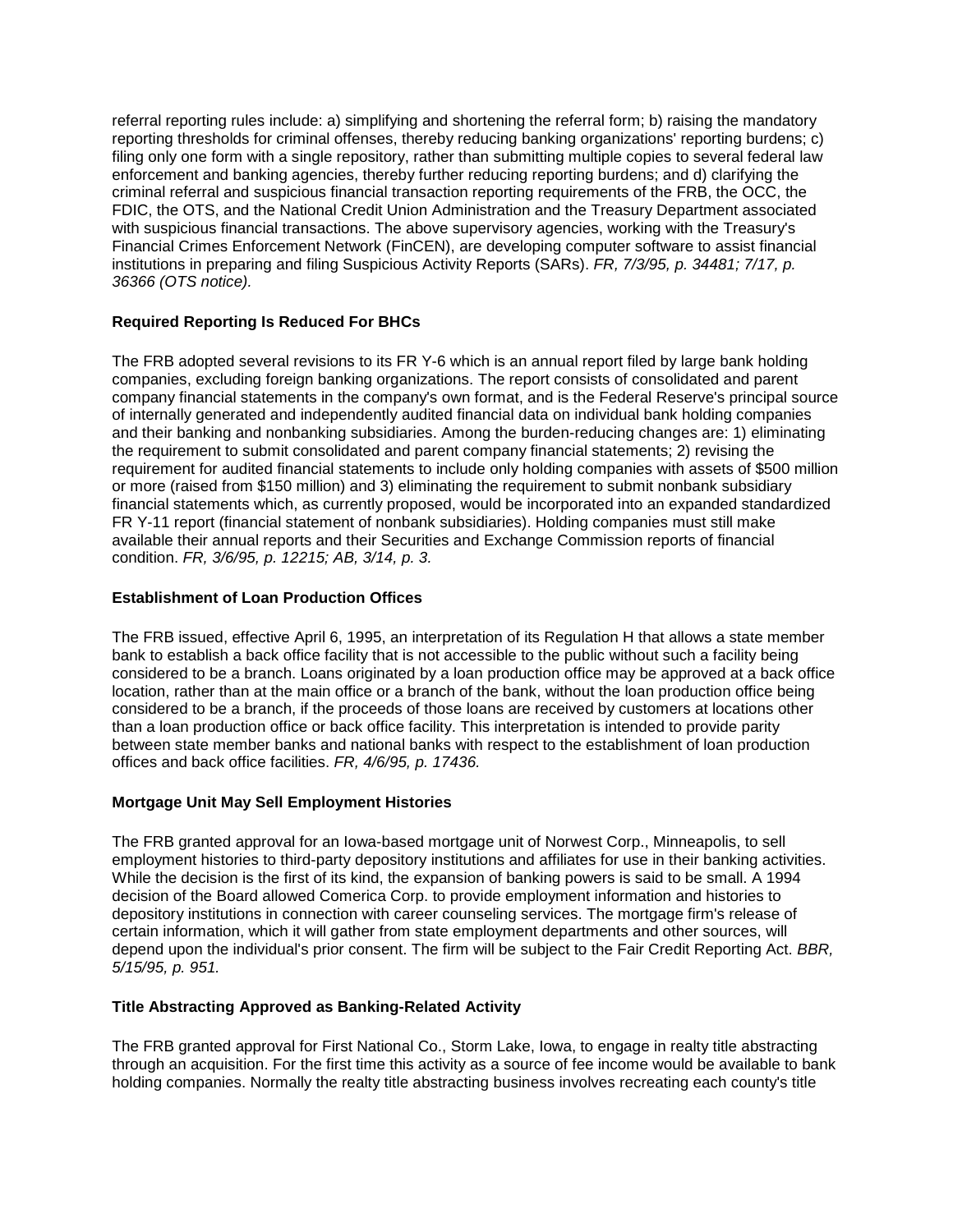for national banks to acquire title abstractors was granted by the OCC seven years ago. *AB, 7/5/95, p. 2.*  records, often converting them to electronic form, and then charging a fee for the title search. Permission

### **Data Processing Limits Under Reg. Y Are Broadened**

 include providing non-financial information in its data processing services. Under Regulation Y, bank  than financial institutions. *BBR, 1/16/95, p. 98.*  The FRB gave approval for BNCCORP Inc. of Bismarck, ND to acquire a data processing firm and to holding companies can provide data processing and transmission services, databases, and access facilities, if the data are "financial, banking, or economic" in nature. The FRB said that in this case the non-financial information would be provided only as a part of a larger package of data processing services to a financial institution, and would not be offered on a stand-alone basis or to customers other

## **Geographic Market Defined For EPT Network Services**

 The FRB granted approval for Electronic Payment Services Inc., Wilmington, Delaware, a joint venture become a member of the joint venture. EPS provides data processing and transmission services to banks  of the boundaries of cities or states. *BBR, 3/16/95, p. 517.*  subsidiary of four large bank holding companies, to acquire the ATM assets and some POS assets of National City Corp., a Cleveland-based bank holding company, and also approved National City to and retail merchants who are members of the ATM and POS network MAC. The four members of the joint venture are Bank One Corp., Columbus, CoreStates Financial Corp., Philadelphia, PNC Bank Corp., Pittsburgh, and KeyCorp, Cleveland. The FRB defined the appropriate geographic market in this case to be MAC's Mideast region, consisting of western Pennsylvania, Ohio, Indiana, Kentucky and West Virginia. A FRB study suggests that the geographic market for network access is an area significantly larger than local markets, and the markets for network services and ATM processing are thought to be at least regional. The FRB rejected arguments that the geographic markets should be defined on the basis

### **Electronic Fund Transfers**

 The FRB amended, effective April 24, 1995, its Regulation E to eliminate the requirement that an electronic terminal receipt disclose a number or code that *uniquely* identifies the consumer, the consumer's account, or the access device. This requirement posed a significant security risk to consumers and financial institutions by making information accessible to criminals that could be used to make fraudulent fund withdrawals. *Press Release, FRB, 3/16/95.* 

### **Payments System Risk; Daylight Overdrafts**

 overdrafts in Federal Reserve accounts have fallen by roughly 40 percent in response to the initial ten- basis-point fee. As a result of the sizeable reductions, as well as concerns about the possible effects of quoted on the basis of a 360-day year and a 24-hour day.) The Board will evaluate the desirability of any  *3/7, p. 12559.*  The FRB revised the increase in the fee charged to depository institutions for daylight overdrafts incurred in their accounts at the Reserve Banks that had been scheduled to take effect on April 13, 1995. The current effective daily fee of ten basis points was implemented in April 1994, with scheduled increases to 20 basis points on April 13, 1995, and to 25 basis points on April 11, 1996. In the aggregate, daylight further rapid fee increases, the Board approved an increase in the fee to an effective daily rate of 15 basis points rather than 20 basis points. (The 15-basis-point fee equals an annual rate of 36 basis points, further increases in the daylight overdraft fee, based on the objectives of the payments system risk program, two years after the implementation of the 15-basis-point fee. *Press Release, FRB, 3/2/95; FR,* 

### **Fed Acts to Cut Costs of Services, Improve Efficiency**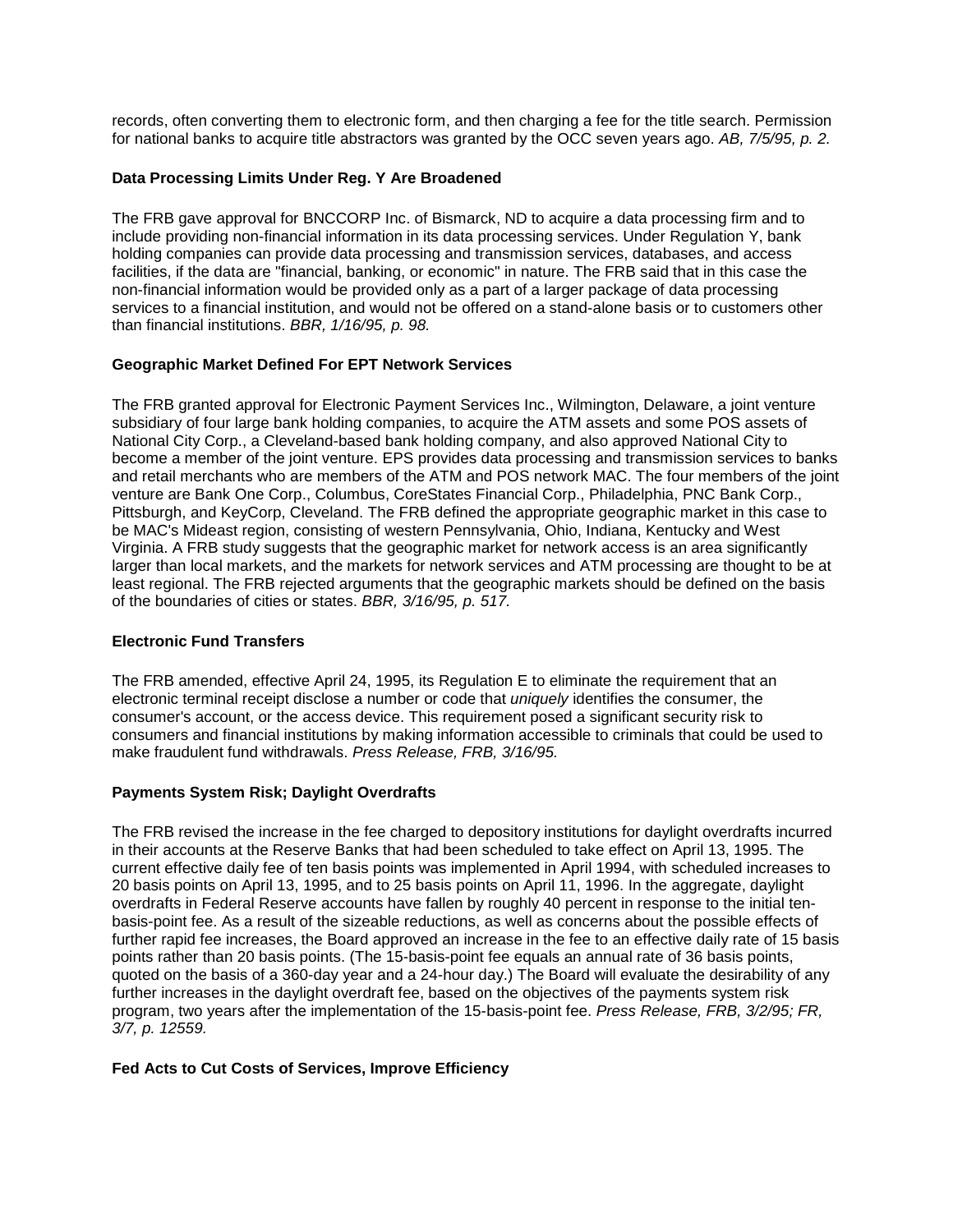The FRB and the Federal Reserve Banks are undertaking a number of major consolidation and other budget-cutting measures. For example, a majority of the Federal Reserve Banks have implemented earlyretirement programs during the last few years. Other recent or ongoing actions include: a) consolidation of mainframe data processing from the previous 12 sites to three: a hub in East Rutherford, NJ, with backup facilitates at the Dallas and Richmond Federal Reserve Banks; b) consolidation of supervision and decision-making on financial services such as check clearing and funds transfer at the St. Louis Federal Reserve Bank; and c) replacement of varied software used by the different Federal Reserve Banks with standardized systems. Individual Federal Reserve Banks are centralizing a number of operations, for example, the Atlanta Bank has brought its check processing sites down to five from 12. *AB, 5/17/95, p. 1.* 

# **"Purposes and Functions" Is Updated**

The FRB is publishing the eighth edition of *Purposes and Functions*, a paperback book first published in 1939 that explains the structure and operations of the Federal Reserve System. The revised and updated edition has been designed to appeal to a general audience and can supplement college-level classroom texts on the Federal Reserve's role in monetary policy and the global economy. *Press Release, FRB, 3/2/95.* 

## *Office of the Comptroller of the Currency*

## **Enhancing the Supervision of Bank Lending**

 soundness in the credit area will be strengthened because of warning signs of slippage of credit quality. agency's most senior and experienced credit analysts, will work with examiners in charge of supervision at larger national banks to ensure that adequate credit quality supervision is in place. Among the warning standard policies; 3) has compensation or other policies that encourage lending officers to lower credit to determine how loans will be repaid when the customer, the industry and/or the economy turn down. Comptroller of the Currency Eugene Ludwig said that the agency's supervisory activities for safety and Among the steps being planned, a National Credit Committee, whose members include some of the signals noted is a recent decline in the standard minimum payment on credit cards from five percent to two percent of the outstanding balance, and significant increases in high loan-to-value second-mortgage and home-equity lending. Some of the questions for bank managements and the examiners are the extent that the bank: 1) is taking risk into account in the pricing of loans; 2) is making exceptions to credit standards; and 4) has significant credit concentrations in its portfolio. Also, how independent and effective is the credit review function; and are stress tests being performed on all or a portion of the credit portfolio *News %0 Release, OCC, 4/8/95.* 

 In February 1995, the OCC decided to include information about concentrations of credit in the reports of examination of national banks. Examiners will report such concentrations amounting to over 25 percent of the bank's capital structure in the report of examination. Effective May 19, 1995, this reporting was extended to federal branches and agencies of foreign banks where credit concentrations exceed ten percent of the total assets of the branch or agency. *Bulletin No. 95-7, OCC, 2/8/95; Bulletin No. 95-26, 5/19.* 

### **Interest-Rate Risk**

 years national bank managers have improved their interest-rate-risk management systems, in particular Reaffirming and updating its statement issued in January 1990, the OCC said that during the past five by: 1) advancing from measuring risk in simple repricing ("gap") reports to using simulation models to quantify and control the amount of short-term earnings that may be at risk; and 2) developing or enhancing ways to measure and control exposures arising from medium- and long-term positions. The agency's statement notes that the value of many banks' medium- and long-term instruments are highly sensitive to changes in interest rates, particularly those containing option features, such as the possibility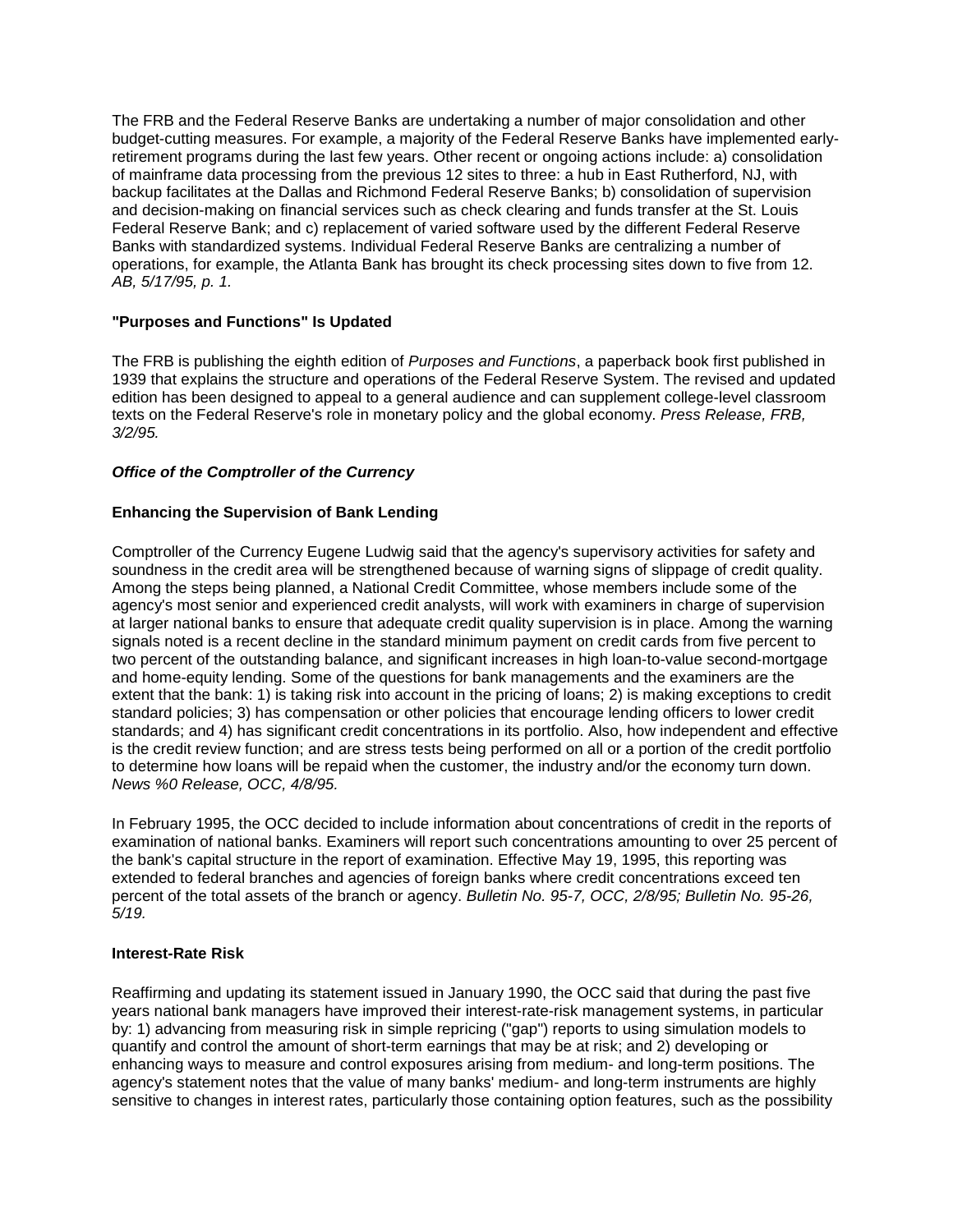of loan prepayments or the withdrawal of funds. Financial instruments such as collateralized mortgage instruments provide financial institutions with more services to offer customers and more tools for risk management, but the complexity of many of these instruments makes it more difficult to determine the sensitivity of their values to changes in interest rates. obligations (CMOs), structured notes, credit-card lines, indexed CDs, and off-balance-sheet derivative

 managers should be able to assess the longer-term impact of changes in interest rates on the earnings Risk measurement systems should be able to identify and quantify the major sources of a bank's interestrate-risk exposure on a timely basis. Where there are significant medium- and long-term positions, and capital of the bank. Senior management and the board or a committee thereof should receive reports on the bank's interest-rate risk on at least a quarterly basis, but more frequently as appropriate to the level of current and potential risk. The board's tolerance for interest-rate-risk exposure should be clearly communicated to senior management. Clear lines of responsibility should be established for measuring and managing risk exposures. *Advisory Letter 95-1, OCC, 2/8/95.* 

In June, the agency provided question-and-answer information regarding its guidance issued on February 8. *Bulletin No. 95-28, OCC, 6/20/95.* 

# **More Information Provided on Derivatives Activity**

 of the market size, credit risk exposure, and revenue from bank derivatives activity. The notional amount amount. First-quarter Call Report data include, for the first time, the gross negative and positive fair Bank Call Report data for the first quarter of 1995 include new information that provides a better measure of derivatives in commercial bank portfolios, which is an indicator of the level of derivatives activity, increased by 14 percent in the quarter. Nine commercial banks account for 93 percent of the total notional values of derivative positions, credit risk exposure in the form of "bilaterally netted" current exposure, the distribution of derivatives contracts by type, revenue from derivatives transactions and the diversification of earnings sources, and information on high-risk mortgage securities and on structured note holdings. *News Release, OCC, 3/31/95; 6/14.* 

### **OCC and SEC Agree on Joint Examinations**

 obtained by either agency in connection with a joint examination will be treated as confidential. Coordination of these examinations will enable the agencies to reduce the regulatory burden on banks The OCC and the Securities and Exchange Commission agreed to conduct joint examinations of certain entities in which both agencies have regulatory and supervisory interests. These entities are mutual funds advised by national banks or their subsidiaries and national banks and national bank subsidiaries providing advisory and other investment services to mutual funds. Among the areas of common interest to be evaluated are: systems of internal control used to ensure compliance with regulatory requirements, including disclosures to investors; risk management systems used by the adviser to monitor and control the risks in light of the fund's objectives; and management of conflicts of interest between the adviser and the advised funds or other advisory clients and the advised funds. The scope and staffing of particular examinations will be determined by both agencies on a case-by-case basis. Documents prepared or involved in mutual fund activities, minimize government intrusion into bank operations, and also protect the interests of bank depositors and investors. *Joint Release, OCC and SEC, 6/12/95.* 

### **Lending Limits**

 components that a bank must already calculate for Call Report purposes. Thus, most national banks generally will be required to calculate their lending limit only once every quarter, rather than every time The OCC, effective March 17, 1995, revised its rules governing national bank lending limits, in order to eliminate inefficient and unduly burdensome requirements and refocus the lending limit rules on the areas of greatest safety-and-soundness concern. The final rule alters the definition of "capital and surplus" upon which lending limits are based. The new lending limit calculation draws upon risk-based capital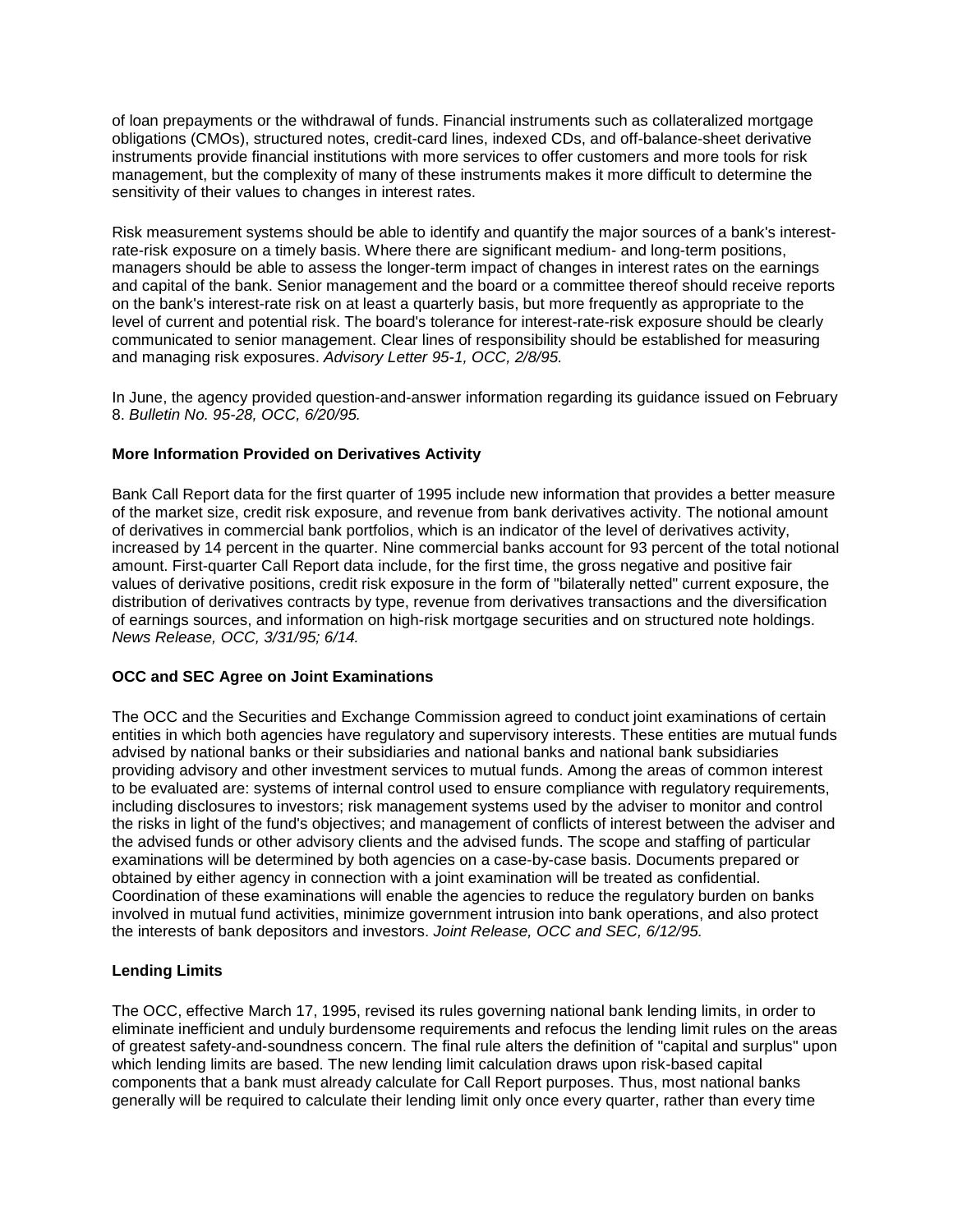they propose to make a loan. A new exception to the lending limits will allow a bank to advance funds to  considered "nonconforming." *FR, 2/15/95, p. 8526.*  renew and complete the funding of a qualifying loan where the additional advance will protect the position of the bank. The final rule also allows a bank to advance funds to pay taxes, insurance and other necessary expenses to protect its interest in the collateral securing a loan, and clarifies when a loan is

 The FRB adopted a conforming amendment to its Regulation O. *FR, 6/13/95, p. 31053.* 

# **Court Upholds State Limits on Bank Insurance Activities**

 The U.S. Court of Appeals for the Eleventh Circuit denied a petition by Barnett Bank of Marion County, law (*Owensboro National Bank v. Stephens*), and a review by the U.S. Supreme Court is expected. N.A. to rehear a ruling that would allow Florida's insurance commissioner to block Barnett's ownership of an insurance agency under state law (*Barnett Bank of Marion County, N.A. v. Gallagher*). A panel of the Court, affirming a trial court's decision, ruled in January that the McCarran-Ferguson Act overrides other federal laws and gives states the right to regulate bank insurance sales. The denial of the petition appears to conflict with a decision of the Sixth Circuit that federal law preempts a Kentucky anti-affiliation

 prohibits banks from selling insurance (except for credit life, credit health, and accident insurance) from preemption by the National Bank Act. *AB, 4/12/95, p. 3; BBR, 4/3, p. 693; 3/13, p. 541.*  The Louisiana Court of Appeals upheld a state law that limits bank insurance sales in the state (*First Advantage Insurance, Inc. v. Green*). The court held that McCarran-Ferguson protects a state law that

## **Courts Rule on Retirement Account**

 under the National Bank Act. *AB, 2/21/95, p. 2.*  A federal judge in New Mexico prohibited the state insurance regulator from interfering with a national bank's sale of the retirement CD (*First National Bank of Santa Fe v. Chavez*). The retirement certificate of deposit is a FDIC-insured product that is similar to an uninsured annuity. A customer makes one or a series of payments into a tax-deferred account and after reaching a designated age receives regular lifetime payments from the bank. In January the U.S. Supreme Court ruled in the Valic case (see this *Review*, Spring 1995, p. 39) that selling annuities is "incidental" to banking and a permissible activity

A judge in the U.S. District Court in Illinois ruled that the retirement CD is an annuity, and therefore should be regulated as an insurance product. *AB, 6/6/95, p. 18.* 

## **Loans to Distributor of Bank's Mutual Funds**

 loans and extensions of credit provided to other nonaffiliates, and that any such loan be fully  *Proposed Financing Arrangement, OCC, 3/13/95.*  The OCC issued a no-objection letter with respect to a proposed financing arrangement under which Crestar Bank, N.A., Washington, DC, would provide loans to the distributor of the bank's mutual funds to finance the payment of brokerage commissions to a brokerage affiliate of the bank. The OCC's decision was made contingent upon the loans being structured on terms and conditions substantially the same as collateralized by a cash deposit or an equivalent amount of U.S. Government securities. *Letter Regarding* 

### **Decision on Bank Officer's Services Not Reviewable**

 The U.S. District Court for Kansas ruled (*Hammond v. OCC*) that it lacked jurisdiction to review an OCC  *4/17/95, p. 795.* decision disapproving a proposed appointment of an executive to serve as president, chief executive officer, and a board member of a national bank. The OCC said the individual lacked the necessary integrity for the positions, having engaged in a tying violation while president of another bank. *BBR,*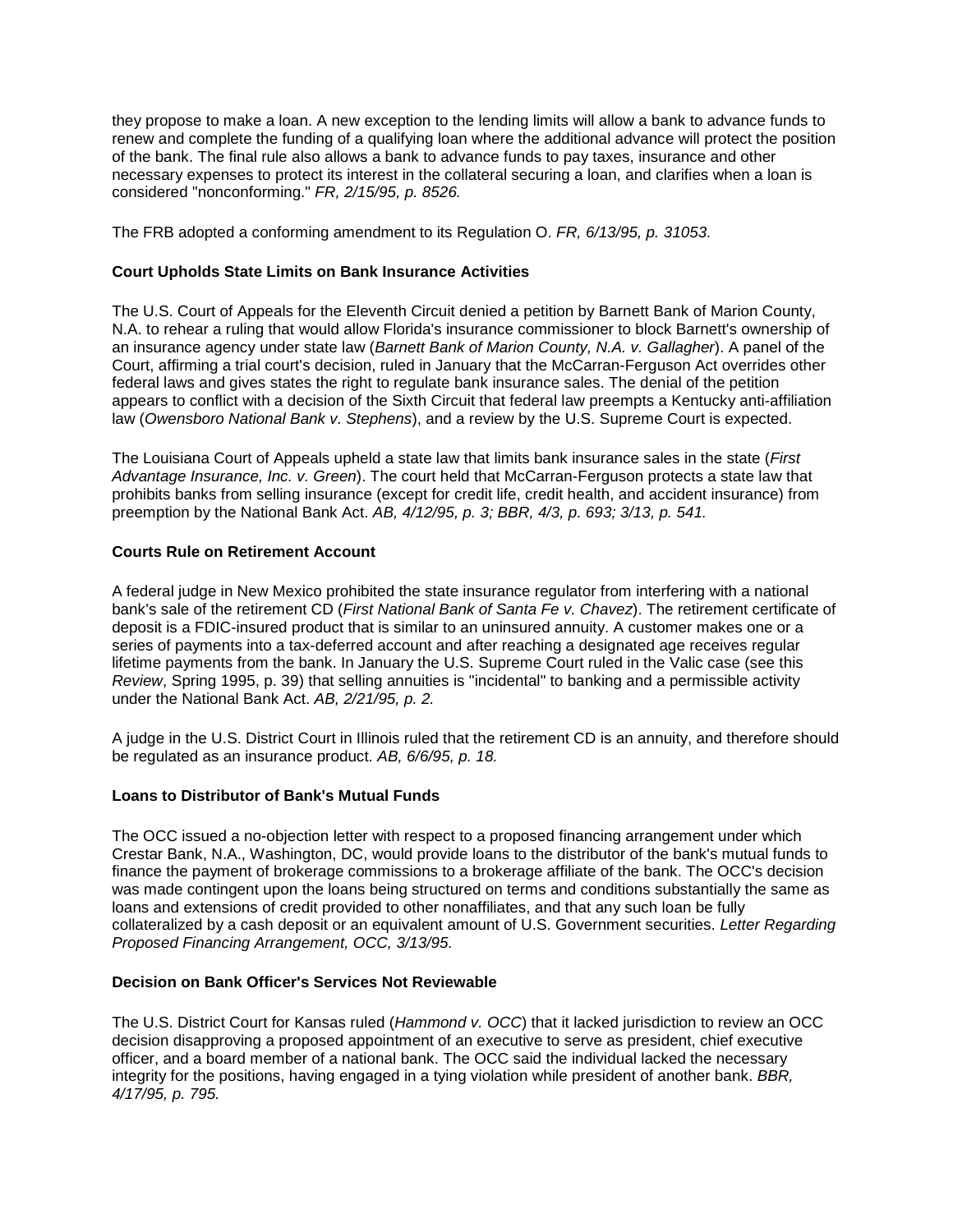# **Tying Restrictions**

The OCC reminded national banks of their obligations under the antitying law, whose purpose is to keep banks from using bank credit and other services to coerce customers and reduce competition. The guidance includes, among other things, examples of tying arrangements that, unless exempted by the Board, are prohibited. For example, a bank may not condition the extension of credit or the reduction of the price of credit on the customer purchasing credit-related insurance from the bank. Also included are suggested systems and controls, and suggested audit and compliance programs. *Bulletin No. 95-20, OCC, 4/14/95.* 

## **Bank Reports Do Not Violate Privacy Laws**

 laws, but was complying with the Bank Secrecy Act when it reported two depositors suspected of A U.S. district court in Texas ruled that Marfa National Bank, Marfa, TX, was not violating financial privacy engaging in actions to avoid coverage by the bank's currency transaction reports. *AB, 6/22/95, p. 9.* 

## **Community Development Bank Chartered**

 and the proposed holding company. *BBR, 2/13/95, p. 316.*  The OCC issued a charter to Neighborhood Development Bank, N.A., which will serve the low- and moderate-income and minority neighborhoods of southeast San Diego, CA. The institution is the first bank focusing on community lending to be federally chartered, and an application has been filed with the Federal Reserve to establish a holding company, Neighborhood Bancorp. The bank will seek funding as a community development financial institution under the CDFI Fund, which was created by the RCDRIA. The OCC has granted approval for Wells Fargo Bank, N.A. to make an equity investment in both the bank

## **Appraisals For Affordable Housing Loans**

 survive sale or foreclosure, and consider the effect of financial assistance that does not necessarily In a joint policy statement, the OCC, the OTS, the FDIC, and the FRB clarified that federally regulated financial institutions should ensure that appraisals of affordable housing projects consider and discuss the effect of certain types of financial assistance, such as low-income housing tax credits, subsidies and grants on the estimate of market value for such projects. Such financial assistance creates an incentive for developers and investors to undertake the project. When the benefits of such financial assistance are not appropriately reflected in the project's appraisal, the estimated cash flow of the project is negatively affected, resulting in a lower market value, and a loan-to-value ratio that may be too low to meet supervisory standards. The apppraisal should discuss the value of the financial assistance that would transfer to new ownership, when applicable. *Joint Release, OCC, FDIC, FRB, OTS, 3/10/95.* 

### **Agency to Request Feedback on Examination Process**

 analyzing and summarizing the responses. *News Release, OCC, 4/17/95.*  The OCC will begin surveying bankers at the conclusion of each examination to get their immediate feedback on how well the agency is doing its job in areas such as the effectiveness of its communications with banks, the reasonableness of agency requests for data and information, the quality of examiners' decision-making during the exam process, and quality of written exam reports. Completing the survey is voluntary; however, bankers will be asked to fill in their name in order to facilitate follow-up work by the OCC. The survey forms will be sent directly to the agency's Ombudsman, who will be responsible for

## **Approvals For Interstate Branching**

Federal banking law dating from 1886 allows a national bank to move its main office up to 30 miles, even across a state line, and the OCC has approved the operation of the former main offices, following the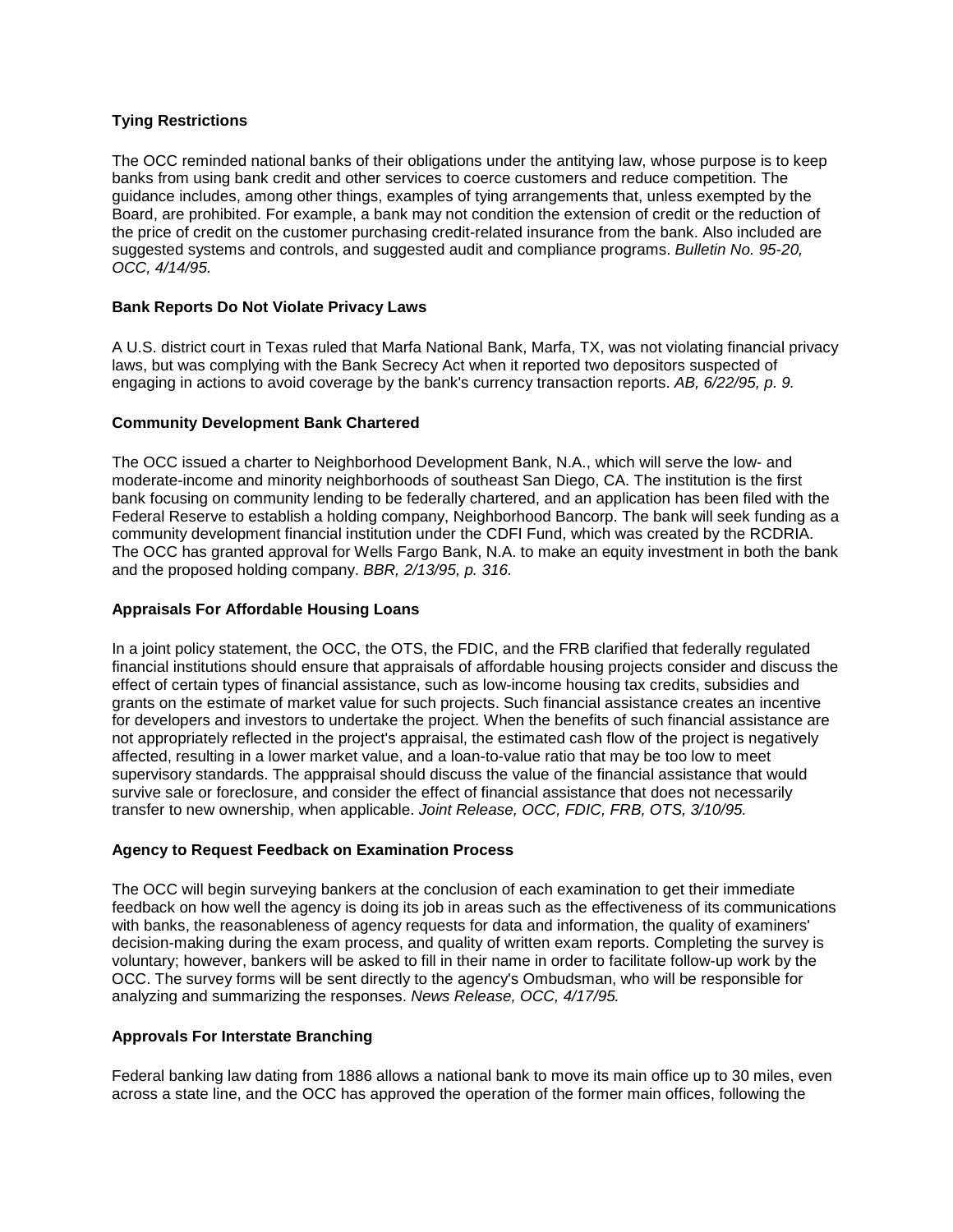moves, as branches. Among the recent approvals under this authority were: PNC Bank, Northern been used by about a dozen banks in the past year, and the OCC expects about the same number of  are preempted by federal law. *AB, 3/13/95, p. 2; 3/20, p. 2.*  Kentucky, will move from Ft. Mitchell, Kentucky to Cincinnati, Ohio, combining two subsidiaries into a single Ohio bank with> ten Kentucky branches and 60 Ohio branches; NationsBank Middle Atlantic will move from Bethesda, Maryland to McLean, Virginia, consolidating subsidiaries into a single Virginia bank with branches in Virginia, Maryland and the District of Columbia; American National Bank and Trust Company of Wisconsin will move its main office from Genoa City, Wisconsin to Libertyville, Illinois, merging into an Illinois bank that will have 20 branches in Illinois and Wisconsin. The 30-mile rule has applications in 1995. In recent approvals the OCC has argued that state laws prohibiting out-of-state banks from owning branches violates the U.S. Constitution's commerce clause, and also that these laws

### **Interpretive Rulings: Additions, Eliminations, Revisions**

 Federal Regulations. This proposal updates and streamlines OCC regulations and seeks to eliminate The OCC is proposing to revise the interpretive rulings that appear in part 7 of Title 12 of the Code of regulatory requirements that impose ineffective, inefficient and costly regulatory burdens on national banks. *FR, 3/3/95, p. 11924.* 

## **Comments Sought on Various Issues**

 interest rates that national banks may charge by including annual fees, late fees, and other fees. *AB,*  Among the issues on which the OCC is seeking comments are permitting banks to sell their excess data processing capacity, whether to prohibit states from barring national banks from engaging in actions permitted by federal rules through the use of restrictive licensing laws, and expanding the definition of *3/3/95, p. 1.* 

### **Disclosures of Information**

 and other burdens. *FR, 3/27/95, p. 15705.*  The OCC proposed clarifications and technical amendments to its rules relating to the availability and release of information to update and streamline its regulations and reduce unnecessary regulatory costs

### **History Text Reissued**

 environment. *News Release, OCC, 6/12/95.*  First published in 1968, *The Comptroller and Bank Supervision: A Historical Appraisal* has been reissued. The updated version includes a discussion of the changes in banking that have occurred over the past 30 years and the many legislative and regulatory changes that have shaped the current banking

### **Treasury Shortens Currency Transaction Report**

 The Treasury Department has revised the report that banks must file on their currency transactions exceeding \$10,000, effective October 1 of this year. The new report will be more than one-third shorter than the former one. The box item used for reporting suspicious transactions will be eliminated, and  needed. *AB, 5/18/95, p. 9.*  instead banks will use for this purpose the criminal referral form, which also is being revised. Banks will no longer be required to identify the number of \$100 bills involved in transactions covered by the report. While the old form required the signatures of two employees, in the future only one signature will be

### *Office of Thrift Supervision*

# **Simplified Application For New Thrifts**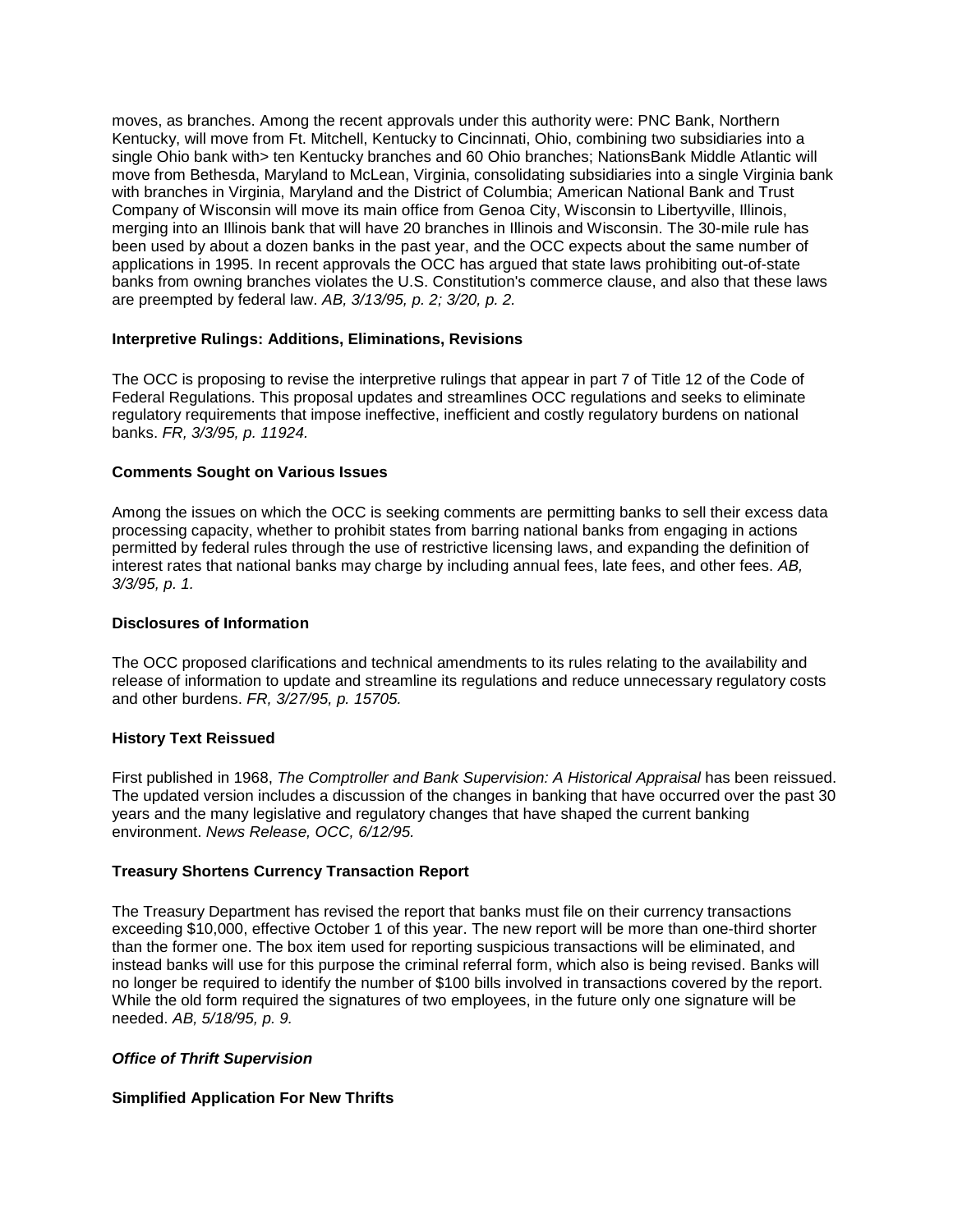deposit insurance imposed by the FDIC. The OTS would reserve the right to impose higher or lower initial The OTS proposed a simplified rule that would reduce the paperwork and administrative costs imposed on organizers of new federal savings associations and federal savings banks. The standard initial capitalization would formally decrease from \$3 million to \$2 million, the same as the requirement for capital requirements on a case-by-case basis. *NEWS, OTS, 3/6/95; FR, 3/6/95, p. 12103.* 

## **Calculations For Loan Limits Are Simplified**

 *NEWS, OTS, 3/28/95; FR, 3/28. p. 15861.*  The OTS is amending, effective March 28, 1995, its loans-to-one-borrower rule, to reflect recent changes to the OCC's lending limits regulation. The Home Owners' Loan Act requires that savings association lending limits parallel those applicable to national banks. This interim final rule amends OTS' regulation so that thrifts, like national banks, will use regulatory capital as the starting point for determining "unimpaired capital and unimpaired surplus" for LTOB purposes. The revised rule allows savings associations to figure loan limits by using the same calculations they already make to determine capital adequacy. Thus, thrifts avoid having to complete a complex extra worksheet and like national banks will find it substantially easier to calculate lending limits. The changes also remove other outdated or redundant provisions.

## **Community Development Investments**

 Community Development Block Grant entitlement community, in a nonentitlement community that has not standards, but that are consistent with program objectives embodied in the Home Owners' Loan Act, The OTS will not take enforcement action against thrift institutions for making investments in projects outside areas receiving "concentrated development assistance" under Title 1 of the Housing and Community Development Act (HCDA), provided certain standards are met. Federal associations no longer need to apply to the OTS for case-by-case no-action letters for investments that meet the investment standards. Associations may participate directly in real-estate investments that meet the standards and in a limited partnership or corporation that invests exclusively in real-estate investments that meet the standards. Among the standards set forth are: the investment must be located in a Title 1 been specifically excluded by the state in statewide submissions for CDBG funds, or in an area that participates in the Small Cities Program; and the investment must be made in a residential housing project that benefits low- and moderate-income persons. In regard to investments that do not meet the associations may continue to seek case-by-case OTS no-action review by the chief counsel. *NEWS, OTS, 6/7/95.* 

### **Court Rules on Capital Agreements**

The U.S. Court of Appeals for the District of Columbia, in a case involving the failed Great Life Savings Association of Sunrise, Florida, ruled that the OTS cannot compel compliance with capital infusion agreements made with buyers of troubled thrifts unless it shows that the buyer has been "unjustly enriched." Before 1990, purchasers of thrifts were required by regulators to guarantee that the institutions would always be fully capitalized. *AB, 7/19/95, p. 4.* 

### **Release of Unpublished Information**

 unpublished OTS information may not disclose such information without the agency's authorization. The The OTS issued a final rule describing the procedures that requesters must follow to obtain unpublished information by document or testimony and the criteria on which the agency will evaluate requests for such information. The rule includes requests for release of records that are exempt from disclosure under the Freedom of Information Act (FOIA), such as examination and related reports, and information relating to the business operations and finances of individual savings associations. Requesters who obtain final rule, for the first time, authorizes savings associations to release their examination reports and related supervisory correspondence to their holding companies, and similarly authorizes holding companies to release their examination reports and related supervisory correspondence to their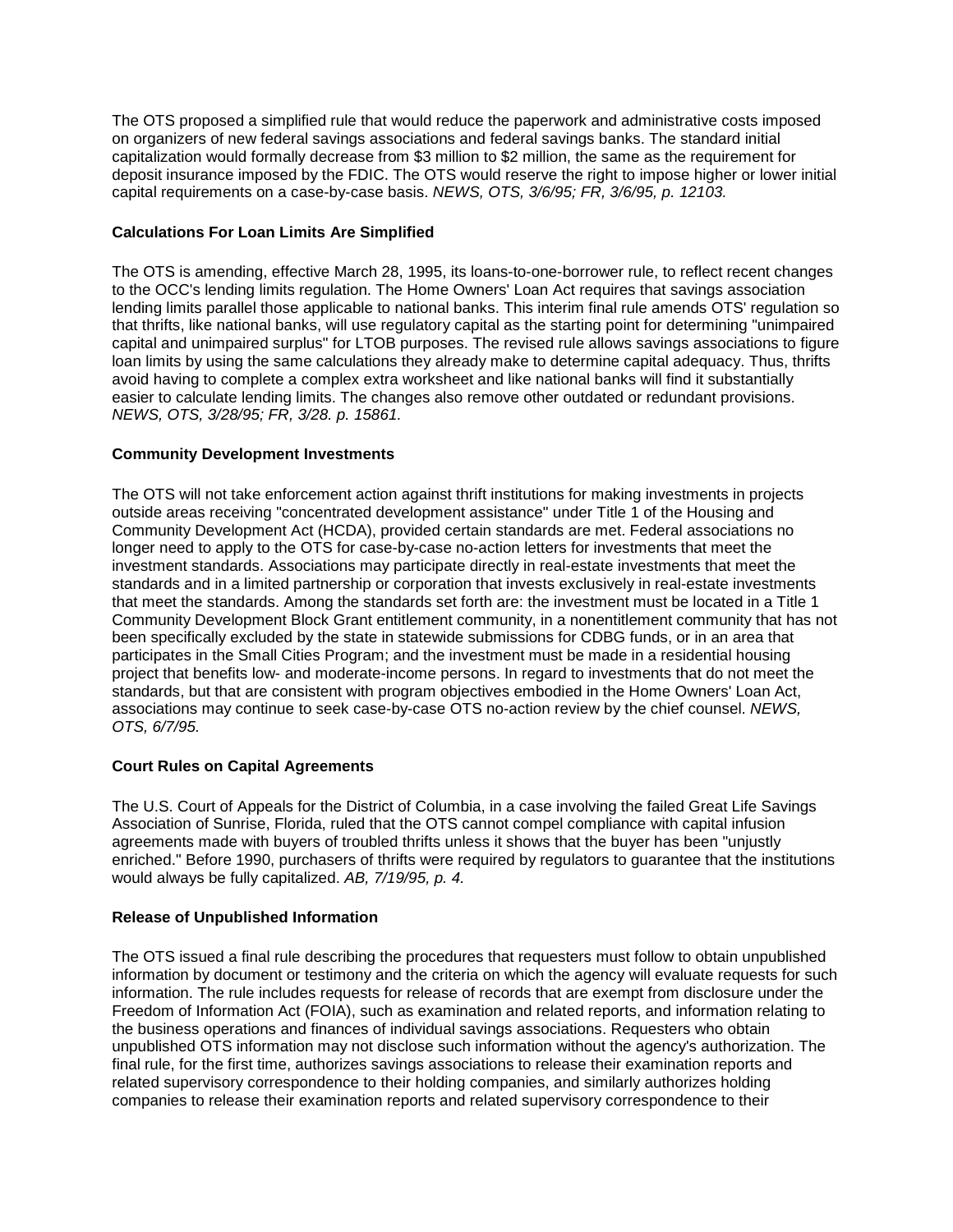property of the OTS, regardless of where such reports or information are physically located. FR, 5/30/95, subsidiary savings associations. Reports and other information released under this rule remain the p. 28027.

### **Filing Fee Changes**

 Community Development Corporations. OTS' policy on the waiver of filing fees is clarified. *Thrift Bulletin*  The OTS has reduced fee levels for certain applications to more accurately reflect the agency's actual processing costs. Fees are lowered for Permission to Organize applications and Holding Company applications, and the fee is eliminated for processing service corporation applications for participation in *48-13, OTS, 3/31/95.* 

## **Thrift to Offer Services on the Internet**

 services similar to those available from some banks by telephone. While a number of banks now offer information about their services on the Internet, Security First is unique in that it plans to do most of its and precise definition of the community it is serving. Security First plans to make checking accounts the The OTS gave approval for Cardinal Bancshares, Lexington, KY, to change a subsidiary, Security First Network Bank, Pineville, into an on-line bank serving customers on the Internet. The bank will offer business on-line, and will use the Internet for actual checking account transactions, not just information. Requirements to be imposed by the OTS include company-paid independent tests of certain security systems, and a report from the bank in six months on its lending to low- and moderate-income applicants, focus of its Internet operations and restrict its lending chiefly to the rural southeastern Kentucky county where it will maintain its only brick-and-mortar branch. *AB, 5/12/95, p. 3.* 

## *Federal Financial Institutions Examination Council*

### **Guidelines For Relying on State Examinations**

 acceptability of state reports of examination. A federal banking agency may conduct an annual, on-site The FFIEC adopted guidelines, effective on June 27, 1995, that establish standards for determining the examination of an insured depository institution in alternate 12-month periods (except those insured institutions with total assets of less than \$250 million for which an 18-month examination cycle is permitted) if the federal banking agency determines that a state examination of that institution conducted during the intervening period is adequate.

 with most state banking departments in a number of supervisory areas, among which are the number of The federal and state banking agencies have worked together, to varying degrees, in several areas, among which are conducting alternate, joint and concurrent safety-and-soundness examinations; processing examination reports and applications; using common examination report and application forms; and developing and issuing informal and formal enforcement actions. Currently, the federal banking agencies, individually, have entered into formal or informal arrangements or working agreements institutions to be examined on an alternating basis; the frequency of safety-and-soundness examinations; the type of examinations to be conducted (independent, joint, or concurrent) by each agency; and the responsibilities of each agency for processing reports of examination, and for conducting specialty examinations (compliance, information systems, trust, *etc*.).

 Under the guidelines, the federal banking agencies will accept and rely on state reports of examination in  agreement between a state banking department and a federal banking agency. *FR, 6/27/95, p. 33206.* all cases in which it is determined that state examinations enable the federal banking agencies to carry out effectively their supervisory responsibilities. Among the criteria that may be considered in determining the acceptability of a state report of examination are the completeness of the examination report; adequacy of documentation; and the adequacy of any formal or informal arrangement or working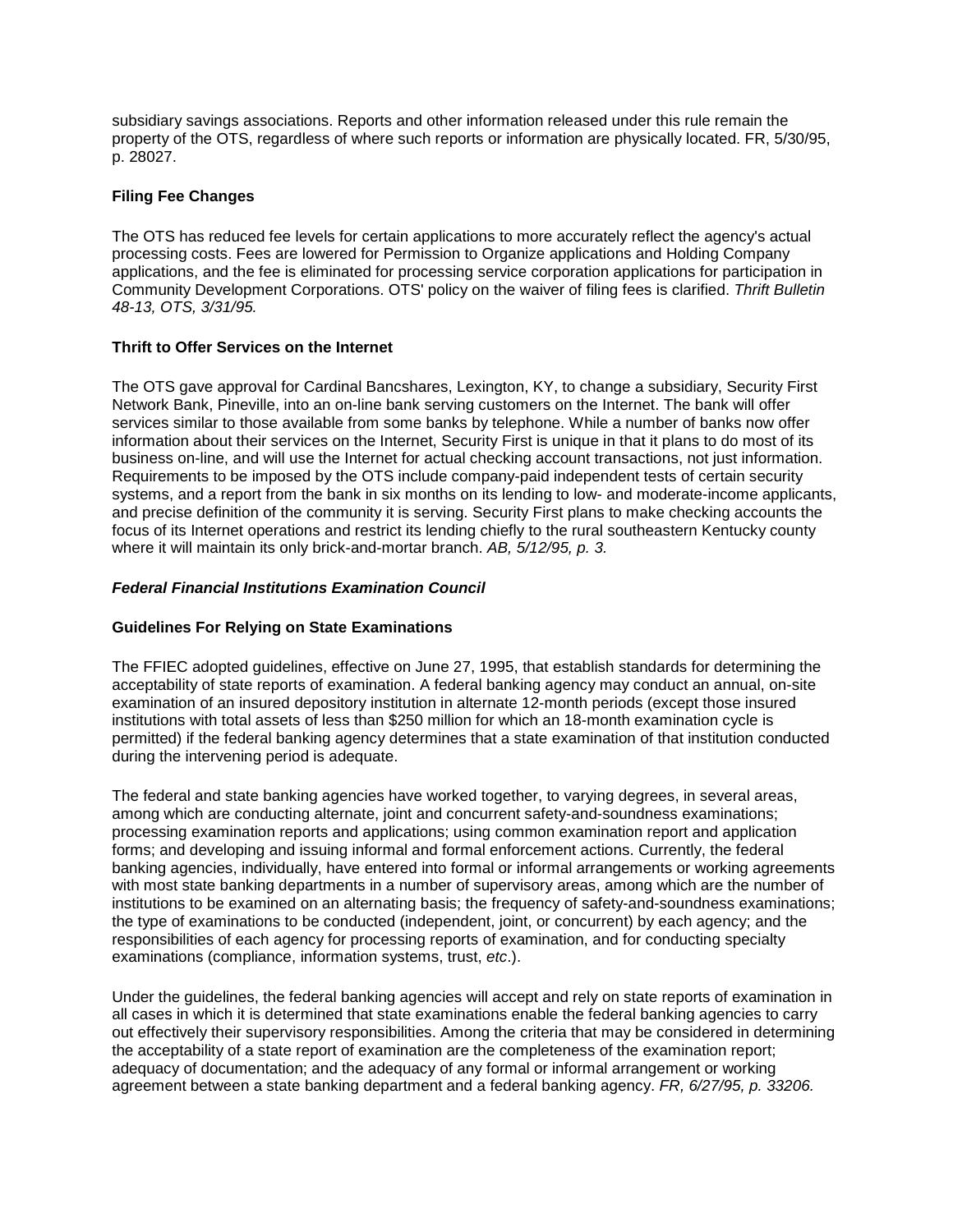# **Home Loans to Minorities Up Sharply in 1994**

 were 33.4 percent for blacks (34.0 percent in 1993), 31.6 percent (27.8) for native Americans, 24.6 suggest that the affordable home loan programs that mortgage originators have initiated in recent years - Disclosure statements from more than 9,800 lenders (including commercial banks, savings associations, credit unions, and mortgage companies) covered by the Home Mortgage Disclosure Act (HMDA) show that the number of their conventional home purchase loans rose in 1994 from 1993 by 27.0 percent for lower-income households, and 12.5 percent for the highest income households, the FFIEC reported. The numbers increased by 54.7 percent for blacks, 42.0 percent for hispanics, 23.8 percent for native Americans, 18.6 percent for Asians, and 15.7 percent for whites. Denial rates for those loans in 1994 percent (25.1) for hispanics, 16.4 percent (15.3) for whites, and 12.0 percent (14.6) for Asians. The data - to benefit low-income, moderate-income, and minority households and neighborhoods --- may be having an impact, the FFIEC said.

 areas within ten business days of receipt. *Press Release, FFIEC, 7/18/95.*  The FFIEC prepared and distributed the individual disclosure statements for lenders on behalf of its five member agencies and HUD. Upon request, lenders are required to make the statements available at their home office within three business days of receipt, and at certain branch offices in other metropolitan

## **Guide to HMDA Reporting**

 The FFIEC prepared an interim edition of the *Guide* to take account of amendments that the FRB adopted to its Regulation C in December 1994. The amendments require reporting in machine-readable format (except for institutions reporting 25 or fewer line entries), require institutions to update their loan application registers quarterly during the year as data are being collected, and make a number of other changes. The FFIEC will publish and distribute a more comprehensive edition of the *Guide* to HMDA respondents by year-end for use with 1996 data. The *Guide* was developed by the Department of Housing and Urban Development and member agencies of the FFIEC. *A Guide to HMDA Reporting -- Getting it Right!, FFIEC, March 1995.* 

### *National Credit Union Administration*

### **Corporate Credit Unions**

The NCUA proposed a rule to strengthen the capital of corporate credit unions, reduce the risk of their investments, and improve asset-liability management. The rule would return corporate credit unions to their primary functions of serving as liquidity centers and service providers.

 percent of primary capital; set borrowing limits to meet liquidity needs at ten times capital or 50 percent of three and one-half years. Also, the proposal would require that 75 percent of overnight investments be  *FR, 4/26, p. 20438; 5/23, p. 27240; BBR, 4/17. p. 785.*  Specifically, the proposed rule would, among other things, limit corporate credit union membership to credit unions and other specified groups; restrict lending to member credit unions and limit lending to 100 shares, whichever is less; and establish minimum primary capital at four percent, phased in over the next matched with assets of similar terms; allow up to 25 percent of investments to be matched with variablerate securities, with up to three-years maturity, that reprice monthly; require that term accounts be fully matched; and provide specific divestiture requirements. *"Letter to Credit Unions No. 168," NCUA, 4/24/95;* 

 The assets, liabilities, and field of membership of Capital Corporate Federal Credit Union were acquired  *4/17/95, p. 787.* by Mid-Atlantic Corporate Federal Credit Union, of Harrisburg, PA. CapCorp had been operating under NCUA conservatorship since January 31, 1995 (see this *Review*, Spring 1995, p. 44). Losses from CapCorp's investment portfolio are estimated at about \$61 million, all of which will be absorbed by its primary and secondary capital, with no loss to the National Credit Union Share Insurance Fund. *BBR,*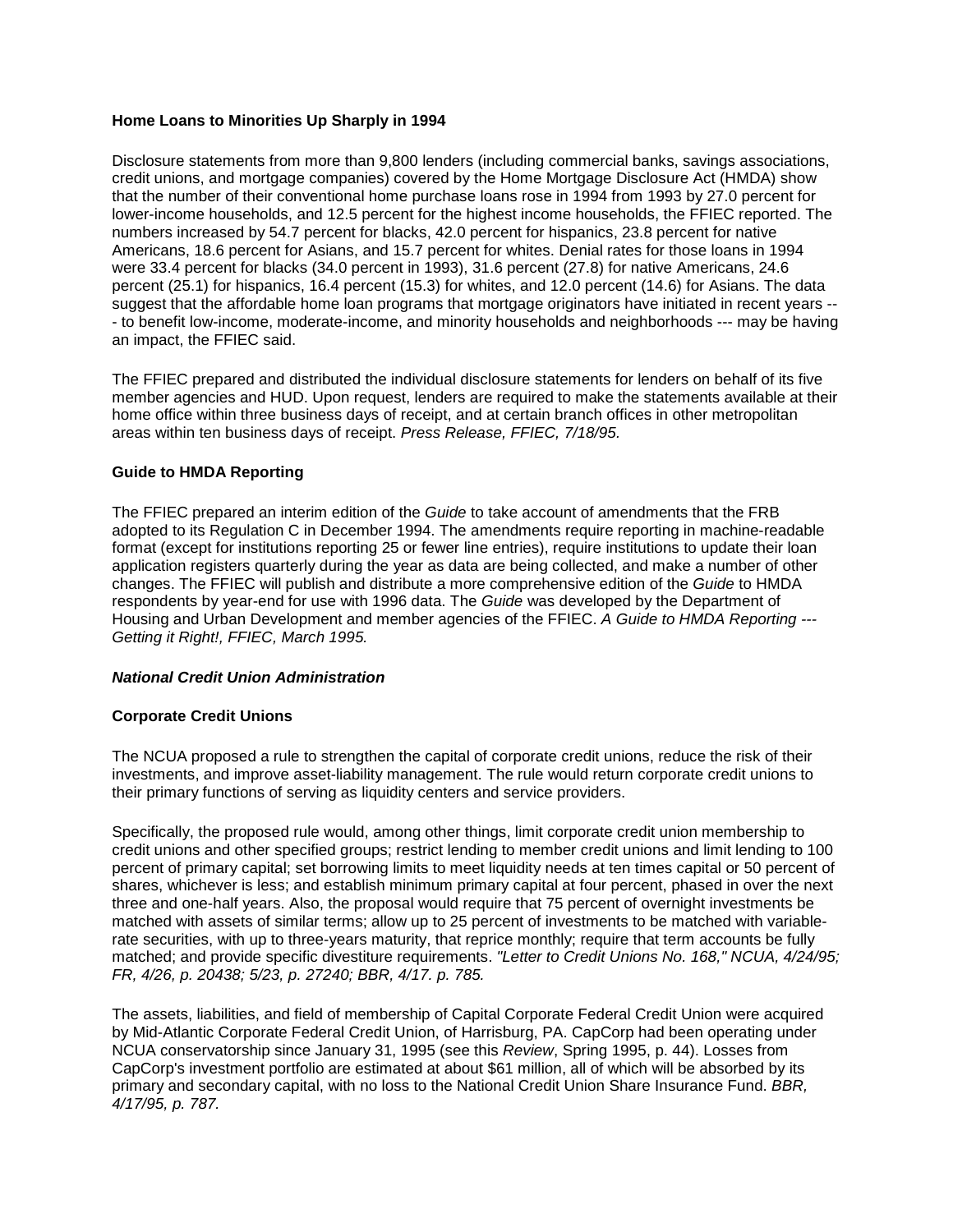## **Divestitures of Risky Investments**

 risk securities test (HRST). A review by the agency of credit unions that have reported large investments in CMOs and REMICs indicated that 57 percent of these credit unions were holding at least one security The NCUA issued a clarification of its position on divestiture of Collateralized Mortgage Obligations (CMOs) and Real Estate Mortgage Investment Conduits (REMICs) that fail one or more parts of the highthat failed one or more parts of the HRST; 29 percent of these credit unions ran the HRST semiannually or less often; and 39 percent of the managers did not have an adequate understanding of the risks involved in these investments.

 *Unions No. 169, NCUA, April 1995.*  Federal credit unions are prohibited from purchasing fixed-rate CMOs or REMICS that fail any one of the three parts of the HRST, which are the average life test, average life sensitivity test, and price sensitivity test. When a credit union is holding securities that fail one or more parts of the HRST, it should immediately dispose of them *or*, within five business days of discovery, submit to the NCUA a written action plan. A credit union will be required to sell HRST-failed assets, in accordance with a written directive, if the examiner does not feel that a suitable action plan has been developed. *Letter to Credit* 

## **Mergers or Conversions of Federally Insured Credit Unions to Non-Credit Union Status**

 Spring 1995, p. 44) with additional requirements to ensure an informed membership vote, to safeguard against potential safety-and-soundness problems and to prevent breaches of fiduciary duty. Key union institution; a majority of all members of record must vote to approve the transaction; directors must preapproved by the NCUA Board and must include all pertinent information required by the rule as well as any additional information deemed necessary on a case-by-case basis; FISCUs may only engage in the The NCUA adopted with minor change the interim rule it issued in September 1994 (see this *Review*, provisions are: NCUA Board approval is required in advance of any transaction whereby a federally insured credit union transfers all or any part of its members' shares or similar accounts to any non-credit agree to receive no benefits in excess of those available to the members; notice to members must be transaction if they obtain approval from the state authority to proceed with the merger or conversion; and FISCUs must follow the rule's provisions (part 708a) unless they obtain a waiver from the NCUA. *FR, 3/8/95, p. 12659.* 

## **Credit Union Conversion to Savings Bank Approved**

 The NCUA approved the application of the \$52.9 million-asset Lusitania Federal Credit Union, Newark, deposits insured under the SAIF. *BBR, 5/29/95, p. 1054.*  NJ, to convert to a federal mutual savings bank. It was the first such approval granted by the NCUA for a charter change, which would be transacted under the agency's rules in effect before the amendments that were adopted late last year. Only 20 percent of the credit union's total membership will be required to approve the conversion, while under the new rules a majority vote would have been necessary. If Lusitania's membership approves the conversion, the institution will be supervised by the OTS, and its

# **Court Restricts CU Expansion**

 A U.S. District Court judge in Washington, DC ruled that the NCUA exceeded its authority when it permitted Communicators Federal Credit Union to expand its membership to anyone over 50 years old living or working within 25 miles of Houston, TX. In this case brought in 1994 by the Texas Bankers Association, the judge said NCUA's broad interpretation would render the common bond limitation meaningless. The NCUA has won previous court decisions involving credit unions taking into membership existing unrelated groups, each comprised of persons having a common bond within the group. The judge upheld the NCUA in allowing Communicators to add seven unrelated occupational groups, stating that where the law is "ambiguous" the courts must defer to the regulatory agencies. Communicators, originally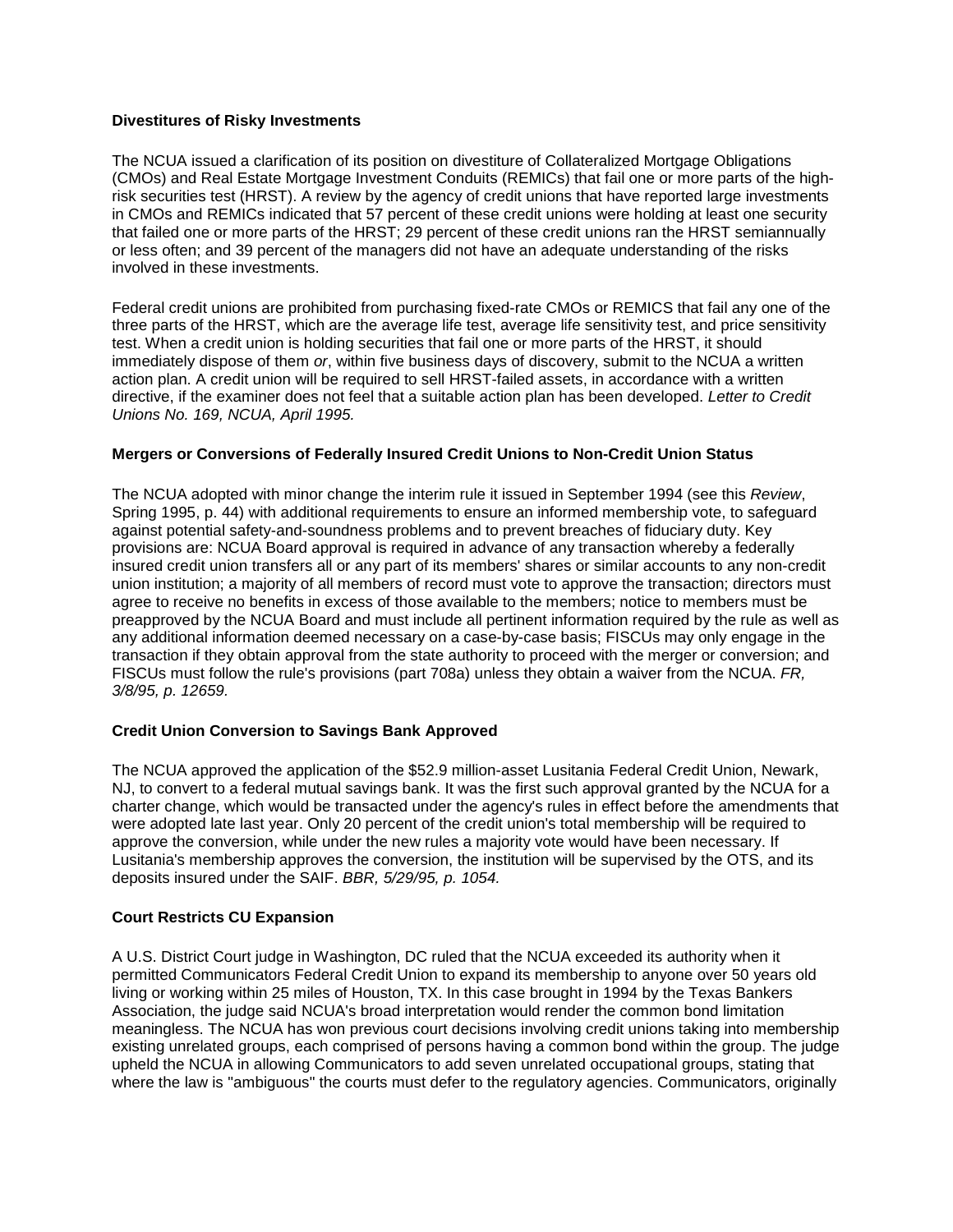over 38,000. *AB, 6/5/95, p. 1.*  sponsored by Southwestern Bell Telephone Co., now serves 93 different groups with a membership of

# **Banks Can Sue Over CU Expansion**

 to sue because the Federal Credit Union Act was not designed to protect banks. The banks have " a competitive interest in limiting the expansion of MFCU pursuant to the common bond provision," the judge A judge in the U.S. District Court in Montana ruled that a group of seven banks in Montana can sue to negate an expansion in 1992 by the Missoula Federal Credit Union over a 3,600 square mile area in the western part of the state. The NCUA argued in the suit brought in 1993 that bankers did not have the right wrote. *AB, 4/17/95, p. 15.* 

# **Appraisals**

 The NCUA proposed amending its regulation regarding the appraisals of real estate, adopted pursuant to  connection with federally related transactions. *FR, 3/13/95, p. 13388.*  Title XI of FIRREA, to clarify and expand the circumstances in which a Title XI appraisal is not required. The Board proposes to eliminate standards that parallel standards issued by the Appraisal Foundation, and to amend the regulation concerning appraiser independence to permit credit unions to use appraisals prepared for other financial-service institutions. Other parts of the proposal would simplify compliance for both credit unions and appraisers and reduce costs without affecting the reliability of appraisals used in

# **Incentive Compensation For CU Employees**

The NCUA proposed to clarify its regulations that prohibit officials and certain employees of federally insured credit unions from receiving either incentive pay or outside compensation for certain activities related to credit union lending, and to authorize lending-related compensation in certain situations where it is currently prohibited, and to prohibit it in other situations.

 an official or employee receiving compensation in connection with any loan made by the credit union. The written policies and controls for any incentive plan and monitor compliance on at least a quarterly basis.  *FR, 4/20/95, p. 19690.*  The structure of the regulation would be changed to a broad prohibition, with specific exceptions, against proposal would allow loan officers to receive incentive pay; however, the incentives for making recommended or final decisions to approve or disapprove loans could not be based on the number or dollar amount of loans approved. The regulation also would require that the board of directors establish

### **Guidelines For the Supervisory Review Committee**

 the final IRPS, which is effective March 22, 1995, a three-member supervisory review committee, and the The NCUA issued a final Interpretive Ruling and Policy Statement, pursuant to the RCDRIA, concerning the establishment of an independent appellate process to review material supervisory determinations. In time frames for committee action, are provided. *FR, 3/20/95, p. 14795.* 

### **Operating Fee Exemptions**

 \$117. An additional 349 institutions with assets of \$500,000 to \$750,000 would pay a minimum fee of The NCUA proposed to exempt natural-person federal credit unions with assets of \$500,000 and less from paying operating fees, and fees assessed on credit unions with assets between \$500,000 and \$750,000 would be cut by 40 percent. The NCUA currently does not assess operating fees on credit unions with assets of up to \$50,000, which exempts only 59 institutions. The restructured operating fees would exempt a total of 839 credit unions, 780 of which currently pay an average fee between \$100 and \$100, instead of the current average fee of \$167. The total projected revenue shortfall from the proposed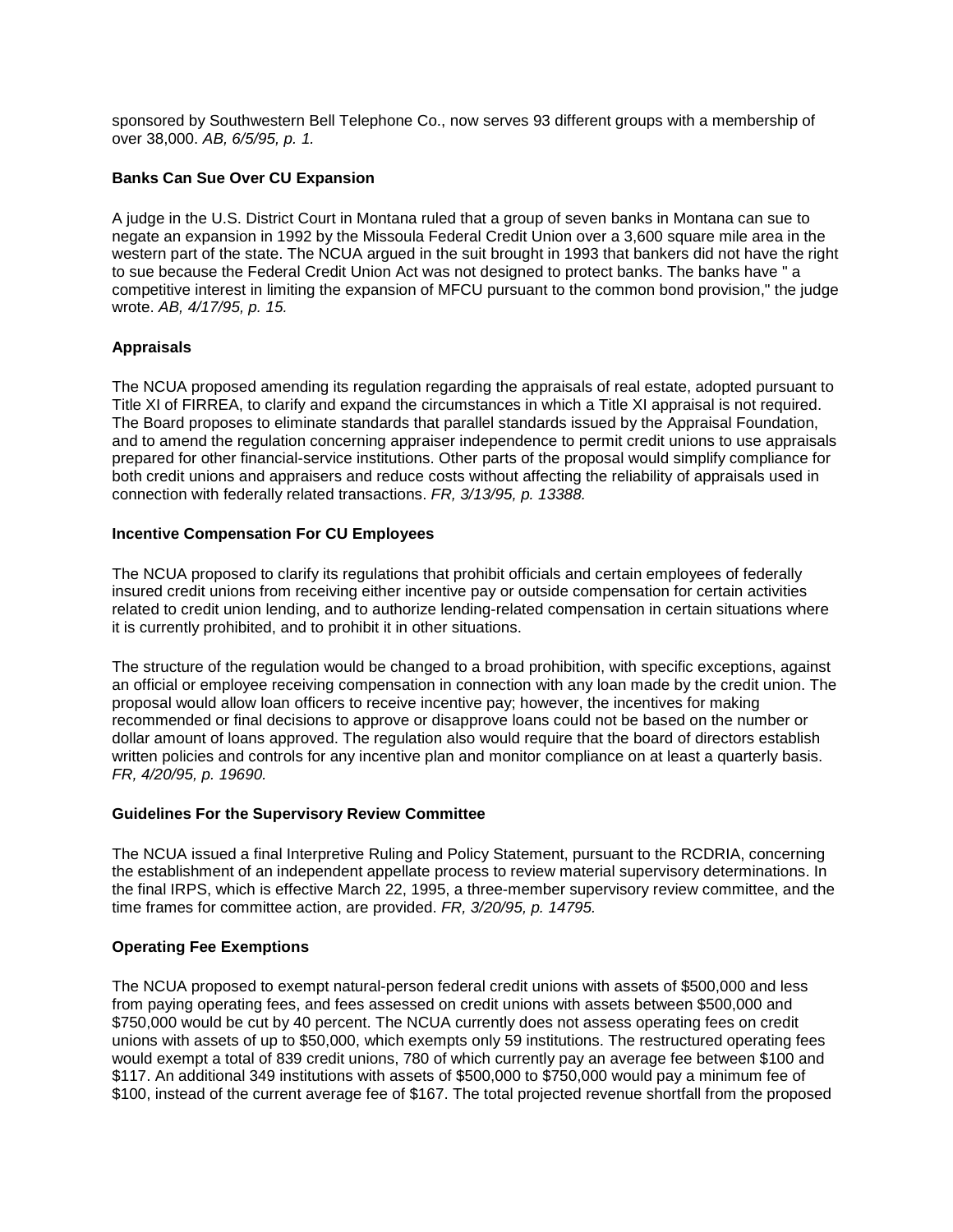cuts in operating fees would be spread among all other federal natural-person credit unions. A \$100 million-asset credit union is currently assessed \$26,890 in operating fees, while a \$500 million-asset credit union pays \$265,000, which amounted to only .73 percent of their total operating expenses for 1994. *NCUA NEWS, 6/14/95.* 

## *STATE LEGISLATION AND REGULATION*

#### *Interstate Banking/Branching*

#### **Interstate Regulatory Plan Developed**

 and mergers, subject to certain requirements involving analysis of the antitrust impact in the host state and compliance with its laws, and consultation with other regulators before approving any actions in other A plan developed by the Conference of State Bank Supervisors and approved by 45 state banking supervisors, would establish mechanisms to enable state-chartered banks to take advantage of the interstate banking provisions of the Riegle-Neal Interstate Banking and Branching Efficiency Act of 1994, and be subject in respect to these activities to a single regulator. Implementation of the plan would be dependent upon states enacting the enabling legislation. Primary responsibility for conducting safety-andsoundness and compliance examinations would belong to an institution's home-state regulator, but the home state would coordinate its activities with the host states and federal authorities, and would use hoststate examiners. The home state would share examination information and reports with the host state and federal regulators. The home state would have authority over applications for new branches, bank powers states. *AB, 5/9/95, p. 2.* 

 *Alabama:* A new law enacted pursuant to the Riegle-Neal Act allows nationwide banking, effective September 29, 1995. It permits interstate branching through merger and acquisition as of May 1997.  *BBR, 6/5/95, p. 1089.* 

 *Colorado:* The Governor signed a bill that allows interstate branching in the state after June 1, 1997. The new law prohibits "*de novo*" interstate branching, and allows out-of-state banks to buy only branches that  have existed for at least five years. *BBR, 5/29/95, p. 1050.* 

 both interstate and intrastate acquisitions, mergers, and consolidations. *BBR, 7/17/95, p. 107. Connecticut:* The Governor signed legislation that "opts-in" under the Riegle-Neal Act, permitting merger transactions between in-state and out-of-state banks, and allowing *de novo* interstate branching. A fiveyear age limitation is imposed on target institutions, and a 30-percent limit on concentration of deposits in

 own in the state into branches. Under the Riegle-Neal Act, a bank holding company may convert a bank entry by acquisition. Also, it does not allow the purchase of branches only, the entire bank must be  purchased. *BBR, 3/20/95, p. 589. Idaho:* A new law, to be effective July 1, 1995, allows out-of-state banking firms to convert banks they into a bank branch unless the state in which the bank is located enacts "opt-out" legislation before June 1, 1997. Continuing existing Idaho banking provisions, the new law does not permit *de novo* entry, only

 *Maryland:* The legislature passed an "opt-in" bill which, if signed by the Governor, would become effective  either *de novo* or by acquiring an existing branch. *AB, 4/13/95, p. 9.*  on September 29, 1995. Contingent upon reciprocity, an out-of-state bank could branch in Maryland

*Minnesota:* A new law requires banks to be at least five years old before they are eligible to be purchased by out-of-state banking organizations. The law also places a 30-percent deposit cap on interstate banking operations. *Northwestern Financial Review, 6/3/95, p. 21.*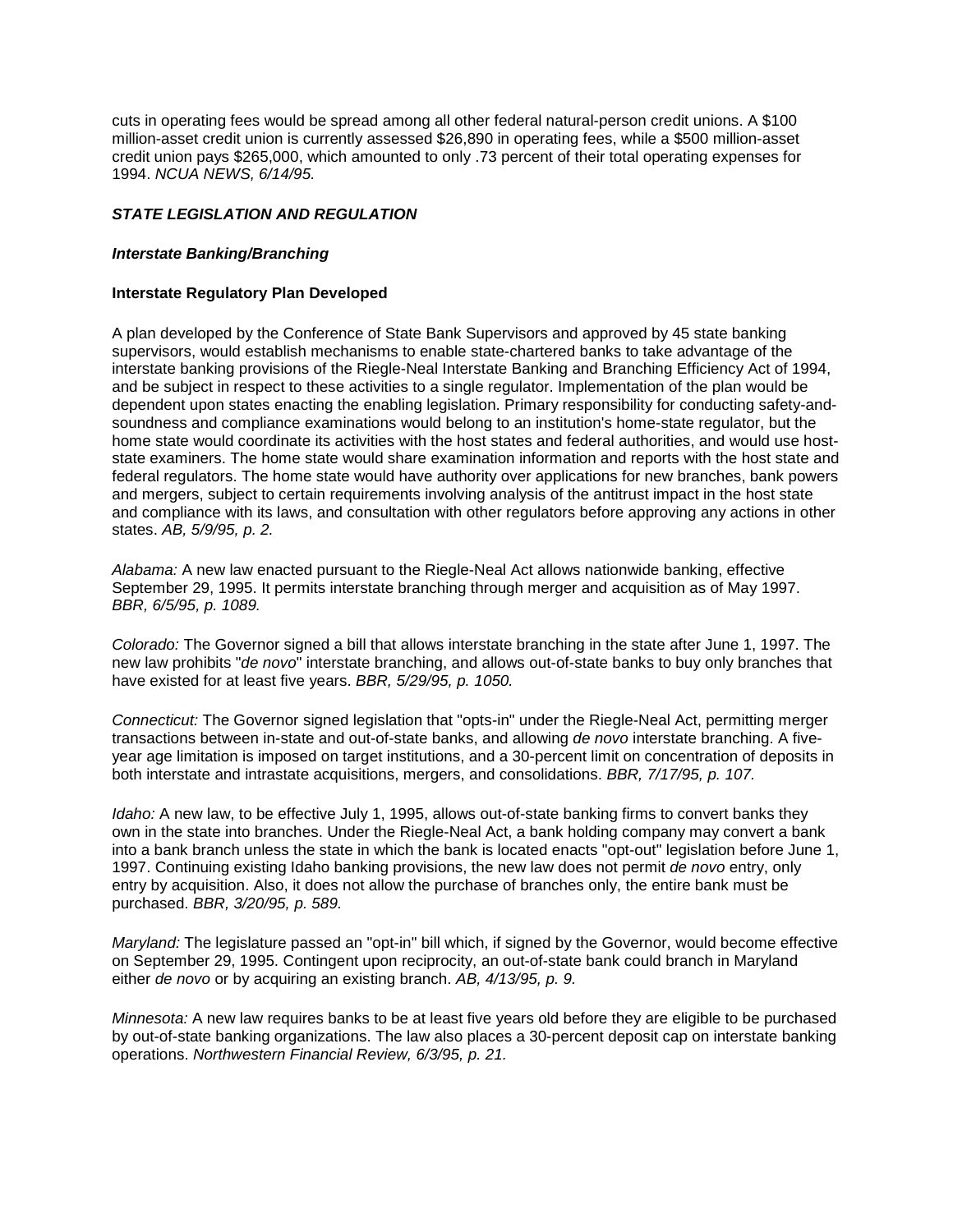to establish a "facility" anywhere in the state, starting August 1, 1996, and with no limit on the number of *North Dakota:* A recently enacted law "opts-in" under the Riegle-Neal Act by allowing interstate branching by consolidation after May 31, 1997. The law removes certain existing restrictions on interstate banking, including requirements for reciprocity, and lending commitments from out-of-state bank holding companies acquiring in-state banks. The legislation also expands intrastate banking by permitting banks "facilities" a bank may have. "Facilities" will include bank paying and receiving stations, drive-in/walk-up facilities and banking offices. In-state commercial banks are permitted to purchase branches of savingsand-loan associations that were in existence on March 1 of this year and convert them into their own branch facilities. *BBR, 5/1/95, p. 869.* 

 law went into effect on February 28, 1995. *BBR, 3/13/95, p. 535. Oregon:* Oregon became the first state to enact "opt-in" legislation under the Riegle-Neal Act. The state's

 either by acquisition or *de novo*, with a reciprocity requirement until June 1, 1997. State-chartered banks *Pennsylvania:* An "opt-in" law, taking effect immediately, allows out-of-state banks to branch into the state are given the same rights as national banks to branch into other states that allow interstate branching. *AB, 7/25/95, p. 10.* 

 Act. *BBR, 4/24/95, p. 820. Tennessee:* The legislature voted "opt-in" legislation to be effective June 1, 1997, under the Riegle-Neal

 relocations. *BBR, 5/1/95, p. 868; AB, 5/12, p. 6. Texas:* The Governor signed legislation that prohibits out-of-state banks from branching into Texas until at least September 1999, when the issue again will be taken up by the legislature. Texas allows out-of-state banking organizations to operate in the state through separately chartered banks. Texas banks will be able to branch outside the state in cases where federal regulators approve national bank 30-mile

 *Utah:* The Governor is expected to sign an "opt-in" bill that would take effect June 1, 1995. The bill prohibits *de novo* branching, and requires that an institution be at least five years old before being acquired by an out-of-state bank. *BBR, 3/13/95, p. 535.* 

 Virginia banks. *BBR, 4/10/95, p. 747. Virginia:* New legislation creates a procedure for out-of-state banking firms to establish branches in the state beginning July 1, 1995, if those banks' home states have similar procedures allowing entry by

### **Lending Limits**

 stock, surplus, undivided profits, and loan-loss reserves. Banks could use another ten percent of *Iowa:* Revisions in the state's banking code, now awaiting the Governor's signature, set the lending limit for state-chartered banks at 15 percent of their aggregate capital, defined as common and preferred aggregate capital to make loans on breeder livestock, in addition to the 15 percent general lending limit. *AB, 4/17/95, p. 9.* 

### **Interest-Rate Restrictions Eliminated**

 *Maine:* A new law allows the state's banks to export interest rates into other states, and also deregulates exported. A major reform law last year eliminated an 18-percent ceiling on interest rates, and the \$12 maximum on annual fees, and replaced a prohibition on late fees with a five percent or \$10 maximum fee.  *BBR, 6/5/95, p. 1087.* bank credit-card fees. The revised credit code is now similar to Delaware's, putting Maine in a position to become a location for credit-card issuers. The new law identifies specific allowable credit-card charges, such as periodic charges, transaction charges, and late fees, and treats them as interest so they can be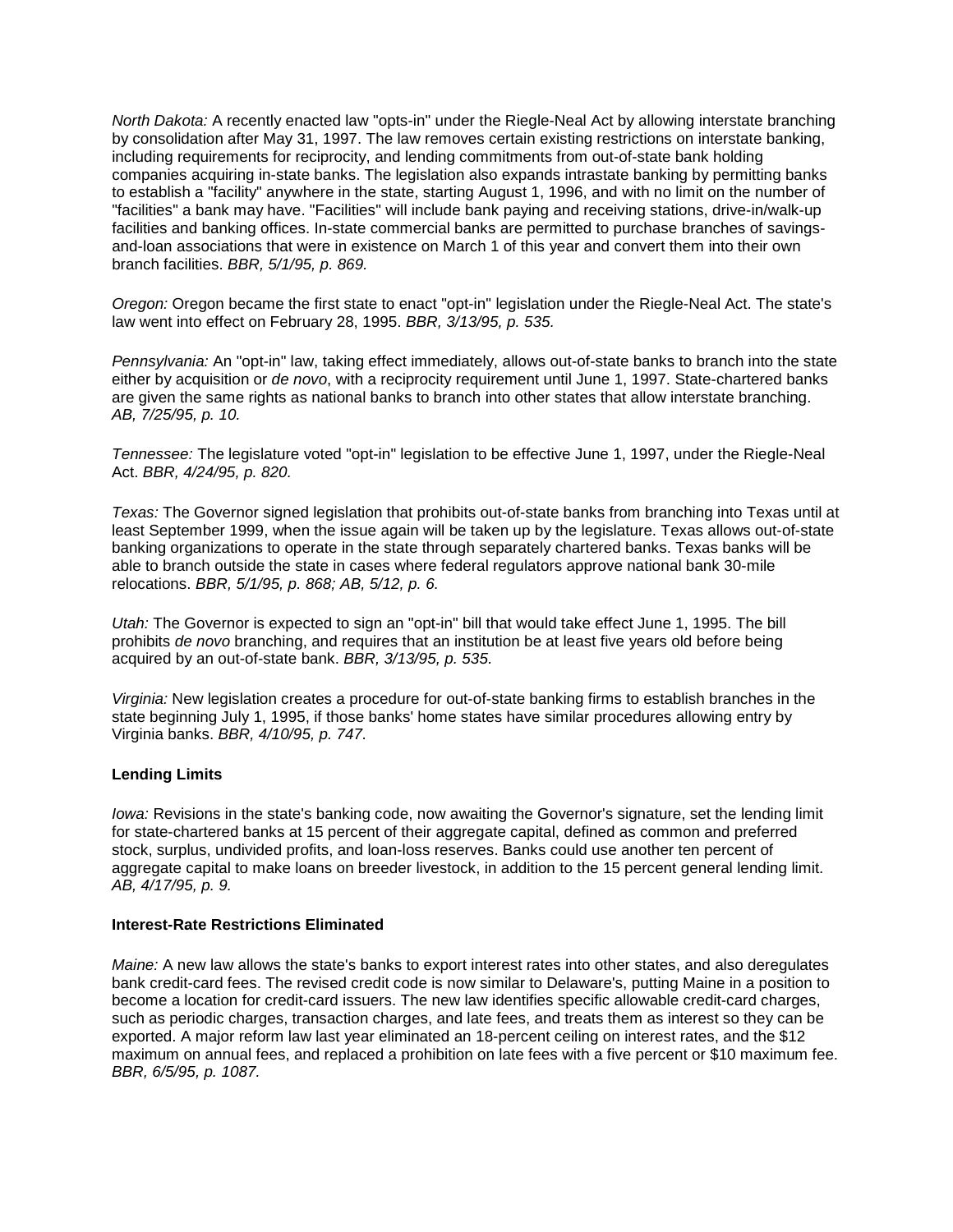# **Lenders Allowed to Own Insurance Agencies**

 buy any policy through a particular agency, nor may a lender fix or vary the terms of a loan as an insurance product from the lender or an affiliate as a condition of making a loan. Among other provisions, *Michigan:* A new law regulates the relationship between insurance firms and financial institutions, and in some cases allows lenders to own agencies and sell insurance. A lender may not require a borrower to inducement to purchase insurance. A lender generally is not allowed to require a person to buy any lenders are allowed to provide names, addresses and similar information to agents or affiliated agencies, but cannot disclose account information or documents such as credit reports and financial statements. *BBR, 1/23/95, p. 176.* 

## **Savings Bank Powers**

*Minnesota:* The Governor signed a bill that updates state-chartered savings association laws. The state has 16 federal savings banks and no state-chartered savings banks. Savings banks are granted powers similar to powers possessed by the state's commercial banks. *Northwestern Financial Review, 6/3/95, p. 21.* 

## **Securities Losses Cause For Concern**

 as financial derivatives without adequate knowledge about these instruments. *AB, 3/1/95, p. 9. Minnesota:* The Commerce Commissioner warned the 411 state-chartered banks that those with unusually high depreciation in securities portfolios or suspected of speculating "will receive special attention in examinations or targeted visitations." In part because of rising interest rates, the banks' portfolios shrank in 1994 by 3.5 percent. State officials emphasized that no individual banks are in danger at this time. They are concerned, however, that some banks have invested in sophisticated products such

### **Loan Limits, Charter Conversions**

 cycle is lengthened from 12 months to 18 months. *The Mississippi Banker, May 1995, p. 6. Mississippi:* The Governor signed legislation, effective March 8, 1995, designed to clarify, modernize and improve various regulations that apply to commercial banks chartered by the state. Among the regulations involved are those governing loans to insiders, single-borrower loan limits, conversions of national banks to state-chartered banks, requirements applicable to the acquisition of branches, and conversion from federal savings associations to state-chartered associations. The mandatory examination

## **Subsidized Loan Program**

 loans amounting to \$66 million. *BBR, 4/24/95, p. 821. New York:* Recently enacted legislation extends the state's linked-deposit loan program until April 1, 1998, and allows savings banks and savings-and-loan associations to participate. Under the program the state accepts below-market interest rates on certain state deposits in commercial banks that agree to make low-interest loans to small businesses. The program thus far has provided 155 small-business

### **Constraints on Accountant Liability Suits**

 *New Jersey:* A new law makes accountants liable only for those financial statements they approve in writing for a specific user. Thus, each time anyone other than the client intends to use such a financial statement, the written verification procedure would be required. *AB, 4/20/95, p. 20.* 

### **Environmental Liability**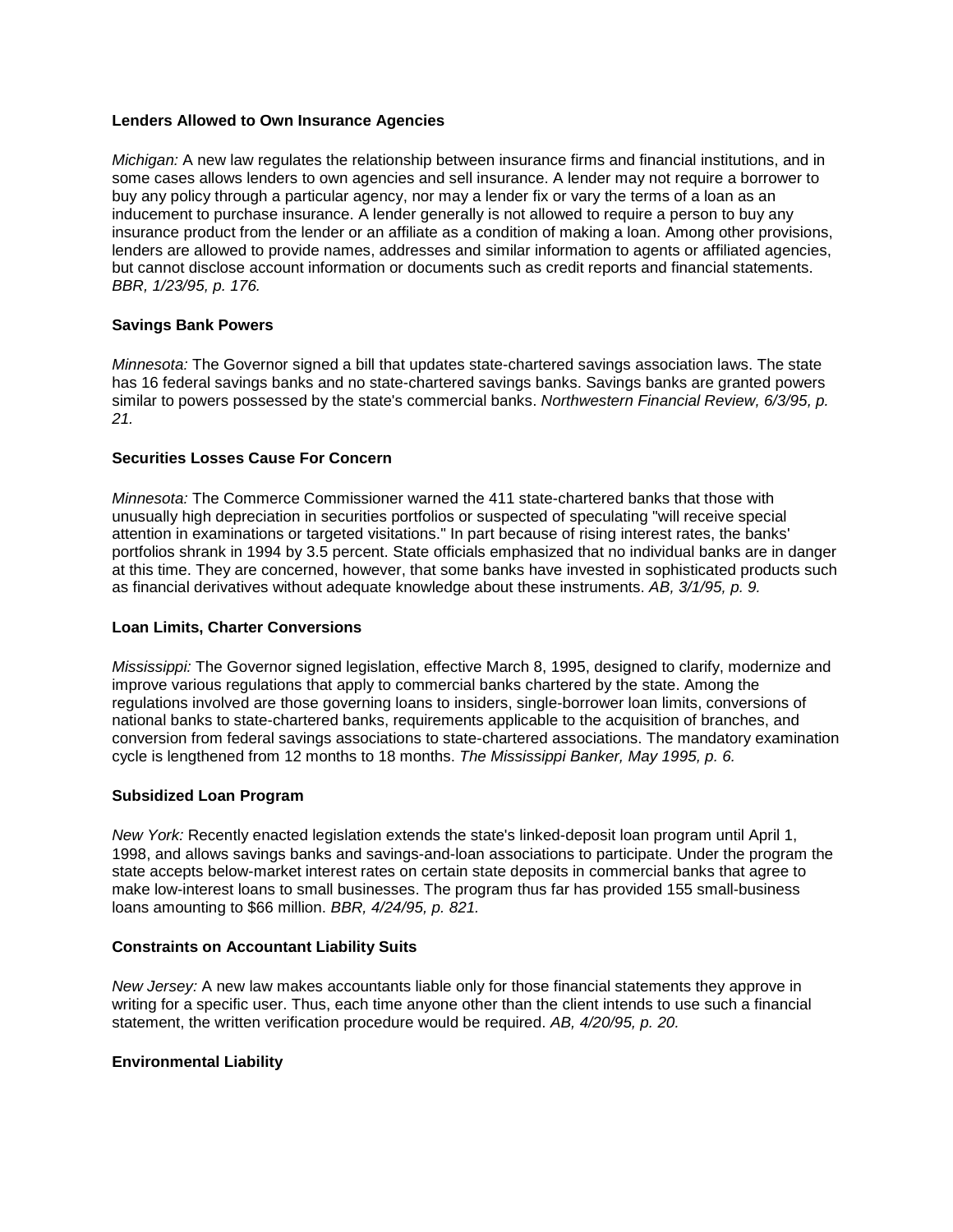*Michigan:* A new law, revising legislation enacted in 1989-1990, changes the focus from ownership status to causation in creating environmental liability. Among other changes, the law revises the degree of cleanup that will be required based on the intended use of the property. *Legislative-Legal Bulletin, Michigan Bankers Association, 6/5/95, p. 2.* 

 The state's existing penalty policy is amended to include a new and substantial mitigating policy for voluntary self-disclosure of non-compliance. The privilege does not apply in cases of fraud and in certain  count as a mitigating factor. *BBR, 4/17/95, p. 782. Mississippi:* The Governor signed legislation, effective July 1, 1995, that addresses lender liability and creates a limited environmental self-evaluation privilege. The limited privilege concerns the discovery or admissibility of information relating to voluntary self-evaluations in judicial and administrative proceedings. other cases. Mississippi became the eleventh state to enact environmental self-evaluation privilege/voluntary self-disclosure legislation, and the fourth state to allow voluntary self-disclosure to

 borrower to take an action that caused an immediate release or violated a state environmental law. *BBR, 6/12/95, p. 1153. Pennsylvania:* Under a new law, lender environmental liability is changed from strict, joint and several liability to a direct causation standard. Instead of a "participation in management" concept, the new law holds a bank liable if the lender or its agents directly cause an immediate release or directly exacerbate a release of a regulated substance, or the lender or its agents knowingly and willfully compelled the

 *Texas:* A new law, effective on signing, will protect companies that voluntarily disclose environmental  environmental audit privilege laws, including eight that have taken action in 1995. *BBR, 6/5/95, p. 1103.*  violations found in self-audits from criminal, civil, or administrative penalties, provided they correct the non-compliance within a "reasonable" period of time. A decision by an administrative hearing officer that an audit is, or is not, privileged may be appealed in state district court. Thirteen other states have

### **Banking Laws Updated**

 *Texas:* A new law, effective September 1, 1995, generally updates and recodifies the existing banking code. Among substantive changes is the elimination of the three-member Banking Board and transfer of its bank-chartering authority to the banking Commissioner. *BBR, 7/3/95, p. 18.* 

### **New Banks**

 the state in the past thirteen years. At least three more banks are being organized and expect to open  more locally owned banks, the organizers believe. *AB, 6/16/95, p. 7. West Virginia:* Citizens Southern Bank, Beckley, opened for business on June 12, the first new bank in soon. Among the reasons for the renewed interest in new banks is the turnaround in the economy of the state. The number of banks in West Virginia has declined to 140 from 235 a decade ago. The fact that most communities are now being served by branches of regional institutions has created opportunities for

# *BANK AND THRIFT PERFORMANCE*

### **Commercial Banks' Earnings Strong in First Quarter**

FDIC-insured commercial banks reported net income of \$11.1 billion (preliminary) in the first quarter of 1995, an increase of nearly \$400 million from the previous three months. This followed record earnings of \$44.7 billion for the year 1994, up by 3.7 percent from 1993. The main contributors to the improved earnings in the quarter were reductions in certain expense items, including noninterest expenses, securities losses, and provision for loan losses. Net interest income declined slightly, but still was \$2.5 billion higher than in the same quarter a year ago.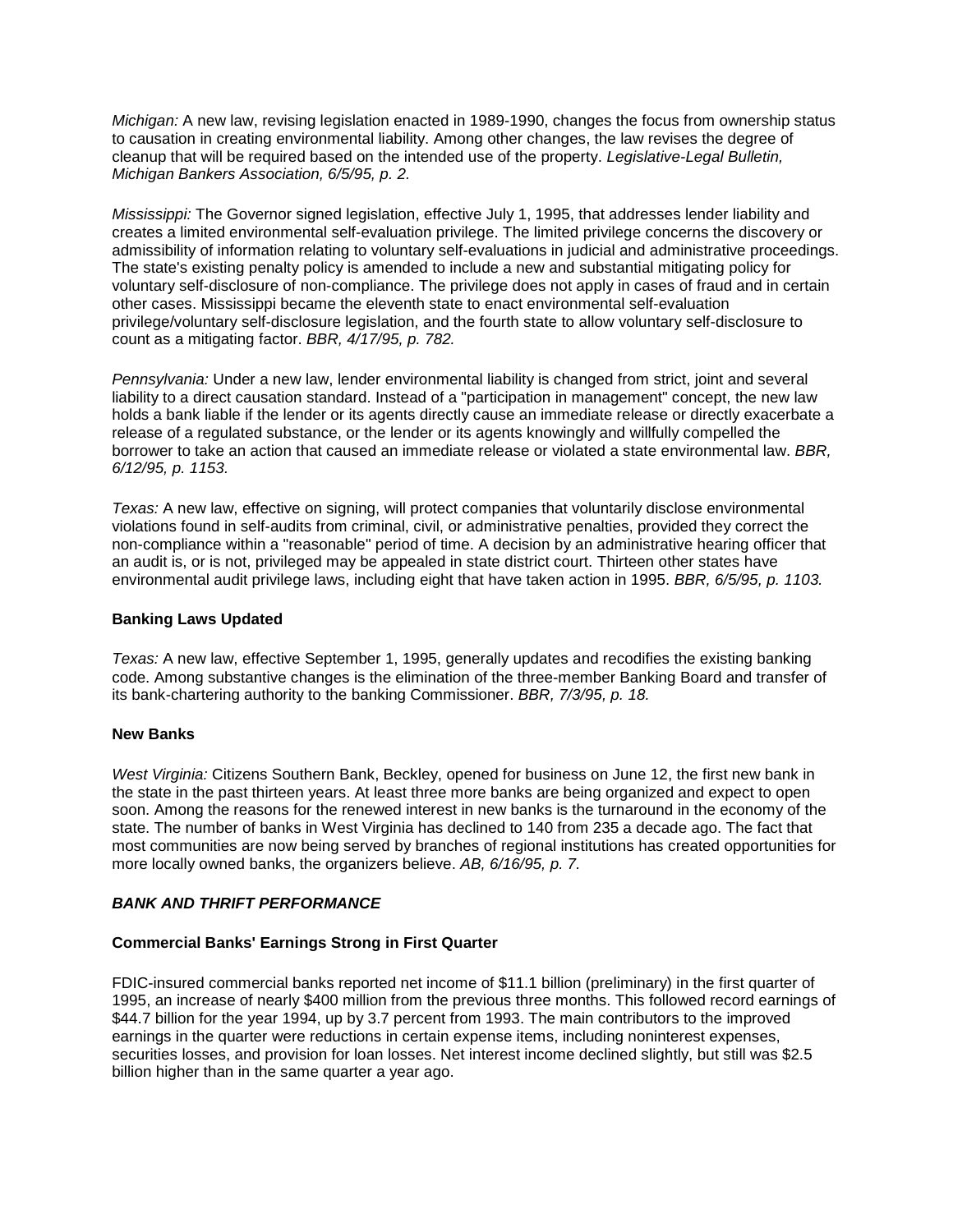years that banks have reported quarterly loan data. The C&I loan growth was evident in all regions, but caused some banks to report as nonaccrual loans assets that were previously reported as other real Assets of insured commercial banks grew by 2.6 percent in the first quarter to \$4.1 trillion. The increase in commercial and industrial loans of \$32.7 billion was the largest quarterly increase in the more than 20 the largest share occurred at banks in the Northeast Region, while overall loan growth was strongest in Southeast Region banks. Banks' securities holdings declined for the fourth consecutive quarter, falling by \$9.7 billion, most of which was in mortgage-backed securities. Noncurrent loans were up by \$1.6 billion to \$32.2 billion, the first quarterly rise since the first quarter of 1991. Most of the increase was in noncurrent real- estate loans, a substantial portion of which resulted from a new accounting rule (FASB 114) that estate owned (OREO).

 offices both increased. A \$105-billion rise in nondeposit liabilities was attributable mostly to higher trading capital. The ratio of equity capital to assets was 7.88 percent at the end of the quarter. Total deposits at insured commercial banks fell slightly in the quarter, due to declines in demand and savings deposits in domestic offices, while deposits in foreign offices and time deposits in domestic account liabilities concentrated in a few large banks. Equity capital climbed by \$12.1 billion in the first quarter to \$324.2 billion, one-third of the increase resulting from new GAAP accounting rules. Banks' unrealized losses on available-for-sale securities, which under the new rules are deducted from equity capital, fell by \$6.3 billion during the quarter, producing a \$4.1 billion rise (net of tax effects) in equity

 228, a quarterly high, over four-fifths of which resulted from consolidations within bank holding The number of insured commercial banks reporting financial results declined by 209 during the first quarter to 10,241. The number of banks absorbed through unassisted mergers and consolidations rose to companies.

 1994, and 383 a year ago. The assets of the problem banks totaled \$27 billion, compared to \$33 billion at year-end 1994 and \$53 billion on March 31, 1994. Six insured banks, with assets totaling \$867 million, There were 215 commercial banks on the FDIC's "Problem List" on March 31, down from 247 at year-end have failed in 1995 (through July 31). *FDIC Quarterly Banking Profile, First Quarter 1995; PR-40-95, FDIC, 6/14/95.* 

 Earnings for the year 1994 totaled \$6.4 billion. Over 94 percent of all savings institutions were profitable FDIC-insured, private-sector savings institutions earned \$1.7 billion (preliminary) in the first quarter of 1995, up by \$122 million from the fourth quarter and \$448 million higher than in the first quarter of 1994. in the first quarter.

Industry assets rose by \$5.2 billion in the quarter to \$1.0 trillion, marking the third consecutive quarterly increase. The largest growth category was loans secured by 1-4 family residential properties. Deposits rose by \$7.4 billion, the first quarterly increase since 1988. Other borrowed funds declined for the first time since 1992. Equity capital rose by \$1.8 billion during the quarter, as thrifts retained over \$900 million of their earnings, and also they reported an increase of \$1.1 billion in the fair value of available-for-sale securities. The industry's first-quarter capital ratio of 8.07 percent was the highest since 1952. Noncurrent real-estate loans as a percent of total real-estate loans declined to 2.10 from 2.19 at the end of 1994, and 3.18 in the first quarter of 1994.

 commercial banks and consolidation within the industry continued. Following 27 conversions from mutual institutions with \$39 billion in assets were on the FDIC's "Problem List" on March 31, both numbers unchanged from year-end 1994, and down from 118 institutions with assets of \$89 billion in the first quarter of 1994. The number of savings institutions declined during the first quarter by 34 to 2,118, as takeovers by to stock ownership, the number of stock-owned thrifts exceeded mutuals, with 1,066 institutions holding \$830 billion in assets, compared to 1,052 mutuals holding \$184 billion in assets. Seventy-one savings

### **Banks' Loans Grew Faster Than Securities in 1994**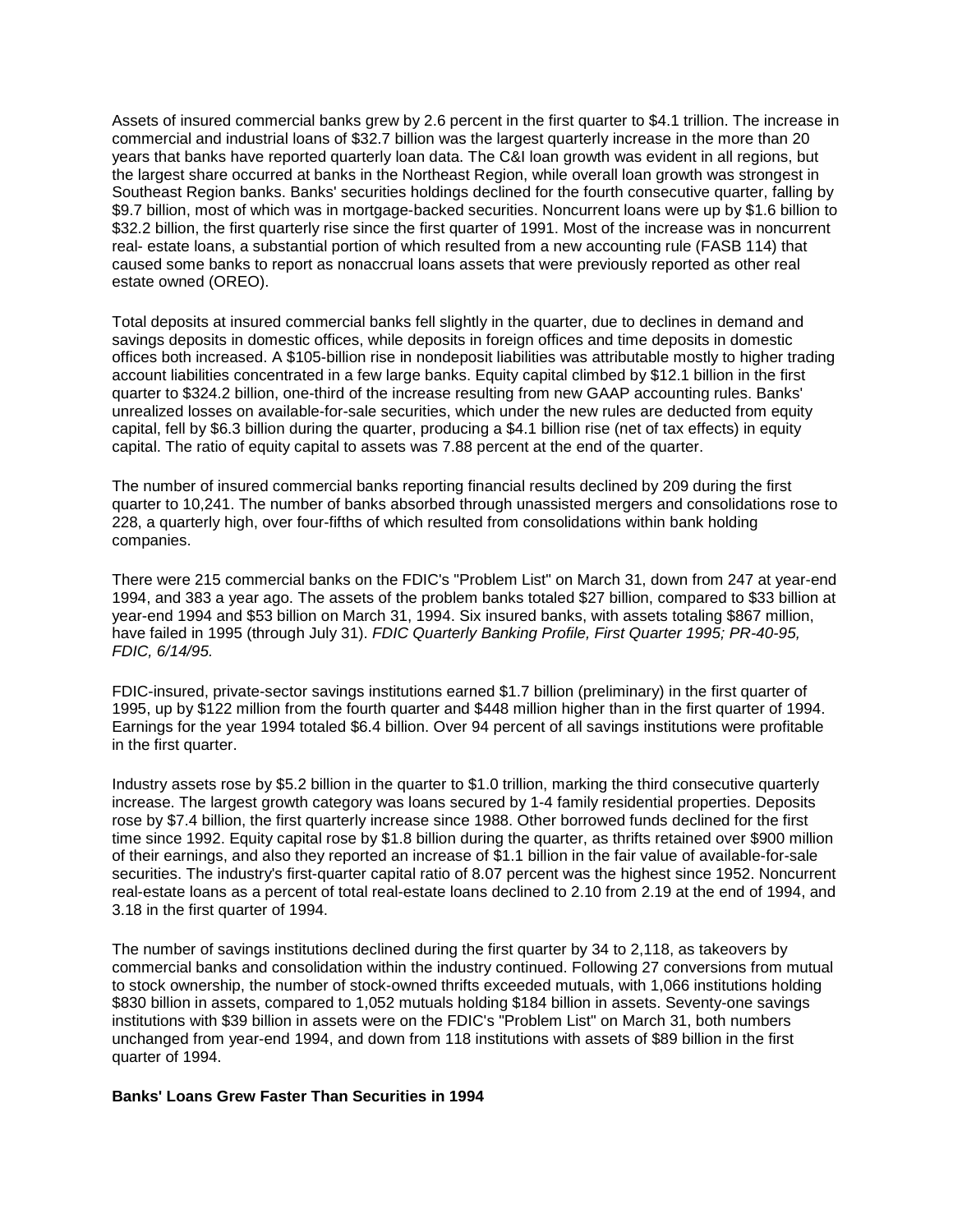securities portfolios as a percentage of total assets last year, while only 23 percent increased the  1990-1993 were reversed in 1994. *AB, 4/3/95. p. 1.*  Half of the 117 bank investment managers surveyed by the American Bankers Association reduced their securities percentage. Analysts said that excess liquidity and low loan demand in the banking system in

### **Banks Raise Mutual Funds Market Share**

 The assets of bank-managed mutual funds grew 7.3 percent in the first quarter of this year, exceeding the 6.2 percent growth rate of the mutual funds industry. The first-quarter increase brought the banks' share of the \$2.3 trillion mutual fund business to 14.3 percent, up from 10.5 percent in March 1994. Most banks reportedly have been building mutual fund assets by reorganizing trust assets and acquiring mutual fund management companies. According to a survey prepared for the *American Banker*, Mellon Bank Corp., PNC Bank Corp., and NationsBank are the top three bank mutual fund management companies.

 While the recent growth in mutual funds managed by banks, and the industry, has been strongest in  because of insufficient diversification and other reasons. *AB, 5/10/95, pp. 1, 23.*  equity funds, money-market mutual funds represent 57.8 percent of bank-managed mutual fund assets, compared to 29.5 percent for the mutual funds industry. Banks generally are said to be attempting to move closer to the industry average because of the higher potential profits in stock and bond funds. Of the 115 banks with proprietary mutual funds, 55 had less than \$1 billion in fund assets under management at the end of March. Some of the smaller organizations may depart from the industry

# **Small Banks to Reduce Derivatives Investments**

 While 84 percent of more than 800 community banks recently surveyed currently invest in financial  complex kinds of derivatives, and which also has had the most growth in the past year. *AB, 5/16/95, p. 1.*  derivatives, less than 60 percent plan to invest in these instruments in the future. The complexity of financial derivatives and sharp declines in portfolio values with rising interest rates are seen as principal reasons for the decline. The largest decline expected is for structured notes, which is one of the more

# **Bank Fee Increases Exceed Inflation, Study Says**

 \$202, according to a study by the U.S. Public Interest Research Group. Among other findings, New Mexico, Maine and Washington. The American Bankers Association disputed the study's results, The annual maintenance costs to consumers for interest-bearing checking accounts rose by 11 percent, to \$219, between 1993 and April 1995, and the costs for regular checking accounts rose ten percent, to maintenance fees for savings accounts increased nine percent, to \$31 a year, and the average checkingaccount balance required to avoid fees increased by 30 percent, to \$1,242. Surveying 271 banks in 25 states and the District of Columbia, the highest fee states were reported to be Maryland, Florida, North Carolina, and Illinois, and also the District of Columbia, while the lower fees were found in Hawaii, Idaho, noting the survey's limited coverage, and the fact that the data do not reflect service quality improvements, and also the rising costs of administering consumer deposits which are making some accounts unprofitable. *WSJ, 8/9/95, p. A2.* 

### **Credit Unions' Asset Growth Slows**

 year-end. The profitability of federally insured credit unions declined during 1994, as measured by a fall in Total assets of federally insured credit unions increased 4.5 percent in 1994, the smallest rate of growth since 1948. In the last six months, assets fell slightly, from \$289.7 billion at midyear to \$289.5 billion at the ratio of net income to average assets to 1.2 percent from 1.4 percent in 1993. There were 588 credit unions reporting a net loss in 1994, an increase of 58 from 1993. First-quarter 1995 data for the 1,160 federally insured credit unions with assets over \$50 million show a two percent increase in assets to \$206.4 billion. These institutions experienced a slight decline in return on assets in the quarter, from 1.2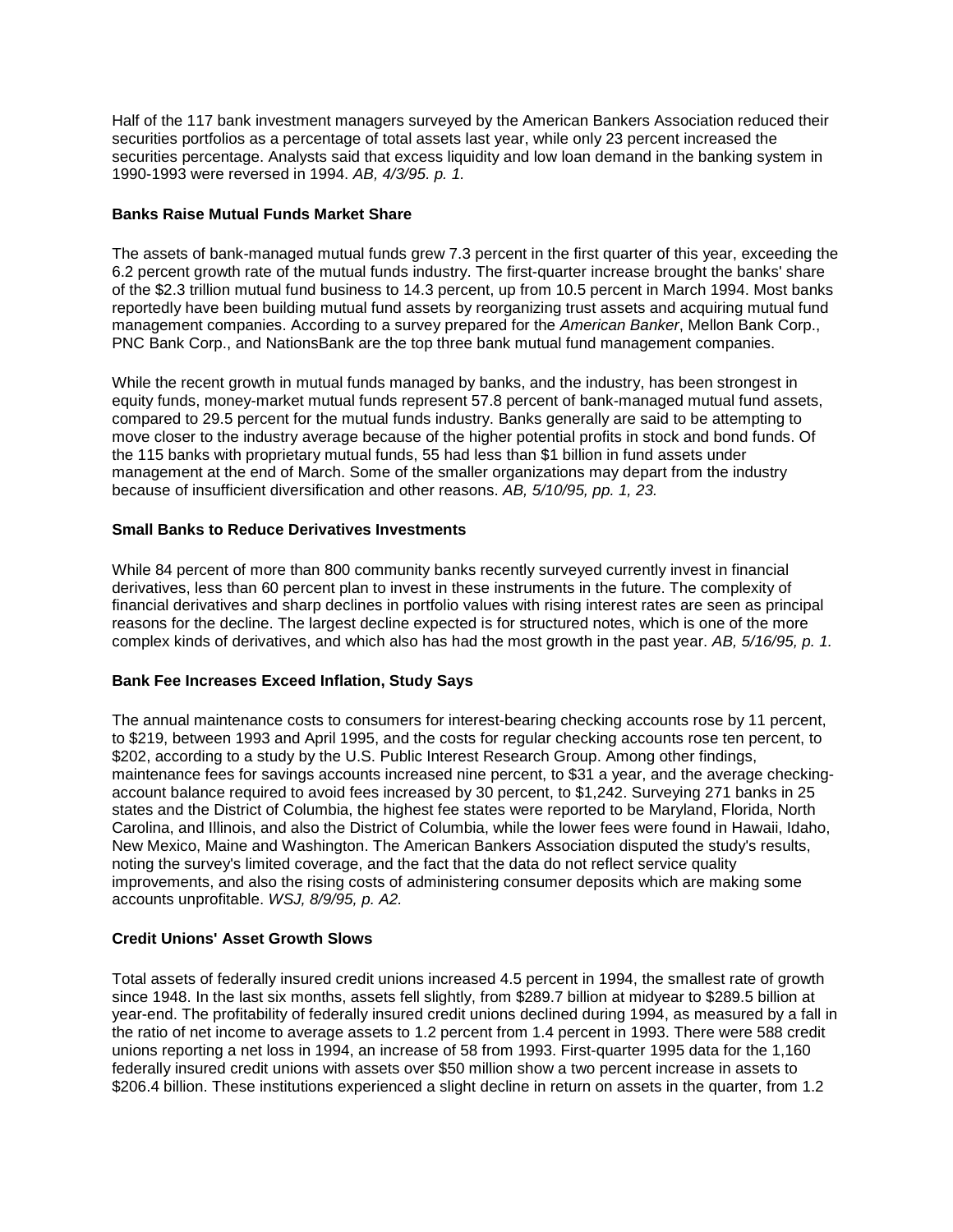percent to 1.1 percent, while their capital-to-assets ratio rose to 10.1 percent from ten percent. *Letter to Credit Unions No. 166, NCUA, March 1995; NCUA NEWS, 6/2/95.* 

## **Bankers Surveyed on Regulatory Burden**

 According to the results of a recent survey by KPMG Peat Marwick, the Community Reinvestment Act analysis of application and loan files. A total of 1,311 banker questionnaires were sent out and 660 were  completed and returned. *AB, 3/23/95, p. 16.*  and Fair-Lending are at the top of regulations that bankers consider to be the most burdensome. The three regulatory areas next in order of perceived burden are asset quality, truth-in-lending and truth-insavings. Ninety-one percent of bank CEOs said the CRA was their first choice for regulatory reform, and 96 percent believed the Act should be extended to nonbank financial-service companies. Eighty percent of the CEOs said they had reviewed fair-lending policies and procedures for discrimination, however only 23 percent have tested their bank by using mystery shoppers, while 43 percent have done a quantitative

# **Minority Discrimination Case Settled**

 the opportunity being afforded to white applicants." *AB, 6/2/95, p. 1.*  Northern Trust Co., Chicago, and three suburban affiliates agreed to pay \$566,500 to minorities to settle a Justice Department complaint that, in 1992 and 1993, Northern's employees made special efforts to qualify white applicants for mortgage loans but did not give similar assistance to minority applicants. The firm does not believe it violated the law, an official said. It was the sixth major fair-housing case filed and settled by the Justice Department, and is said to be unique in that Justice documented it with a review of individual loan files, rather than with statistical analyses. A Justice official said the message from the case is that "institutions should look at the procedures they use to process applications for financing and make sure they are affording minority applicants an opportunity to present qualifications that is comparable to

## **ATM Use Continues Growth**

A telephone survey in six states --- Arkansas, Louisiana, Texas, Oklahoma, New Mexico and Colorado - found that 60 percent of persons having a checking or savings account with a financial institution have an ATM card, up from 49 percent in 1993. The increase occurred in all states surveyed, among all age categories, both genders, and in all types of financial institutions. Cardholders used their card 3.47 times during a two-week period to make purchases this year, up from 1.62 times during the same period in 1993. *Texas Banking, June 1995, p. 9.* 

# *RECENT ARTICLES AND STUDIES*

# **Efficiency Improvement From Mergers Is Questioned**

 in efficiency in the surviving institutions. Comparing institutions that merged with those that did not, using This study by Tanya Azarchs, published by Standard & Poor's, analyzes the results of mergers involving the nation's 30 largest banking companies, to determine whether these transactions resulted in increases data for 1990 through 1994, the study found no advantages in efficiency, as defined here, that could be attributed specifically to the mergers. While cost savings occured in many cases, the author generally believes these benefits could have been realized by management implementation without mergers.

 percent. Beyond \$1 billion in assets, increasing size does not appear generally to result in further cost Expense/income ratios for the general population of banking organizations show that the ratios each year of firms having assets of \$100 million or less were much higher than the industry average of about 70 efficiencies. The firms in the study group that had undergone significant mergers were not more efficient than those not involved in mergers, and the most efficient institutions were not more likely to be among those that merged. The non-merging firms generally experienced the greatest improvement in efficiency during the period. One of the benefits from mergers is that they can provide a politically acceptable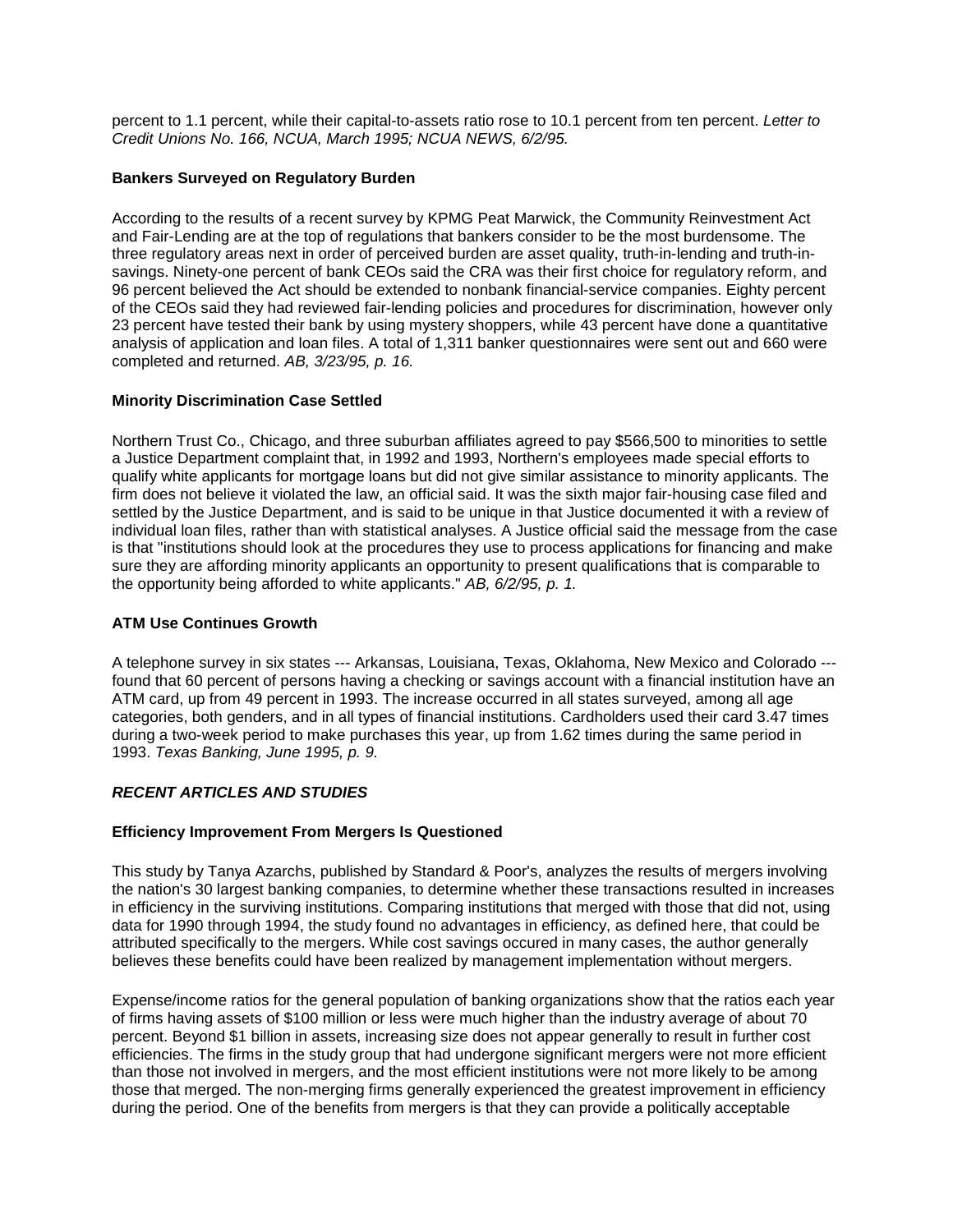important factor in S&P ratings --- or the enhancement of market position where being a leader in a justification and opportune situation for implementing what are otherwise very difficult cost cuts. However, the "real" benefits are more likely to be those that can result from a company's diversification --- an product line has tangible benefits such as enabling the firm to charge premium prices or attract clients. *Standard & Poor's Creditweek, January 2, 1995.* 

### **Interstate Banking: Experience in Three States**

This GAO report to Congress discusses interstate banking in three states --- California, Washington and Arizona --- that have allowed both interstate and intrastate banking for a number of years. The report evaluates the experience in these states, for the period 1985 through mid-1993, to determine whether their interstate banking laws have had any effect on the market share and number of large banks, the viability of the smaller banks, and the availability of credit to small businesses. *Interstate Banking: Experiences in Three States, U.S. General Accounting Office, December 1994.* 

## **Outlook For Debit Cards**

Debit cards have been the greatest disappointment thus far in the payments revolution but may be turning the corner, say Gordon H. Sellon, Jr. and John P. Caskey in this article. The authors analyze the factors that have limited the success of debit cards and examine prospects for their future growth. The failure of debit cards to reach their usage potential has resulted largely from, first, coordination issues among payments system participants that affect incentives to adopt new payments technology, and second, the inefficient pricing of existing methods of payment.

 have an advantage in delayed clearance, and they also permit more detailed recordkeeping. Some settlement checks, and making it easier to enforce personal budgets. Also, some retail stores permit its convenience, and with consumers who have limited access to existing payments media. For the debit card to replace existing payment methods, not only must the merchant accept it, consumers must be willing to use it for retail purposes. Based on convenience and other non-cost factors, debit cards could replace cash transactions for some consumers, for example, because they find carrying a debit card to be more secure compared with checks. A debit card can be faster in checkout time, while checks convenience users of credit cards could find advantages in debit cards in avoiding having to write monthly personal debit card holders to receive cash, which is rarely permitted with credit cards. In summary, the outlook for acceptance of debit cards by consumers is believed to be the most favorable where they value

The acceptance of debit cards by merchants is more likely to be based on cost factors. But if debit cards are seen as a way to increase sales volume or as necessary to maintain market share, they may be adopted even with a cost disadvantage. Promotional programs of an informational or educational nature could be a key factor in determining the speed of debit card growth in the future. Also critical are technological developments, for example, the falling cost of debit card readers has influenced merchants' decisions to offer debit cards. Developments affecting alternative payments methods --- for example, check imaging and truncation may make checking more automated and less costly --- could also importantly affect debit card usage. *Economic Review, Federal Reserve Bank of Kansas City, 4th Quarter 1994, pp. 79-94.* 

# **The Electronic Purse**

 This article by John Wenninger and David Laster discusses how an electronic purse system might work, the advantages of the system for consumers, merchants, and issuers, and the difficulties that could arise. The electronic purse, which is a multipurpose prepaid card the size of a credit card, could if successful bring fundamental change in the U.S. payments system.

In contrast to "closed system" cards which have one or a few possible uses, such as transportation cards, the electronic purse is in an "open system" card that can be used in a variety of locations for a broad